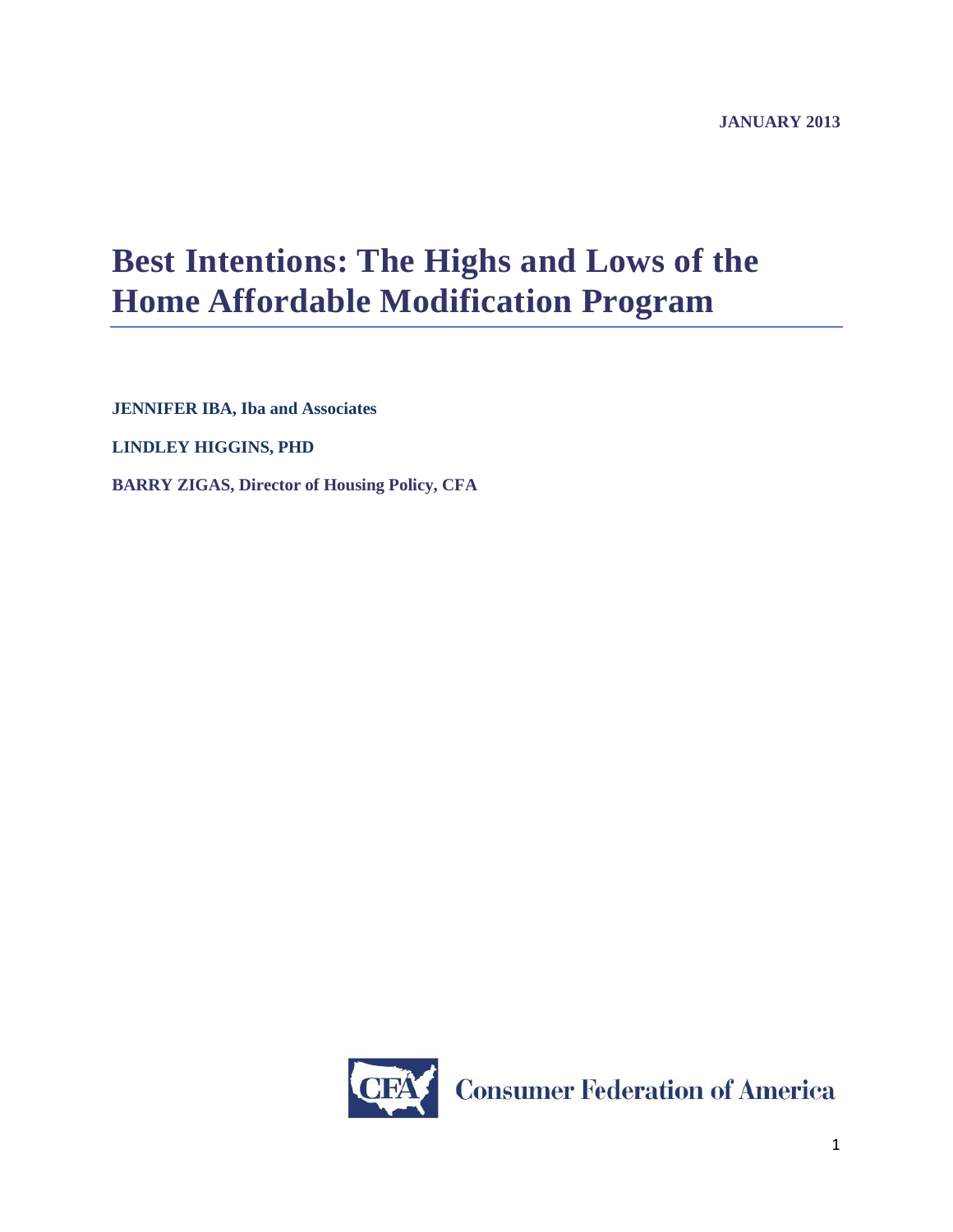**CFA wishes to thank the Ford Foundation and the Annie E Casey Foundation for their support of CFA, which helped make this project possible. Thanks also to Sean Naron, Administrative and Advocacy Associate, and Katie Bryan, Communications Manager, for their help in preparing and formatting this report.**

**This report was prepared during the latter half of 2012. The data have been updated where possible to the latest information available on the programs.**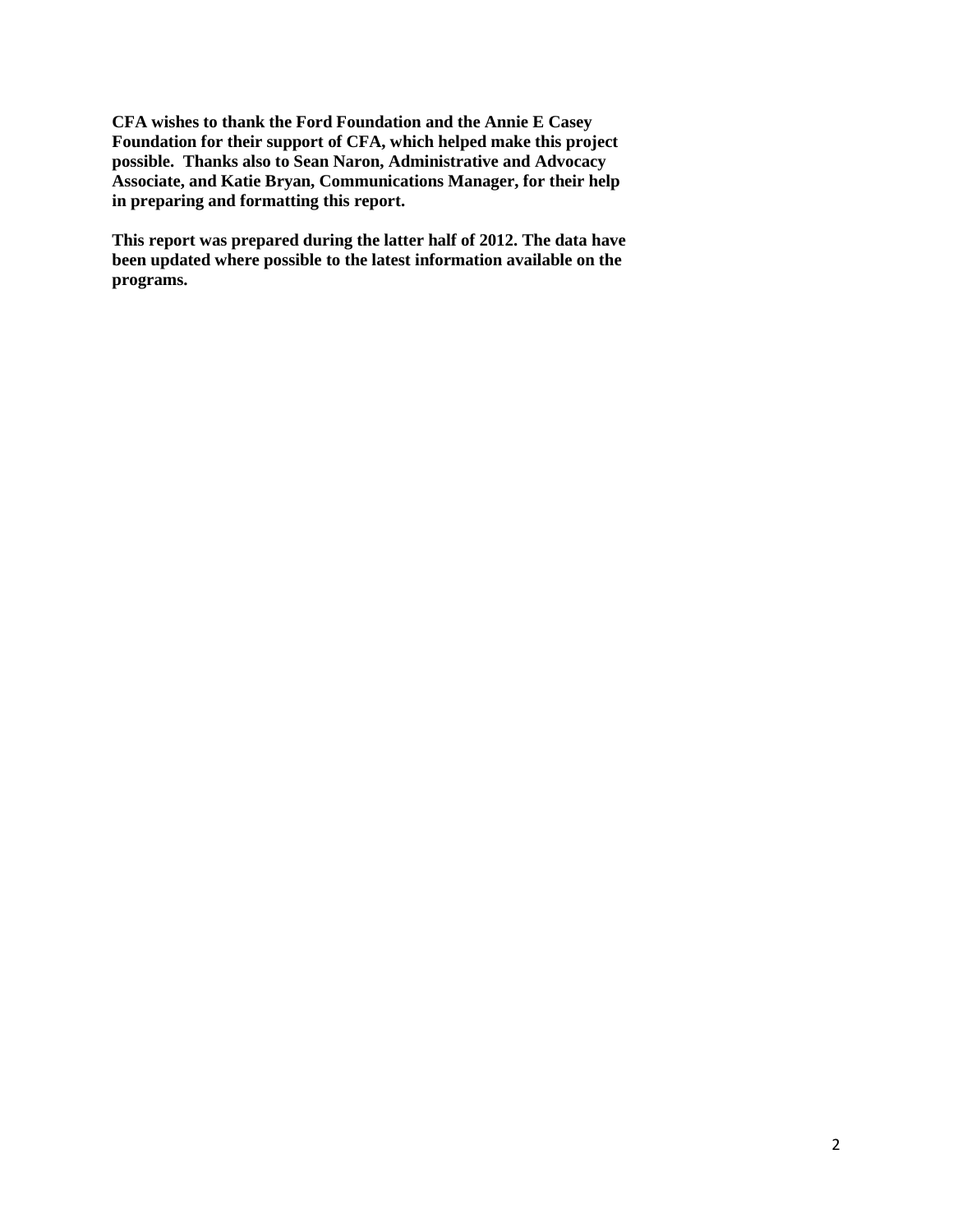Roughly 3.9 million foreclosures have occurred in the United States since 2007, and an additional 8-10 million mortgages are still threatened with foreclosure—nearly one out of five mortgages outstanding today. Congress and the Administration have responded to this crisis with a number of programmatic and policy responses. This paper examines the evolution of the government foreclosure mitigation efforts primarily the **Home Affordable Modification Program (HAMP)**, examines their efficacy, and posits recommendations for further action to assist American homeowners who find themselves in financial distress and at risk of losing their primary asset, their home.

Homeownership remains a critical component of wealth building and asset accumulation for U.S. families. A home historically has offered families the single most reliable way to build wealth, wealth that can be used for other critical needs, such as higher education, and that can be passed on to future generations. This opportunity has not always been available on equal terms for all Americans, however. Latinos, Hispanic-Americans, and African-Americans in particular have historically had homeownership rates well below those of White Americans—far fewer than 50 percent for these minority communities, and well over 70 percent for white families. Cruelly, the foreclosure crisis has hit these minority families and their neighborhoods the hardest. Getting the national response to the mortgage crisis "right" is therefore not only important to the overall economy, of which housing is a large and important component, but to current homeowners, particularly owners of color, and for the rising generation of new households, whose minority share of the population will be significantly higher than at any other time in the nation's history.

Understanding how responses to the mortgage and foreclosure crisis that erupted in 2007 have worked—or failed to work—is therefore a critical part of designing and enacting a durable set of policies that will enable families once again to gain a foothold in building assets and wealth through stable, safe financing for homeownership, with a higher

*Roughly 3.9 million foreclosures have occurred in the United States since 2007, and an additional 8-10 million mortgages are still threatened with foreclosure—nearly one out of five mortgages*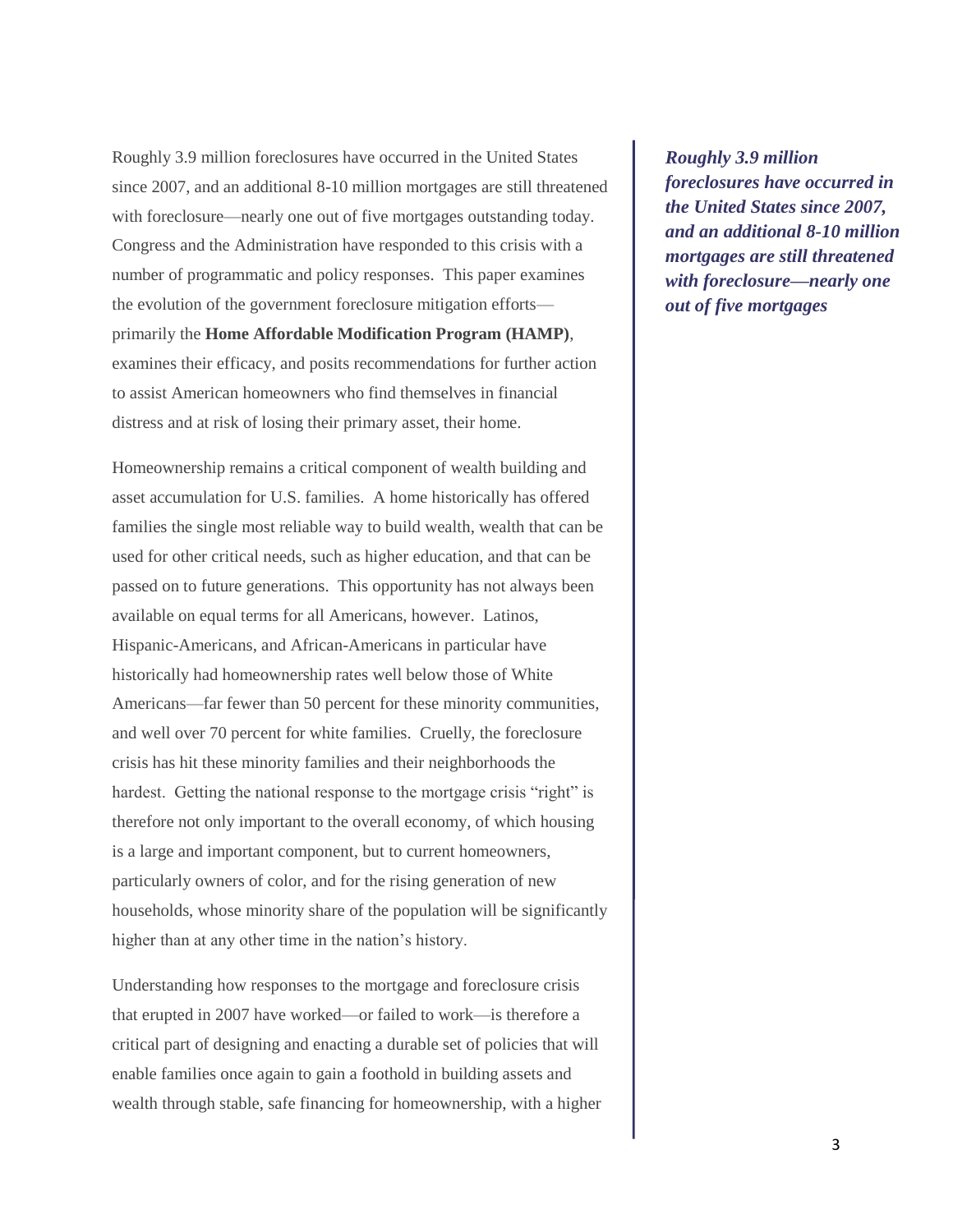degree of confidence that those who do encounter problems will be quickly and appropriately served. Consumers have a clear responsibility to discharge their obligations and do their utmost to repay debts. But even the most diligent borrower can run into unexpected setbacks – such as the temporary loss of a job, reduction in hours and income, unusual and non-recurring expenses like medical bills – that can threaten their ability to make their payments in a timely manner. The mortgage finance system should be organized to provide dependable, high quality service that is designed to maximize a consumer's chances to correct problems and overcome temporary setbacks. Where a positive outcome cannot be created, the system should provide a reliable and robust process through which loans can be resolved.

Based on this paper's findings, and our work since 2009 on both federally-subsidized and private loan modification efforts, CFA recommends that Congress, the Consumer Financial Protection Bureau (CFPB), Federal Housing Finance Agency (FHFA) and other prudential regulators adopt uniform and binding requirements on servicers to assure that consumers are treated fairly and effectively if they run into problems paying their mortgages. While the scale of mortgage failures that followed the credit boom of the early 2000's is unlikely to be repeated in the near future, the crisis has illuminated many failings in the heretofore-standard servicing model that must be corrected to assure proper care even in "normal" times. Among other features, these standards should require the following:

1. A single point of contact (SPOC) for all borrowers through whom all communications between the servicer and the borrower will take place. The SPOC should manage the case from start to finish and have line responsibility for insuring that required actions are taken, materials delivered to consumers, and responses logged timely. The SPOC should have responsibility within the servicer to manage the consumer's case and assure that actions are taken timely and according to

*The mortgage finance system should be organized to provide dependable, high quality service that is designed to maximize a consumer's chances to correct problems and overcome temporary setbacks. Where a positive outcome cannot be created, the system should provide a reliable and robust process through which loans can be resolved.*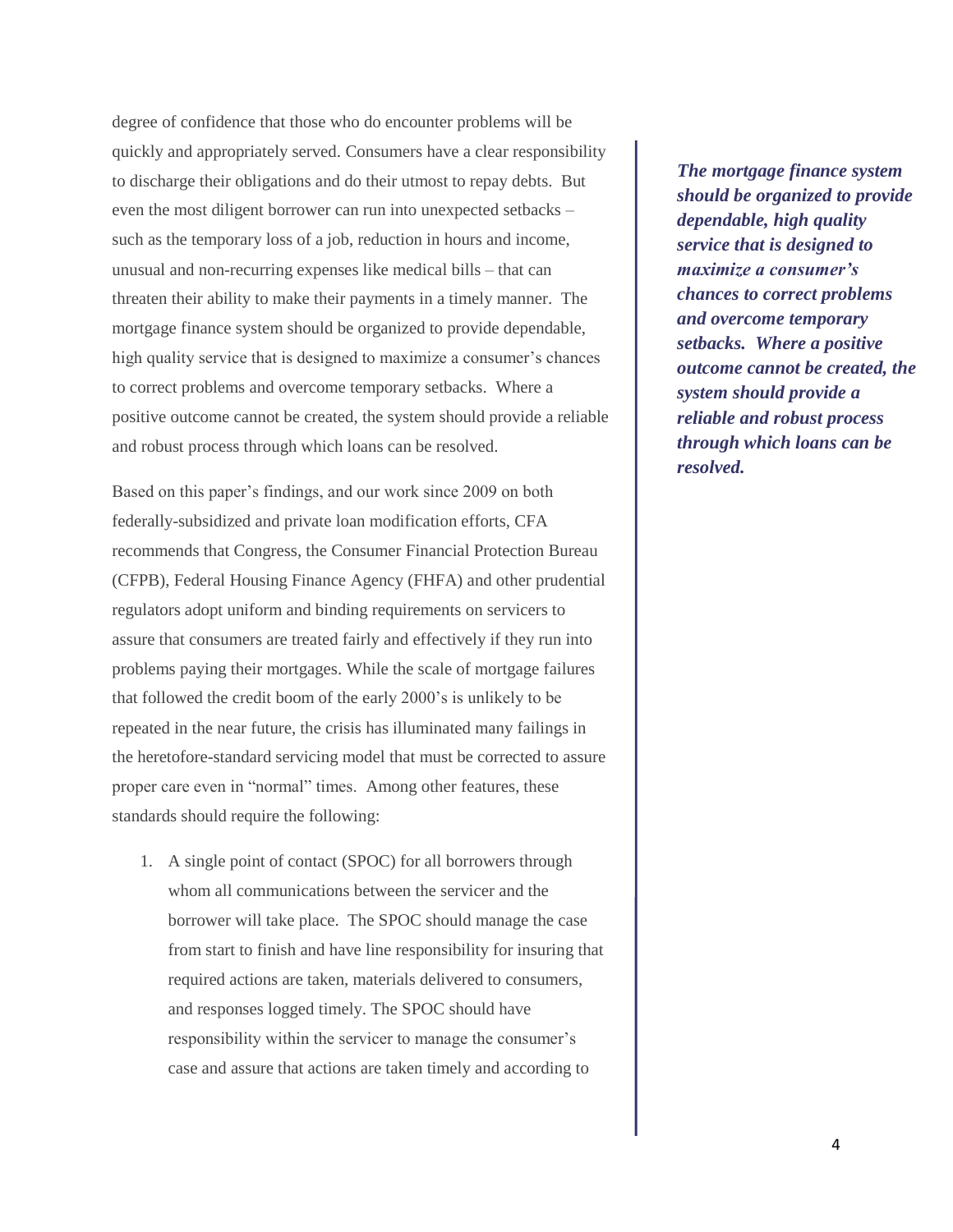established requirements.

- 2. Consumers should be offered substantive opportunities to modify their loans, instead of going through a foreclosure, based on an assessment of the relative net present value (NPV) of any modification – including short sales, deeds-in-lieu, and forbearance or forgiveness of principal.
- 3. The calculations used to determine this NPV test should be transparent, uniform and available for consumers and their advocates to review.
- 4. Servicers should be required to affirmatively reach out to borrowers who become delinquent and to insure they are fully aware of all the options that are available to them. Such notice should be provided promptly.
- 5. Servicers should be required to respond to consumer inquiries and submissions in a timely fashion.
- 6. Servicers should be required to complete *all* possible steps to modify a loan in order to help a borrower get back on track before being able to begin foreclosure proceedings against the borrower. The prevalence of so-called "dual tracking" of these two processes has led to too many tragic instances where homeowners struggling to obtain, make good on or complete a modification with the lender found themselves forced out of their homes nevertheless because of dual tracking that did not honor lender promises to stop short of foreclosure sales while modifications were under discussion.
- 7. Electronic portals and delivery systems should be required to provide a secure and trackable means through which consumers can communicate with servicers and deliver required materials.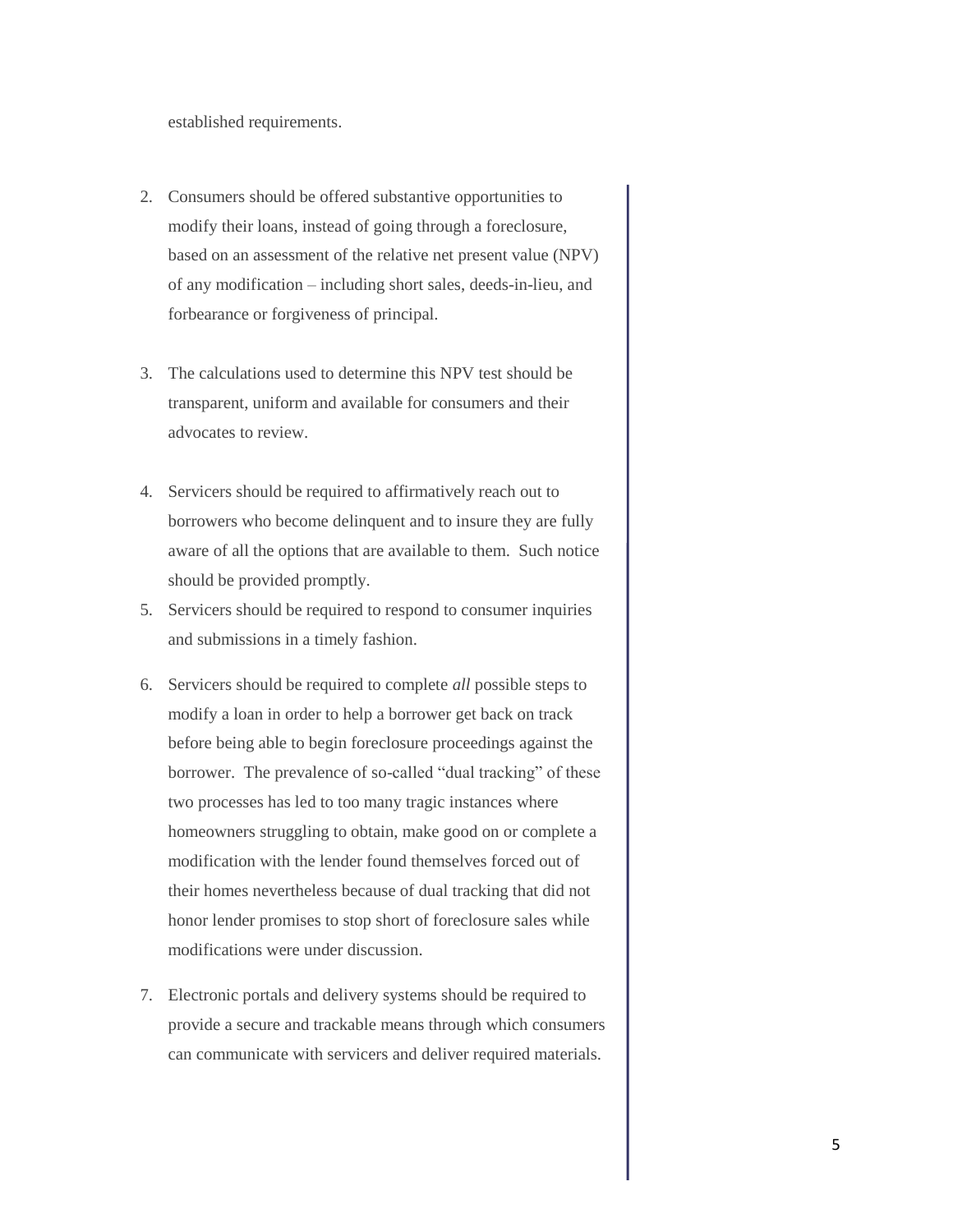8. Servicers should be required to engage consumer counseling organizations to assist in outreach, counseling and coaching for borrowers who become delinquent in their loans, and should compensate such agencies.

New servicing standards have been imposed through the settlement between state Attorneys General, HUD and DOJ with the five largest mortgage lenders, and the CFPB has proposed new rules that would apply across the financial services industry. CFA has joined other consumer and civil rights groups in commenting on the proposed CFPB  $rule.1$ <sup>1</sup>

#### **Introduction**

 $\overline{\phantom{a}}$ 

The U.S. government has had a long tradition of supporting homeownership and encouraging Americans to aspire to owning their own home. Since 1986, mortgage interest has been the only interest payment that regular U.S. taxpayers can deduct from their income, along with property taxes and exclusions from capital gains taxes when a home is sold, a valuable subsidy. The government has supported homeownership finance through direct means, such as Federal Housing Administration (FHA) mortgage insurance, and indirect means, with institutions such as the Federal Home Loan Banks, Fannie Mae, and Freddie Mac, and regulatory initiatives such as the Community Reinvestment Act.

As a result of these policies and long periods of employment and income growth, the U.S. homeownership rate rose from the end of World War II from around 46 percent of all households to a high of 69 percent in 2004. However, these benefits were not equally enjoyed by all Americans. African-American homeownership rates in 1994 lagged those of White households by more than 25 percentage points, with the latter above 70 percent and the former only around 45 percent. Similar disparities applied to Hispanic- and Latino-American households. Both the Clinton and Bush Administrations adopted policy initiatives

 $^{\rm 1}$  http://consumerfed.org/pdfs/Comments.AFRServicingLetter10.9.12.pdf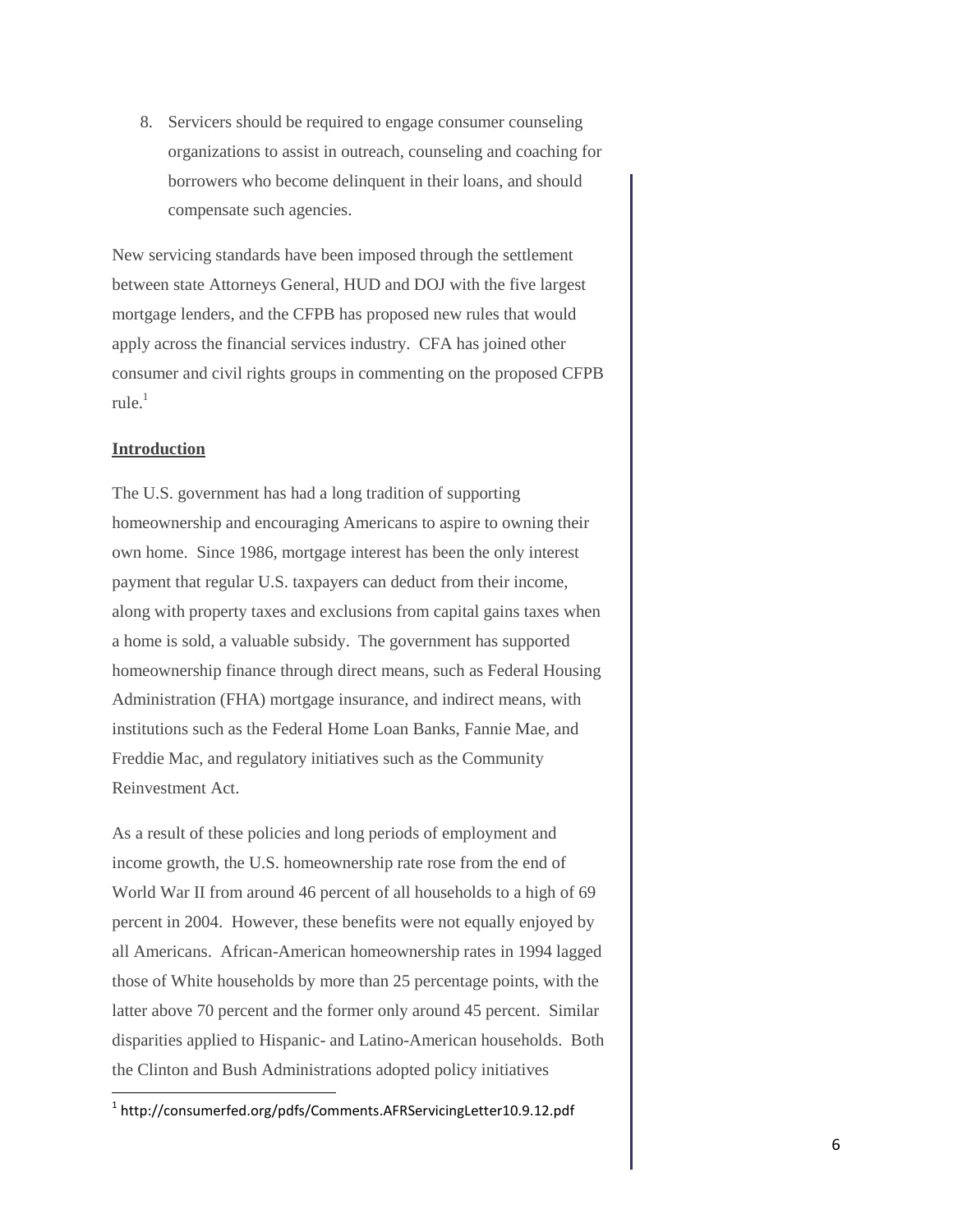designed to help narrow this gap. Through financing initiatives, regulatory mandates on Fannie Mae and Freddie Mac, and other means, the Administrations and Congress tried to address the structural obstacles that often kept otherwise qualified minority Americans from qualifying for loans on the same terms as their White neighbors. Mortgage lenders and the secondary mortgage market adopted more flexible underwriting standards to help increase access to mortgage credit, invested in community outreach and homeownership counseling, and engaged nontraditional partners to reach traditionally underserved communities. And for a decade, these initiatives did help close the gaps, increasing African-American homeownership rates to nearly 50 percent, Hispanic rates to just over 50 percent, and overall homeownership to an all-time high of 69 percent.

But by the mid-2000s, it was clear that something was going very wrong with the mortgage finance system. By 2007, years of regulatory and market failures culminated in the largest wave of mortgage defaults and house price declines since the Great Depression.

About 3.9 million foreclosures have occurred in the United States since 2007, and an additional 8-10 million mortgages are still threatened with foreclosure today—nearly one out of every five mortgages in existence today. These foreclosures have impacted Americans from every walk of life, from central city townhouse residents to owners of McMansions in the exurbs, from condominiums in South Florida to brand new tract homes in Southern California. African-American and Hispanic communities have been hit especially hard.

New homeowners, and some who cashed out equity in their homes through refinances, suddenly found themselves unable to pay their mortgages. Some failed because the terms of their loans included adjustable interest rates that ratcheted up faster than their ability to pay the higher charges. Others had overextended themselves in the rush to buy a home and taken on more debt than they could handle. Still others were displaced by the rapid rise in unemployment that followed the

*But by the mid-2000s, it was clear that something was going very wrong with the mortgage finance system. By 2007, years of regulatory and market failures culminated in the largest wave of mortgage defaults and house price declines since the Great Depression.*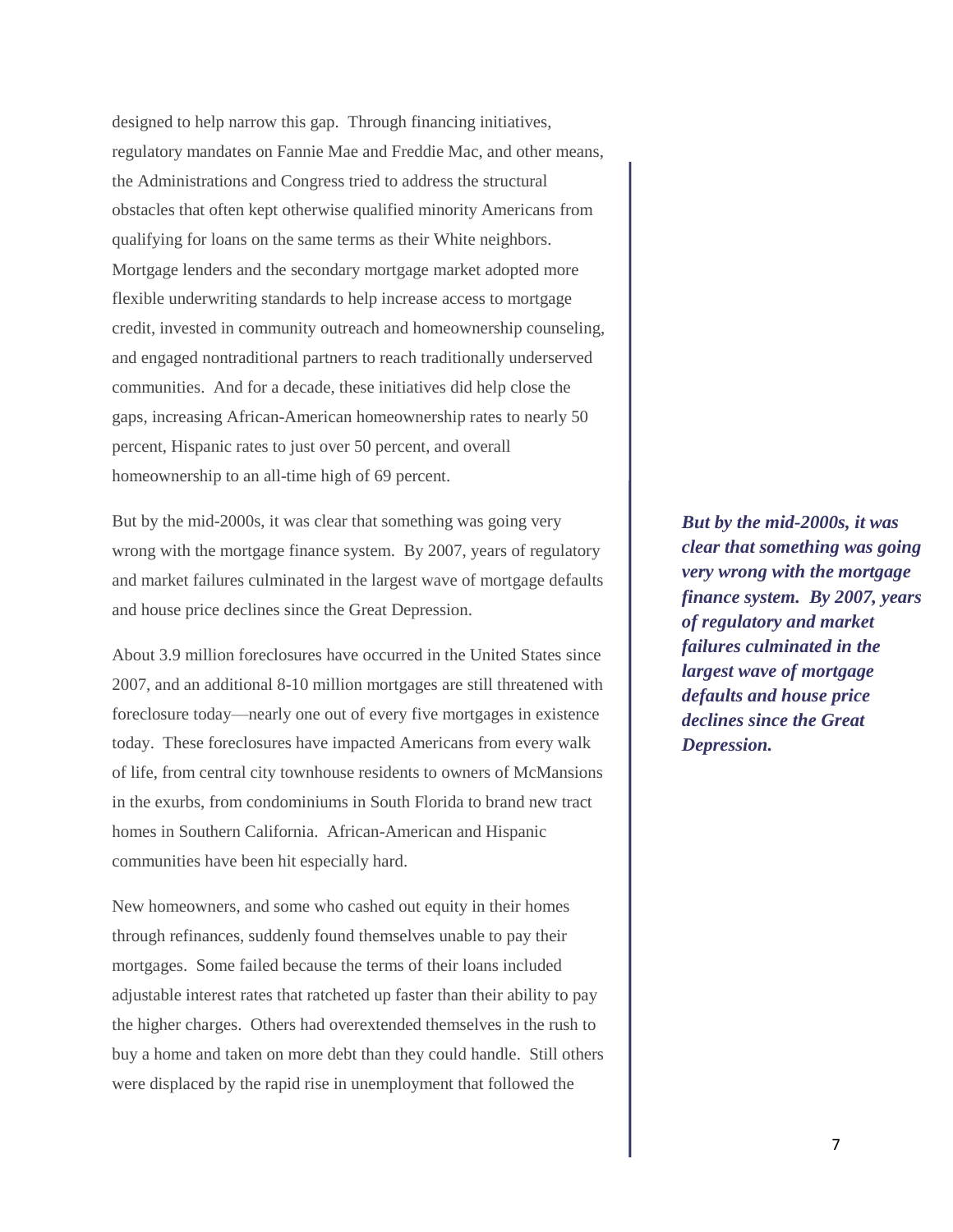financial crash of 2008. And in some markets, speculators were caught at the end of an ill-fated game of "musical chairs," owning properties they never had planned to occupy, but instead flip for a quick profit as home prices rose.

In response to this crisis, the Administration implemented a number of programs aimed at reducing foreclosures, helping troubled homeowners, and stabilizing housing markets. The Department of the Treasury, which is responsible for administering the Making Home Affordable (MHA) program, committed \$75 billion in TARP funding and estimated that 3-4 million homeowners would avoid foreclosure through this program.

In its original form, MHA included two primary programs: the **Home Affordable Modification Program (HAMP)** and the **Home Affordable Refinance Program (HARP)**. (See Appendix 1 for a full list of MHA programs.) HAMP is an effort to induce servicers to modify troubled homeowners' mortgage loans to achieve more affordable payments, while HARP helps borrowers who owe more on their mortgage than their home is worth refinance into a lower-cost mortgage. $1$ 

The Administration based its approach on a few key principles:

- Aid should be directed to owner occupants, not investors.
- Borrowers should receive relief only if they were already in default or were in imminent danger of becoming so.
- The government would rely on private servicers to carry out the work, leaving the government to set policies and oversee their execution.
- Participation by lenders would be voluntary, and the government would encourage participation by offering to share in the costs of helping troubled borrowers.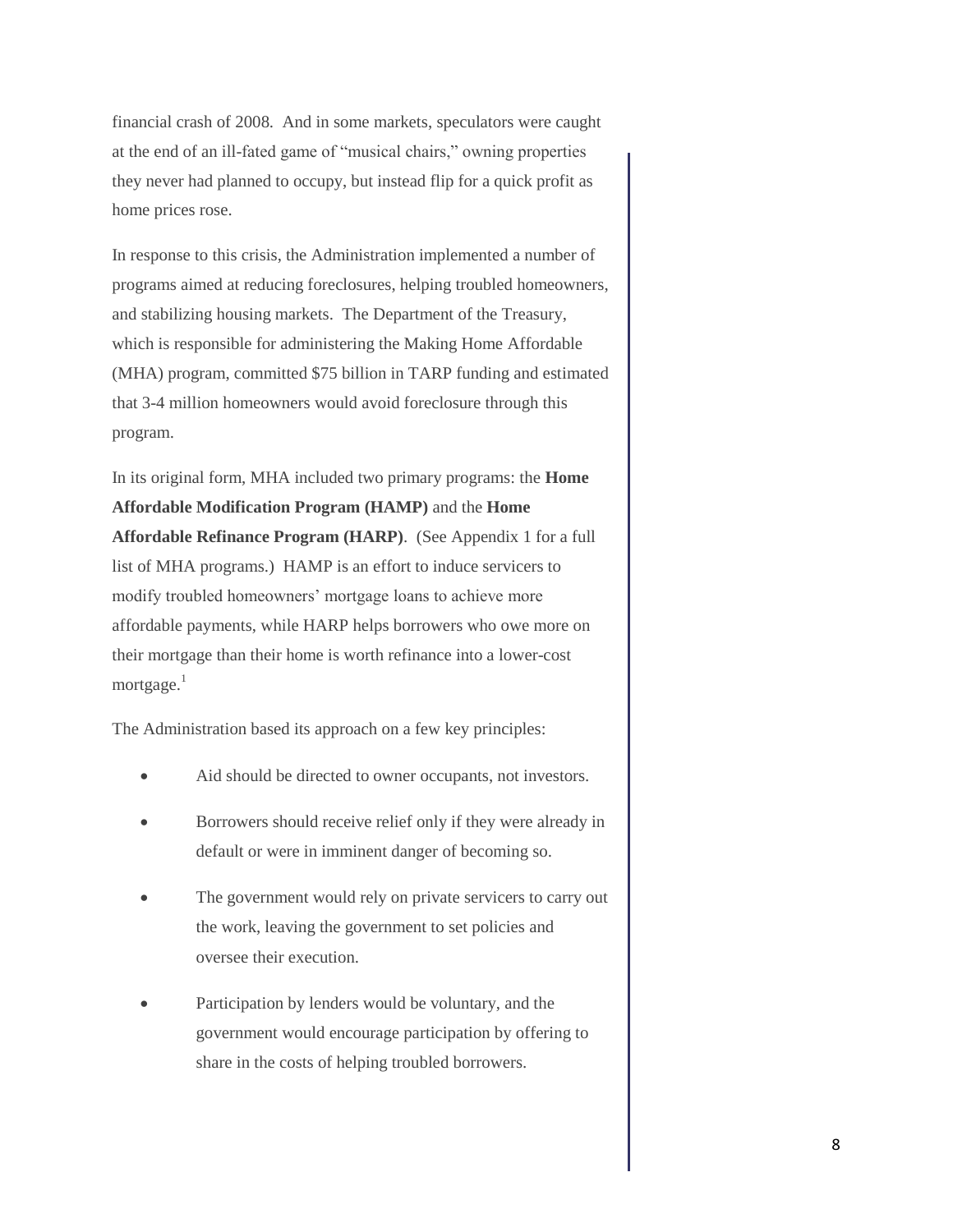No lender would be asked to accept through a loan modification anything less than the fair, "net present value" of a home, meaning that the ultimate value of the modified loan must equal or exceed what the lender could receive through a foreclosure and sale.

As of October 2012, HAMP has helped nearly 1.3 million homeowners keep their homes by modifying their mortgages to more affordable levels, saving \$16.2 billion in monthly mortgage payments. The Administration also claims credit for standardizing modification approaches through HAMP and encouraging a much larger number of so-called "proprietary modifications" carried out by lenders and servicers on their own. However, HAMP has not met the high expectations set at implementation. Recent modifications to the program hold some promise that many additional homeowners will be able to avoid foreclosure and stay in their homes. For instance, on January 27, 2012, program modifications were announced that greatly expand the parameters and extend the timeline for distressed homeowners. But the program's performance to date has disappointed many and made only a small impact on the larger mortgage crisis.

This report begins with a brief recounting of the mortgage foreclosure crisis. It then describes the HAMP program and its early problems, and policy changes that were implemented in reaction to those problems. The report describes the obstacles to greater use of the program and the concerns that prompted the most recent proposed program changes. Finally, it offers recommendations for how the program can serve more troubled homeowners.

*As of October 2012, HAMP has helped nearly 1.3 million homeowners keep their homes by modifying their mortgages to more affordable levels, saving \$16.2 billion in monthly mortgage payments.* 

*However, HAMP has not met the high expectations set at implementation.*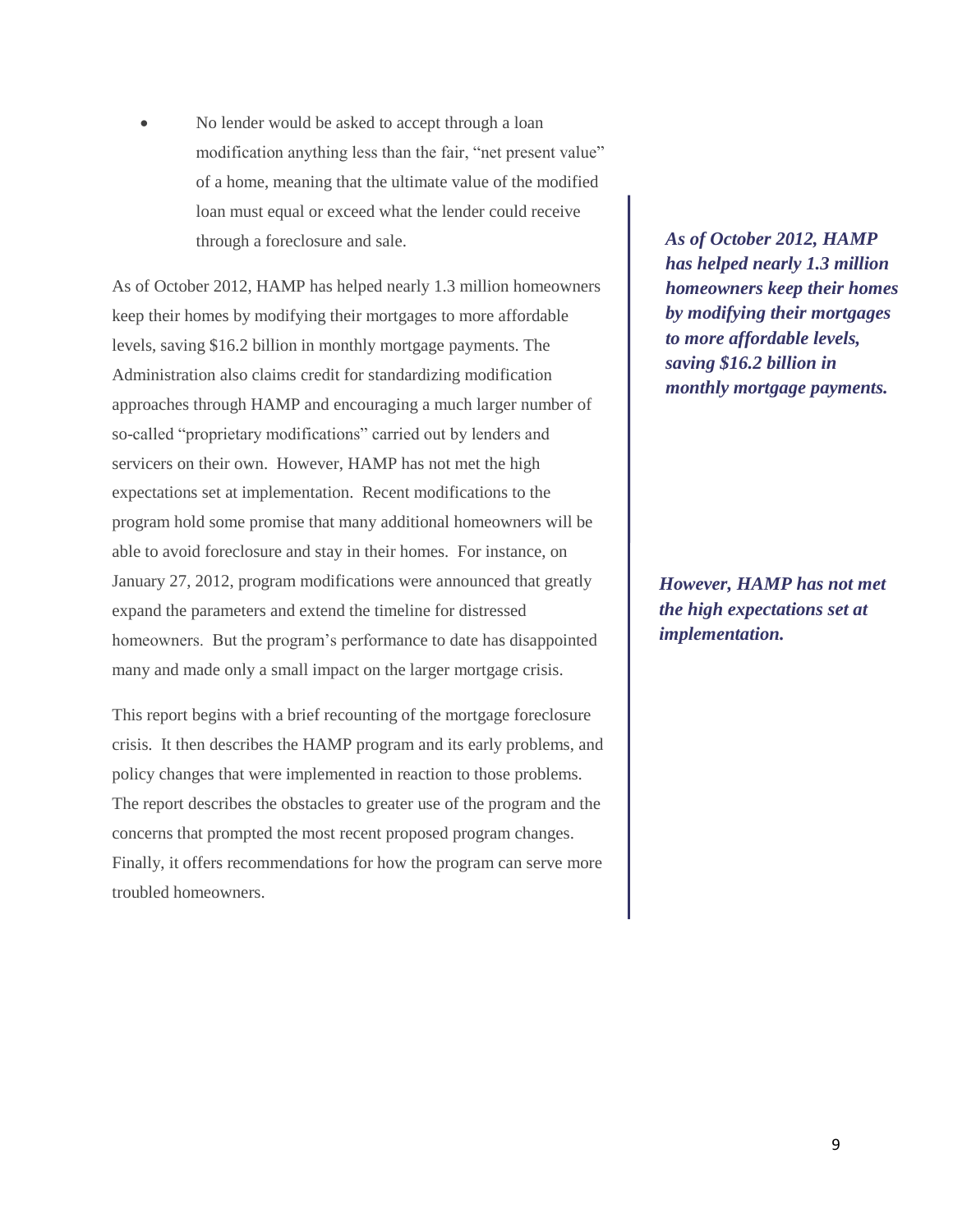#### **The Unfolding of the Foreclosure Crisis**

The United States experienced an unprecedented real estate financing boom in the 2000s. Nationwide, housing prices increased substantially during the first half of the decade, with rampant speculation in some cities and regional areas. The Case-Schiller Home Price Index for the 20 largest metropolitan areas more than doubled from January 2000 until it peaked in July 2006.<sup>2</sup> In some markets, the run-up in housing prices was even greater. In the Los Angeles, San Diego, Las Vegas, and Washington, D.C., metropolitan areas, housing prices peaked in 2006 at two-and-a-half times their January 2000 level.

The run-up in prices was spurred on by easy access to mortgage credit as mortgage underwriting guidelines were excessively liberalized. The dollar value of mortgages taken out for home purchases more than doubled between 1997 and 2003.<sup>3</sup> New forms of mortgage lending that frequently combined various expansions of underwriting standards proliferated and nonprime lending—subprime and Alt-A loans—rose substantially during the early 2000s, eventually growing to 20 percent and 13 percent of the market, respectively, in 2006.<sup>4</sup>

Subprime loans and Alt-A provided investors with good returns at interest rates that were often five percentage points or more above prime.<sup>5</sup> Many subprime loans also tended to have low initial monthly payments that were fixed for two years and then adjusted to higher payments and interest rates for the rest of the loan. The Consumer Federation of America, examining lending in California, found that onequarter of all fast-growing refinance loans were subprime, with 90 percent of them adjustable rate mortgages scheduled to reset to higher interest rates in two years.<sup>6</sup>

Alt-A loans usually required less documentation of creditworthiness or no documentation at all. These loans were originally created for the needs of small business owners, high net worth individuals and others with special circumstances. Many Alt-A loans also had a "pick-apayment" feature: Borrowers could choose to make monthly payments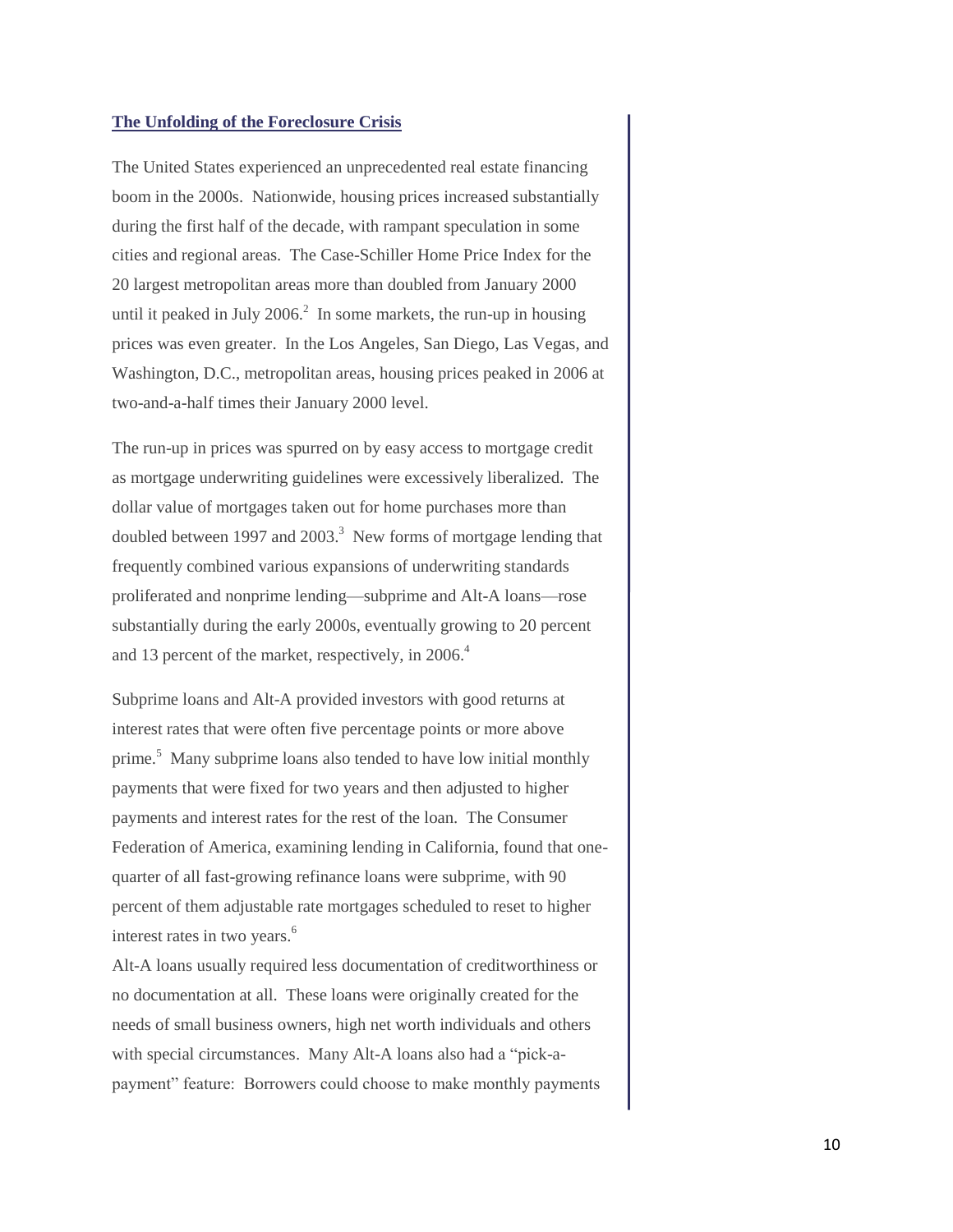that did not even cover interest costs, with the unpaid-for interest tacked onto the principal. Thus, holders of Alt-A mortgages often saw their principal increase, an effect call "negative amortization." Many such borrowers were not always aware that their principal would rise.

In addition, many borrowers of these subprime and Alt-A mortgages carried second mortgages that were originated at the same time as the first mortgage, often used to reduce or eliminate the need for a down payment. These "piggyback" loans not only increased the odds of a foreclosure, but complicated the modification process as well. The Alt-A and piggyback mortgages were used, to a great extent, to increase "affordability," allowing people to purchase homes while home prices continued to increase to record levels. The Alt-A loans allowed borrowers to choose low monthly payments, or qualify with stated income or assets, while the piggybacked second mortgages kept down payments to a minimum.

Much of the boom in subprime lending was for refinancing, often of prime mortgages with terms that were much more advantageous to the borrower. The resulting shift from stable, fixed rate mortgages to these new, less stable products meant that many borrowers were financed into a much riskier situation, with tragic consequences for them and their communities. Another significant portion of the lending in these new, non-prime loan products was for "moving up," from one home to another, usually more expensive, one. The easy credit that these new products represented helped fuel an otherwise unsustainable increase in home values that intensified the mortgage crisis once it began.

Lenders felt that these loans were viable, because they believed that home prices would continue to increase into the foreseeable future. Homebuyers also believed prices would continue on their upward trend. In fact, this collective belief in never-ending price increases fueled an asset-bubble mentality that dominated all parts of the home-buying industry, from the real estate professional and appraiser to the originator and securitizer.

*The Alt-A and piggyback mortgages were used, to a great extent, to increase "affordability," allowing people to purchase homes while home prices continued to increase to record levels. The Alt-A loans allowed borrowers to choose low monthly payments, or qualify with stated income or assets, while the piggybacked second mortgages kept down payments to a minimum.* 

11 *originator and securitizer.This collective belief in neverending price increases fueled an asset-bubble mentality that dominated all parts of the home-buying industry, from the real estate professional and appraiser to the*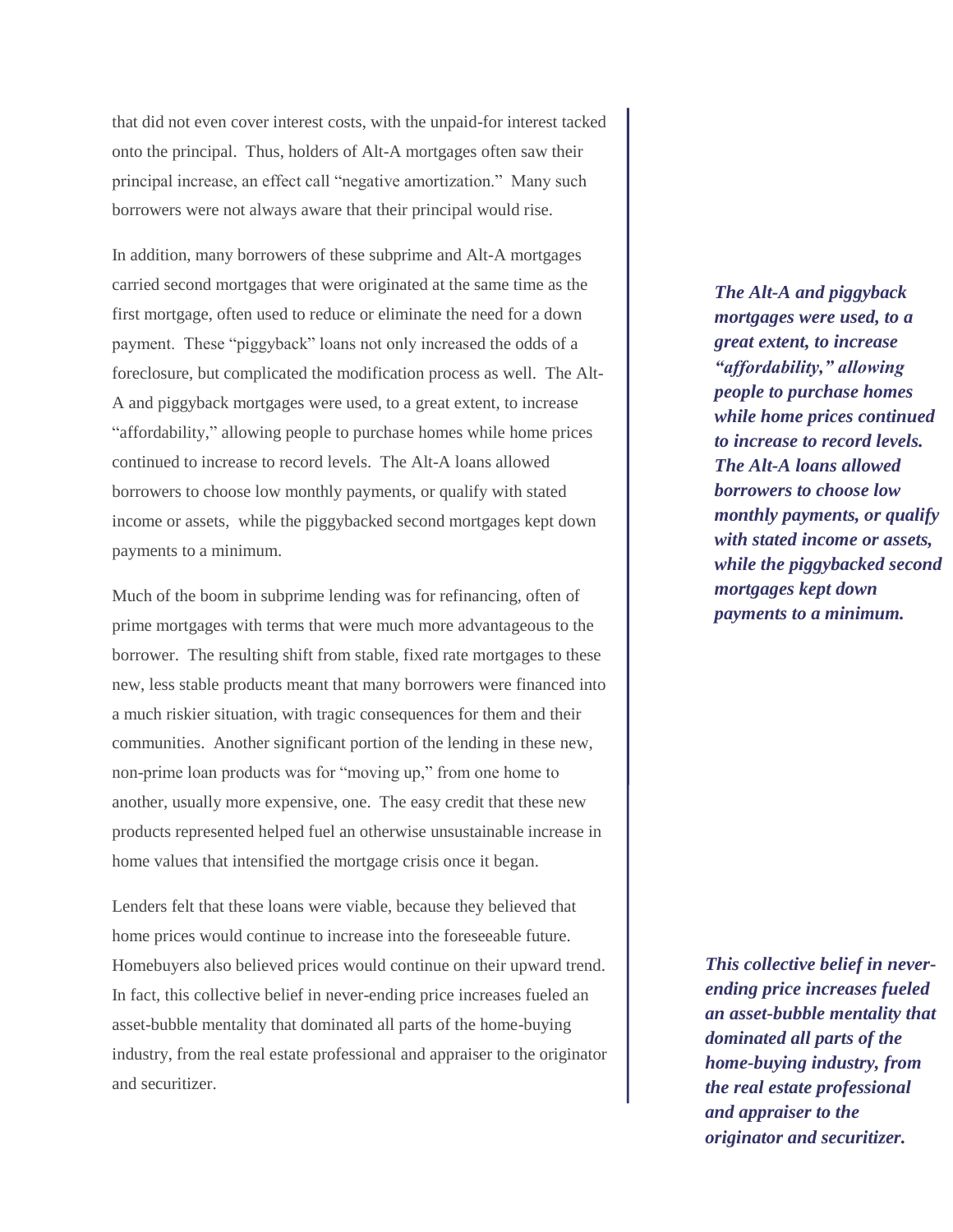The use of these loan products was concentrated in certain markets, further fueling house price increases. For example, there was some concentration geographically in California, where prices were historically high, and in Florida, where prices were increasing dramatically.<sup>7</sup>

After examining more than a million home purchase and refinance loans, the CFA study found that Latino borrowers were twice as likely to get subprime loans for home purchase as were non-Hispanic White borrowers, and that African-Americans were two-and-a-half times as likely. Thus, subprime lending and the subsequent foreclosures that often followed were heavily concentrated in communities of color.

Compounding the problem as home prices rose over the period, homeowners began to refinance and take cash out of their homes at an even greater rate. The value of refinances increased ten-fold during that same seven-year period, reaching an amount that was more than twice the value of mortgages for home purchase. With home mortgage payments the only kind of interest that can be deducted for income tax purposes, rates significantly lower than credit card or payday lending options, a seemingly unending escalation in home prices, aggressive marketing by real estate and loan brokers touting the benefits of refinancing to take equity out of a home, and stagnant or falling real incomes for many middle-class families, some consumers turned to their homes to finance other consumer purchases and the daily costs of living.

Eventually, these higher-risk loans began performing poorly, having been made in many cases to borrowers who could not even make their payments at the initial teaser rates, much less the adjusted payments after two years. Delinquencies began to rise significantly in 2007, with serious delinquency rates doubling between 2006 and 2010, from 4.6 percent to 9.3 percent<sup>8</sup> (see Chart 1). By 2009, one in every four subprime loans was delinquent.

*After examining more than a million home purchase and refinance loans, the CFA study found that Latino borrowers were twice as likely to get subprime loans for home purchase as were non-Hispanic White borrowers, and that African-Americans were two-and-a-half times as likely. Thus, subprime lending and the subsequent foreclosures that often followed were heavily concentrated in communities of color.*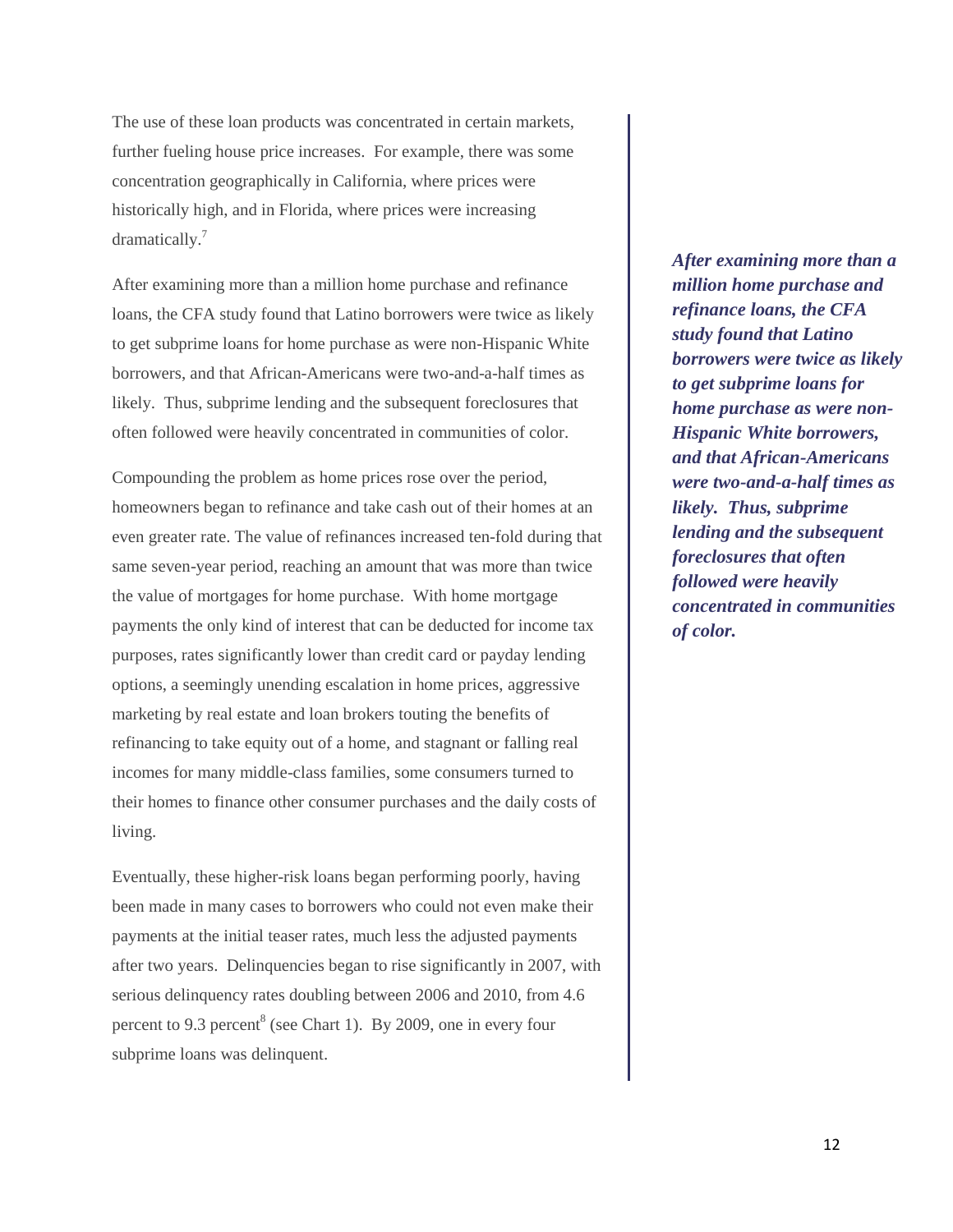Foreclosures mirrored this climb over the same time period, with rates increasing from 1.0 percent in 2006 to 4.6 percent in 2010; for subprime loans, the rate was 15 percent.<sup>9</sup> Foreclosure rates have been significant enough to lower the national homeownership rate, which dropped from a peak of 69.0 percent in 2006 to 65.4 percent in 2012.<sup>10</sup> While the failures of "exploding ARMs" and unstable Alt-A mortgages were early drivers of the mortgage crisis, the rapid rise in unemployment that followed the financial collapse in 2007 quickly became a more sustained and intractable driver of mortgage failures, as collapsing home prices made selling or refinancing of existing home loans – a traditional means for distressed borrowers to resolve an inability to pay the mortgage -- impossible.

#### **Chart 1**



The foreclosure rate has risen nationally and in concentrated geographic hot spots. The so-called "sand states" (California, Florida, Arizona, and Nevada) have seen the most significant swings in housing prices and subsequently higher foreclosure rates than other states.<sup>11</sup> Foreclosure "starts" outside the sand states are disproportionally lower, with

13 *subsequently higher The foreclosure rate has risen nationally and in concentrated geographic hot spots. The so-called "sand states" (California, Florida, Arizona, and Nevada) have seen the most significant swings in housing prices and foreclosure rates than other states.*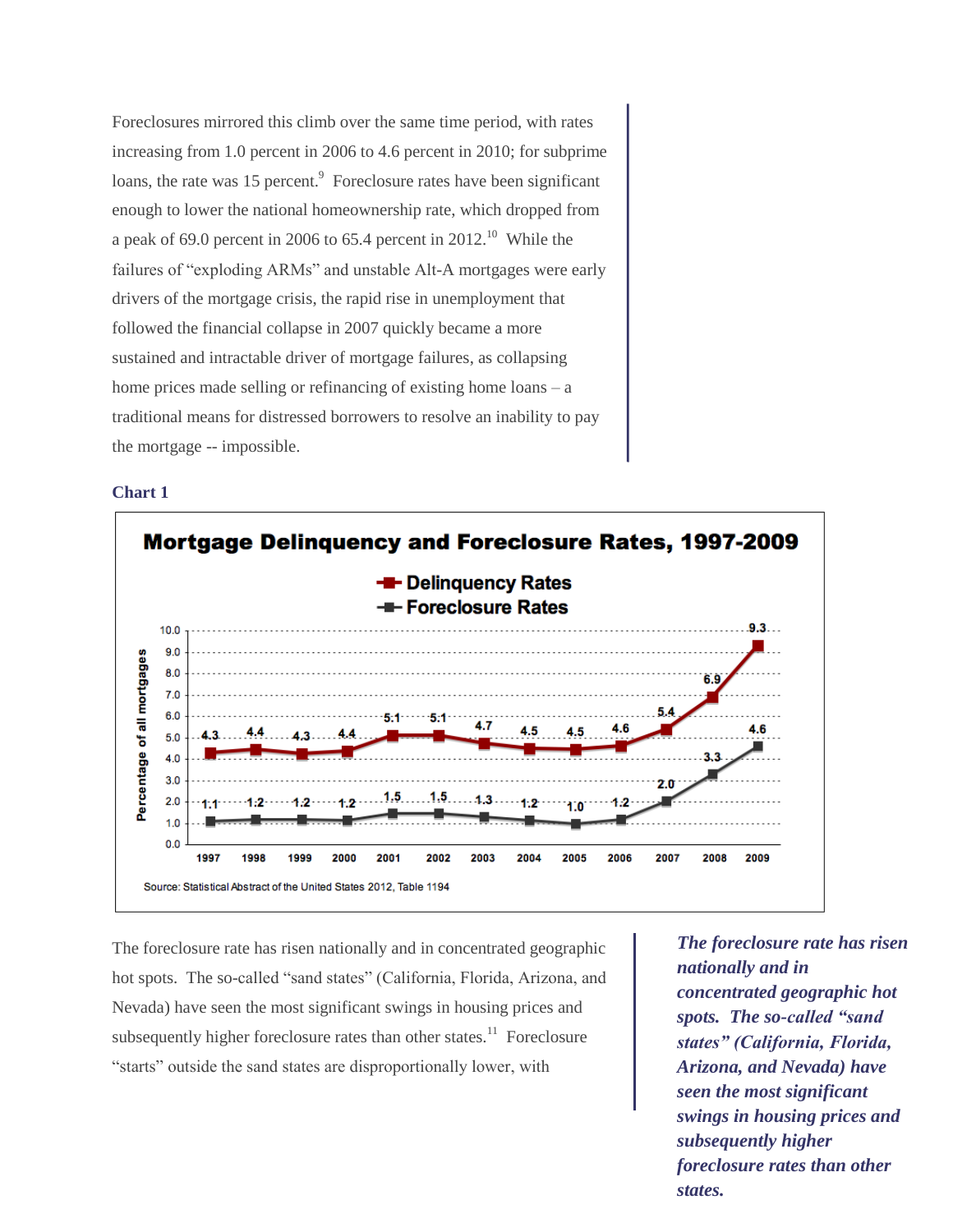foreclosure starts in many states at less than one-third the rates found in the sand states.

Further, foreclosures also tend to be concentrated in low-income and minority communities. In 2010, the Joint Center for Housing Studies found that high foreclosure tracts (census tracts with a foreclosure rate of 10 percent or greater), had a substantially lower median income— \$34,000—compared to \$55,000 for tracts with lower foreclosure rates. Furthermore, the proportion of minority households was twice as large in high foreclosure tracts as the proportion in tracts with lower foreclosure rates, 66 percent vs. 33 percent. $^{12}$ 

Most loans from this period were not held by the lender that originated the mortgage, but instead were packaged into securities that were sold to investors. In those cases where the loans were not guaranteed by either Fannie Mae, Freddie Mac or FHA, these securities were divided into different levels of risk, or "tranches," which would determine how losses of principal were allocated when loans failed. These tranches were sold to investors with different goals – higher returns for taking more risk, low risk with substantial security against losses, etc. Many of these different tranches – especially the higher risk tranches -- were then rebundled into new securities that were sold to other investors; sometimes this was repeated more than once with each successive generation of securities. The subsequent administration of the loans (collecting payments, handling insurance and taxes, working with borrowers in default, and, if necessary, foreclosure and property disposition) is managed by mortgage servicers on behalf of the investors. The servicing rules for the securities not guaranteed by Fannie Mae, Freddie Mac, or Ginnie Mae were contained in specific "pooling and servicing" agreements (PSAs). These were not standardized and varied depending on the securities issuer. This widely dispersed ownership model, coupled with proprietary and non-standard servicing protocols, greatly complicated (and continues to complicate) the process of dealing with delinquent and defaulting borrowers.

*Further, foreclosures also tend to be concentrated in low-income and minority communities.*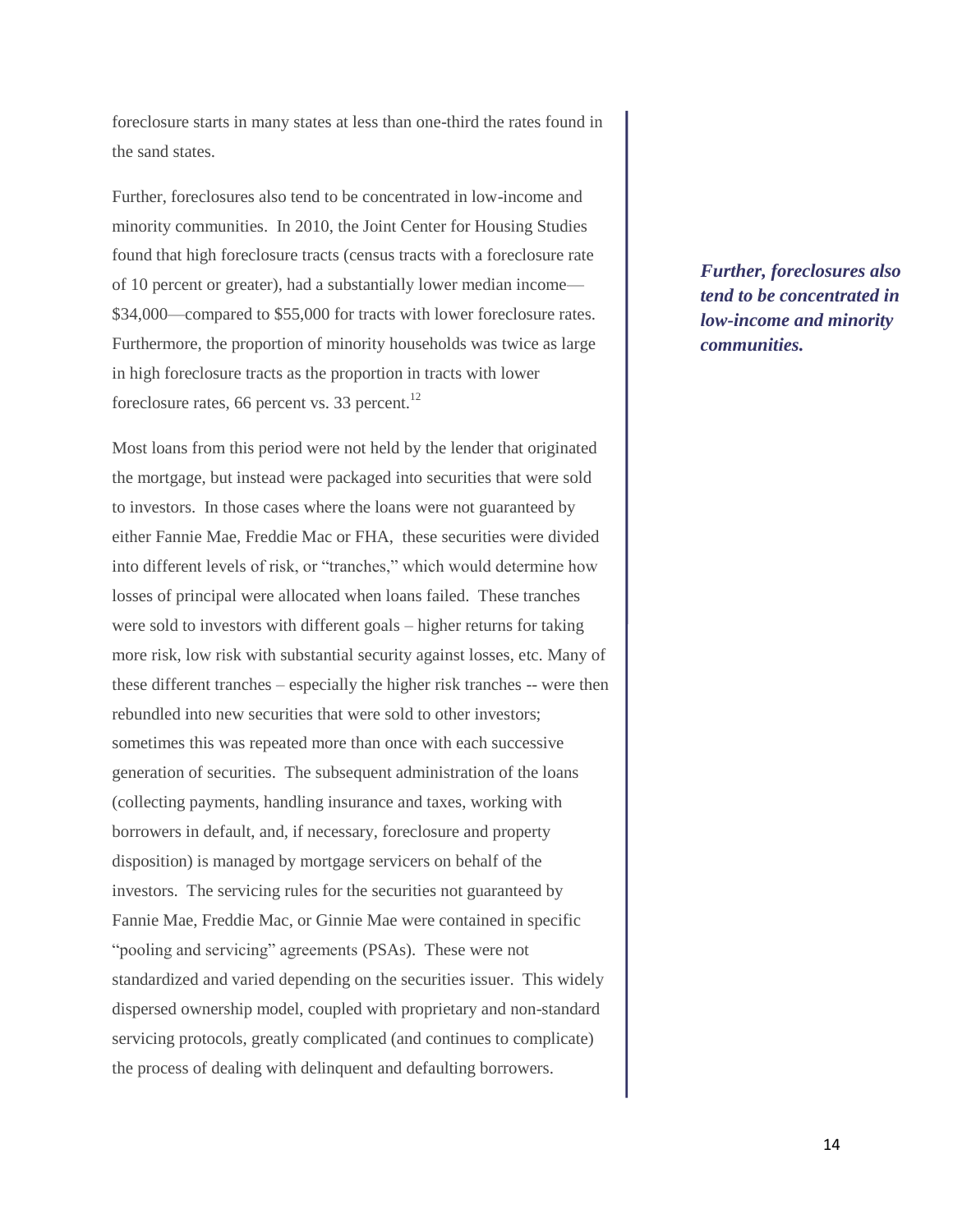#### **Making Home Affordable:**

Although the Troubled Asset Relief Program (TARP) originally was promoted when it was announced in 2008 as a means through which the U.S. government could ease the liquidity crisis following Lehman Brothers' collapse by buying securities and other assets, it was rapidly shifted to a program of investing capital directly into struggling private banking institutions. By early 2009, the Obama Administration initiated policies to carry out the TARP legislation's additional objective to help struggling homeowners. In March 2009, it announced that it was allocating \$75 billion from TARP to Making Home Affordable (MHA), aiming to reduce struggling borrowers' first-lien monthly mortgage payments to a more affordable level, either through a modification (HAMP) or refinance (HARP). "Affordable" was defined as a mortgage payment that was 31 percent or less of the borrower's income.<sup>13</sup>

For HAMP, the more affordable payment is accomplished by modifying a loan through a combination of reducing the interest rate, extending the loan term, and forbearing on principal, or reducing the mortgage principal balance. The program relies on mortgage loan servicers to work with borrowers and make necessary changes to mortgages.

The criteria for HAMP eligibility at the time the program was announced were:

- The home had to be the borrower's primary residence;
- The amount owed on the first mortgage was less than \$729,751;
- The borrower was having trouble paying due to financial hardship;
- The mortgage was originated before January 1, 2009; and
- Housing expenses (mortgage payment, taxes, insurance and homeowner's association fees) were greater than 31 percent of gross income.

*By early 2009, the Obama Administration initiated policies to carry out the TARP legislation's additional objective to help struggling homeowners. In March 2009, it announced that it was allocating \$75 billion from TARP to Making Home Affordable (MHA), aiming to reduce struggling borrowers' first-lien monthly mortgage payments to a more affordable level, either through a modification (HAMP) or refinance (HARP).*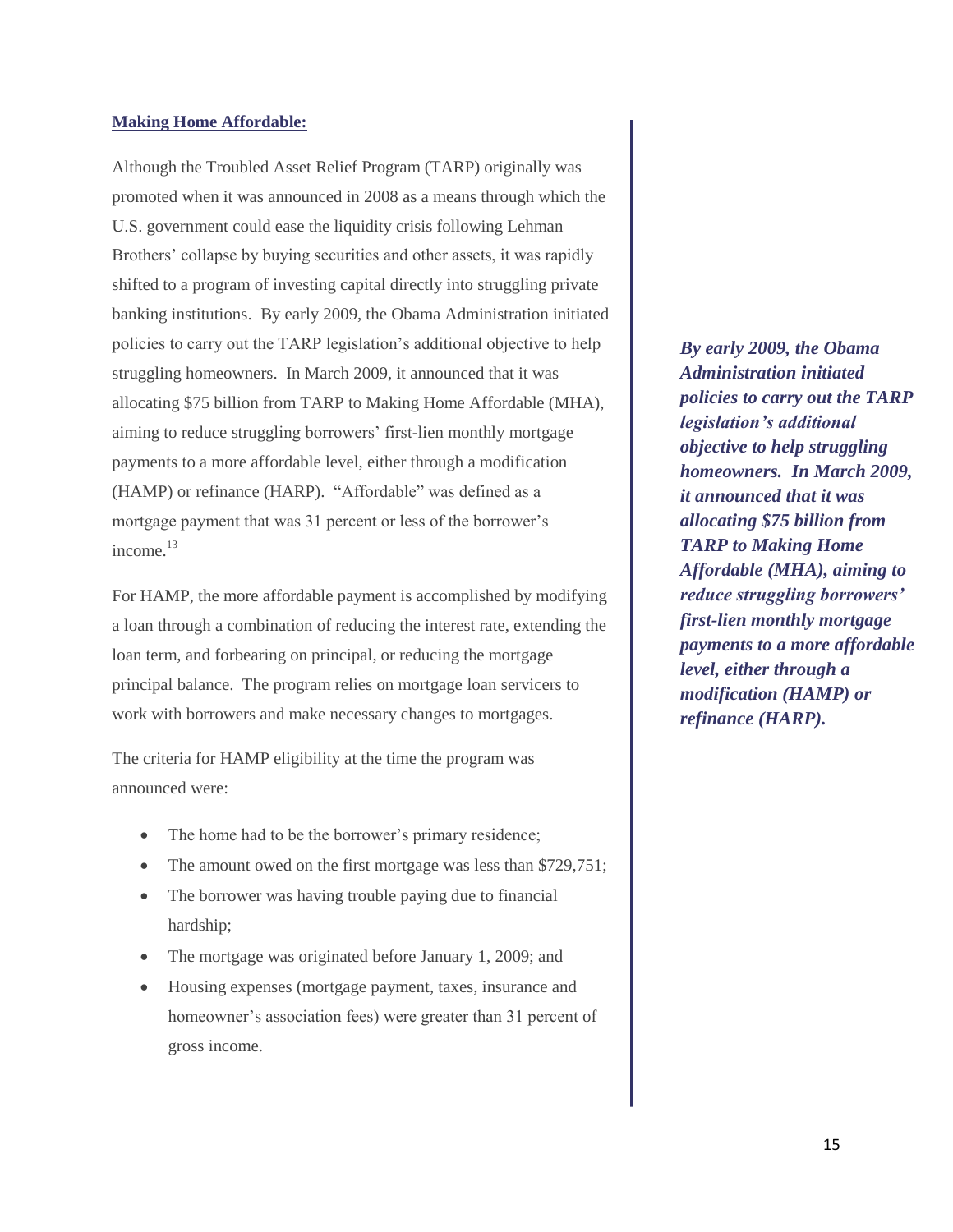Homeowners who met these initial criteria were expected to establish communication with the mortgage servicer, who was then tasked with the collection of the required documentation for processing, loan modification, and decision making.

Four key features of the HAMP program are $^{14}$ :

- 1. **Cost Sharing**: Mortgage holders and investors are required to take the first layer of loss to reduce the monthly mortgage payment to 38 percent of the borrower's income. After that, the Treasury Department and the servicer each cover half the cost of bringing a loan from a 38 percent to a 31 percent debtto-income ratio.
- 2. **Standardized Waterfall:** The servicer must follow a sequential modification formula to reduce the payment to 31 percent of income. Servicers must first capitalize accrued interest and certain expenses paid to third parties and add this to the principal. Then, interest rates are reduced until the target of 31 percent debt-to-income ratio is reached; however, the servicer cannot reduce interest rates below 2 percent. If the reduction to a 2 percent interest rate is not sufficient to reach the target ratio, then the servicer must extend the amortization period of the mortgage up to as much as 40 years. If debt-toincome is still above 31 percent, the servicer must forbear principal until the payment reaches 31 percent. In subsequent changes to the program, principal reduction was added to the waterfall.
- **3. Standardized Net Present Value (NPV)**: If the expected investor's cash flow is expected to be greater with a modification than without one, the loan servicer is *required* to modify the loan. NPV is a calculation based on a variety of assumptions about the value expected to be derived from a foreclosure and sale of the property versus the value expected from modifying a mortgage. The purpose was to increase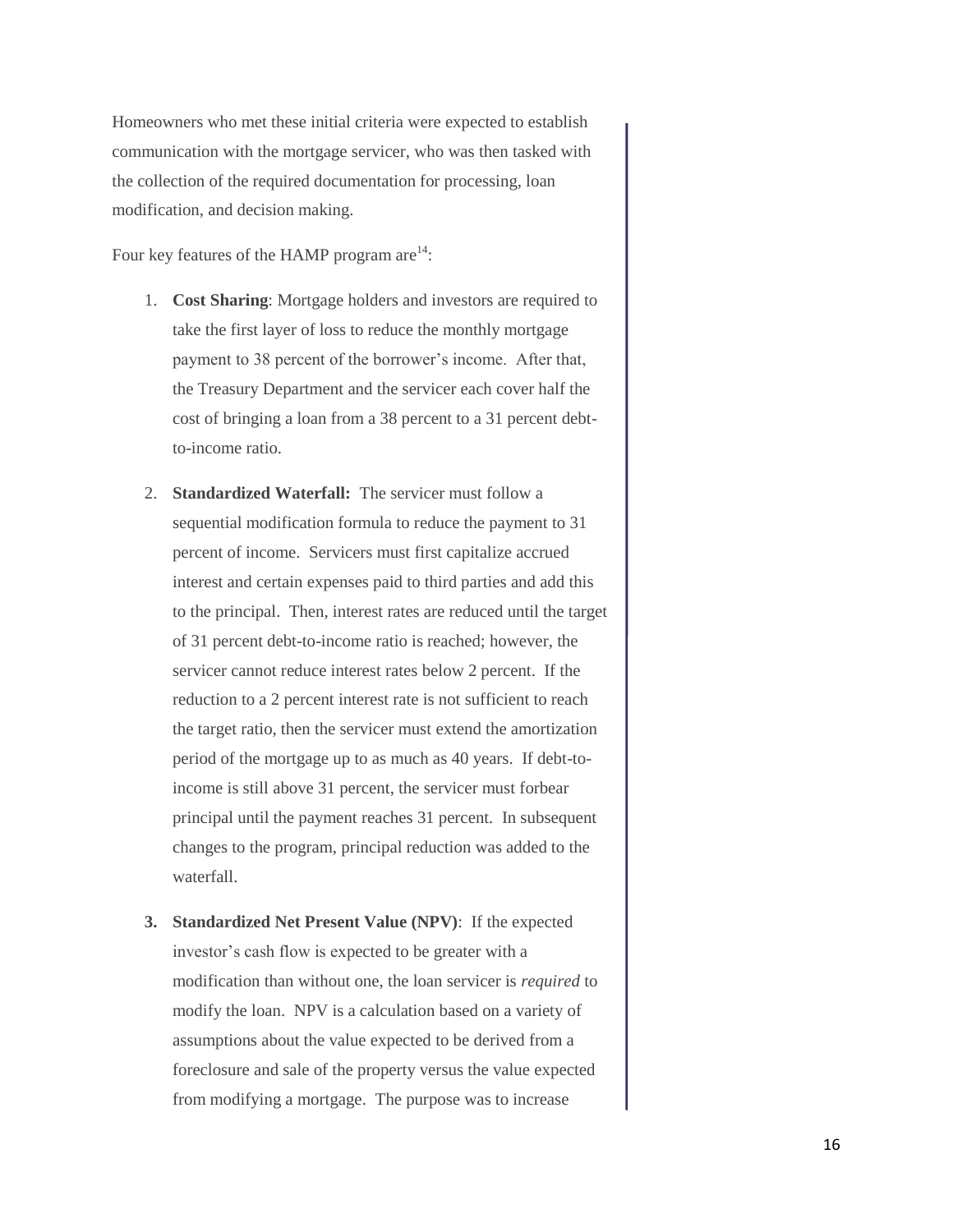investor awareness and confidence that a modification was ultimately in their best financial interest.

4. **Incentive Payments**: HAMP funds are used to provide initial and ongoing payments for up to five years to non-governmentsponsored enterprise (GSE) loan servicers, mortgage investors, and borrowers to increase the likelihood of the success of the modified loan.

HAMP's incentive payments were important to the success of the program because they were the only real means applied to encourage servicer participation, although servicers who accepted TARP funds through other federal programs ultimately were required to participate in HAMP. Aside from federal cost-sharing to bring the monthly mortgage payment down, participating servicers also are entitled to receive an up-front payment of \$1,000 for each permanent modification and additional payments of \$1,000 for each of the next three years that the borrower successfully makes payments to stay in the program. Borrowers also were provided with incentives, receiving \$1,000 for each of up to the first five years they make payments. Borrowers are required to demonstrate their ability to pay at the new rate by making payments during a 90-day trial period, after which a permanent loan modification is executed.

The incentive payments are critical to the success of HAMP because of the voluntary nature of servicer participation in HAMP. Servicers must sign a Servicer Participation Agreement (SPA) to join the program and agree to review the eligibility of any borrower who asks to be considered for a HAMP modification. By July 2009, 38 servicers had signed up for the program, representing 85 percent of the mortgages outstanding.<sup>15</sup>

The voluntary nature of HAMP also affected Treasury's decision making process in executing HAMP and other modification policies because of concern that servicers would pull out of the program if requirements were considered too onerous for servicers. Over time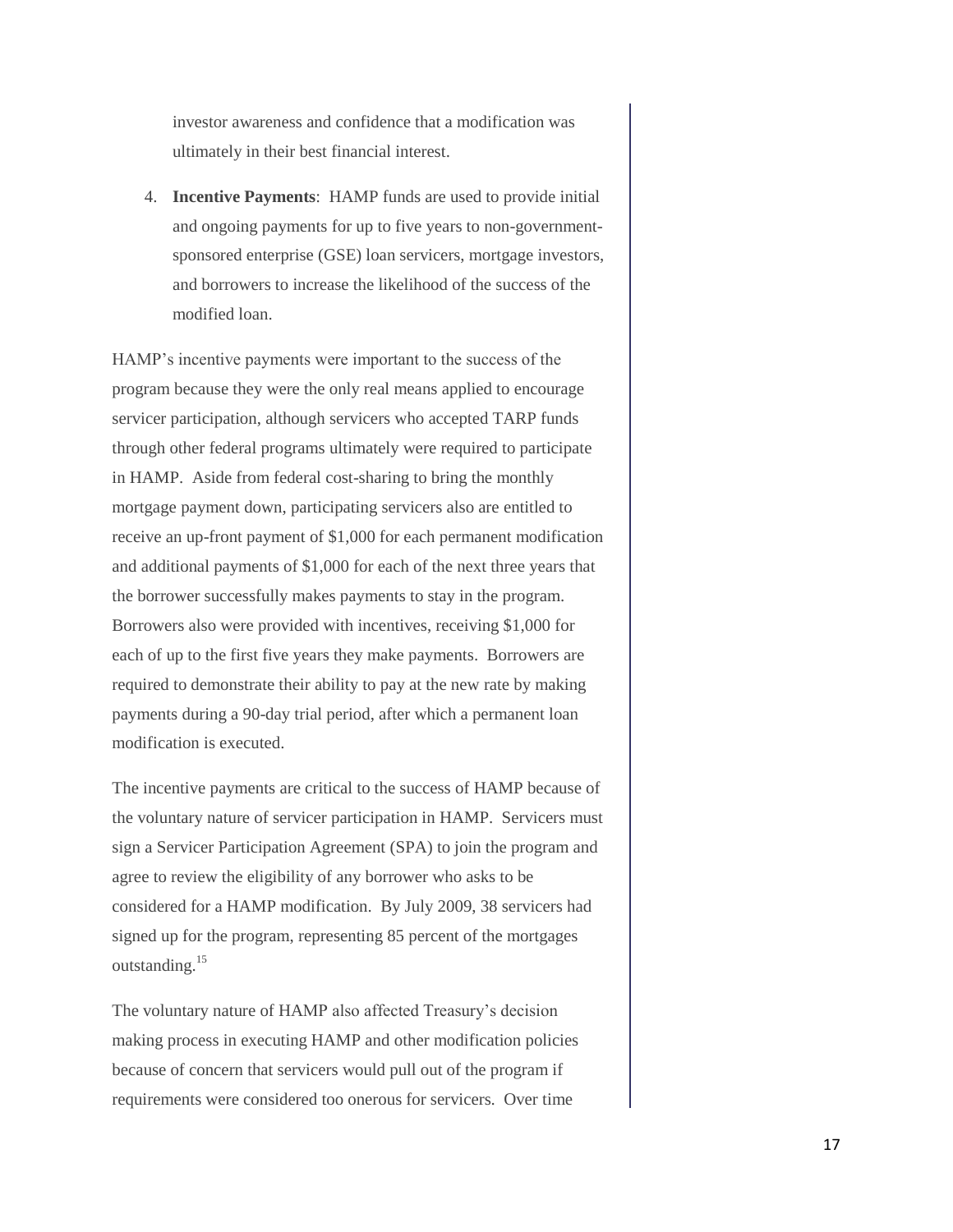Treasury improved many of its policies to require more of the servicers. But for their part, servicers criticized Treasury for the frequent modifications to HAMP for complicating their implementation process. In the end, the lack of adequate enforcement authority over the servicers is one of the most critical and enduring problems with the HAMP regime.

The guaranteed investor cash flow and incentive payments were the carrot offered by Treasury to entice participation, but the only stick available to Treasury to address underperformers is public reporting of noncompliance and the option to withhold incentive payments.

In 2008, the Office of the Comptroller of the Currency (OCC) announced the tracking of performance of mortgage modifications in a Mortgage Metrics survey that captures information on 34 million of the approximately 55 million outstanding mortgages. The first report covered loan modifications from October 1, 2007, to March 2008, when only about 31,000 mortgages had been modified.<sup>16</sup> At that time,  $HAMP$ had not yet been implemented, and servicers were offering proprietary loan modification solutions. The most common loss mitigation tool was the payment plan—a short- to medium-term change in loan terms meant to give the borrower breathing room to recover economically and bring the loan current again—with 136,000 payment plans in place. The use of mortgage modifications had grown from less than 9,000 in November 2007 to more than 13,000 by March 2008. By the time HAMP was announced, servicers had increased the number of modifications to more than  $60,000$  per month.<sup>17</sup>

Treasury also entered into agreements with Fannie Mae and Freddie Mac to act as its financial agents for the HAMP program. Fannie Mae is the HAMP program administrator, developing and administering program operations, registering servicers, executing participation agreements, and collecting data. Freddie Mac is the HAMP compliance agent, responsible for assessing servicer compliance with program guidelines and conducting on-site and remote servicer reviews.

*In the end, the lack of adequate enforcement authority over the servicers is one of the most critical and enduring problems with the HAMP regime.*

*Nearly two-fifths of the 73 million children in the United States are from lowincome families.*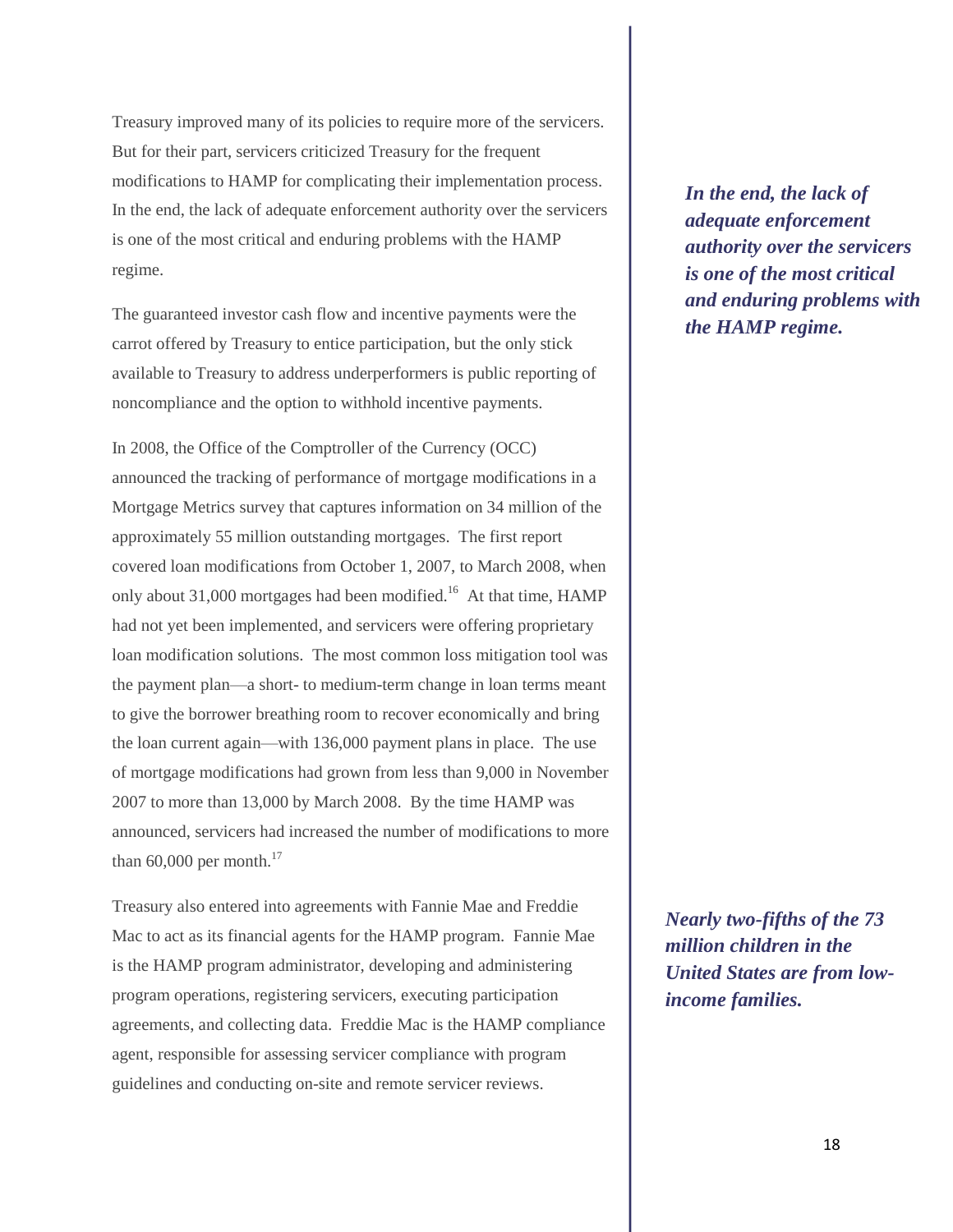Early on, homeowners who received loan modifications had another problem to face: The Internal Revenue Service treated mortgage debt that was forgiven—whether after a foreclosure, short sale, or modification—as taxable income. Thus, many homeowners who received modifications to keep them from losing their homes were hit with tax bills they could not pay. The Mortgage Forgiveness and Debt Relief Act of 2007 (the Act) was enacted to protect homeowners from being taxed for the modification of a mortgage debt incurred for purchase or home improvement, but not if the loan was for debt consolidation or anything unrelated to purchase or improvement of the home. This act is currently scheduled to expire at the end of 2013. After the expiration of the Act, debt reduced through mortgage modifications or short sales will be considered as taxable income to the borrower. If the legislation is not extended, homeowners will be forced to complete a short sale or modification prior to year's end in order to avoid a tax consequence.<sup>18</sup>

HAMP's sister program, HARP, was aimed at helping homeowners who were "underwater" and therefore could not refinance. HARP is limited to borrowers who are current on their mortgage and to conforming mortgages held by the GSEs. HARP has two important objectives: first, to enable underwater performing borrowers to reap the benefits of historically low interest rates. Second, by enabling these reductions, HARP reduces the likelihood that these borrowers will default by lowering their payments.

In addition to HAMP and HARP, two other programs were created in March 2009. The Second Lien Modification Program (2MP) was designed to help homeowners who are using a HAMP modification and have second mortgages on their properties. The Home Affordable Foreclosure Alternative (HAFA) was designed for those whose HAMP modification did not successfully stave off foreclosure. HAFA provides servicer incentives for short sales or deeds in lieu of foreclosure.

*HAMP's sister program, HARP, was aimed at helping homeowners who were "underwater" and therefore could not refinance.*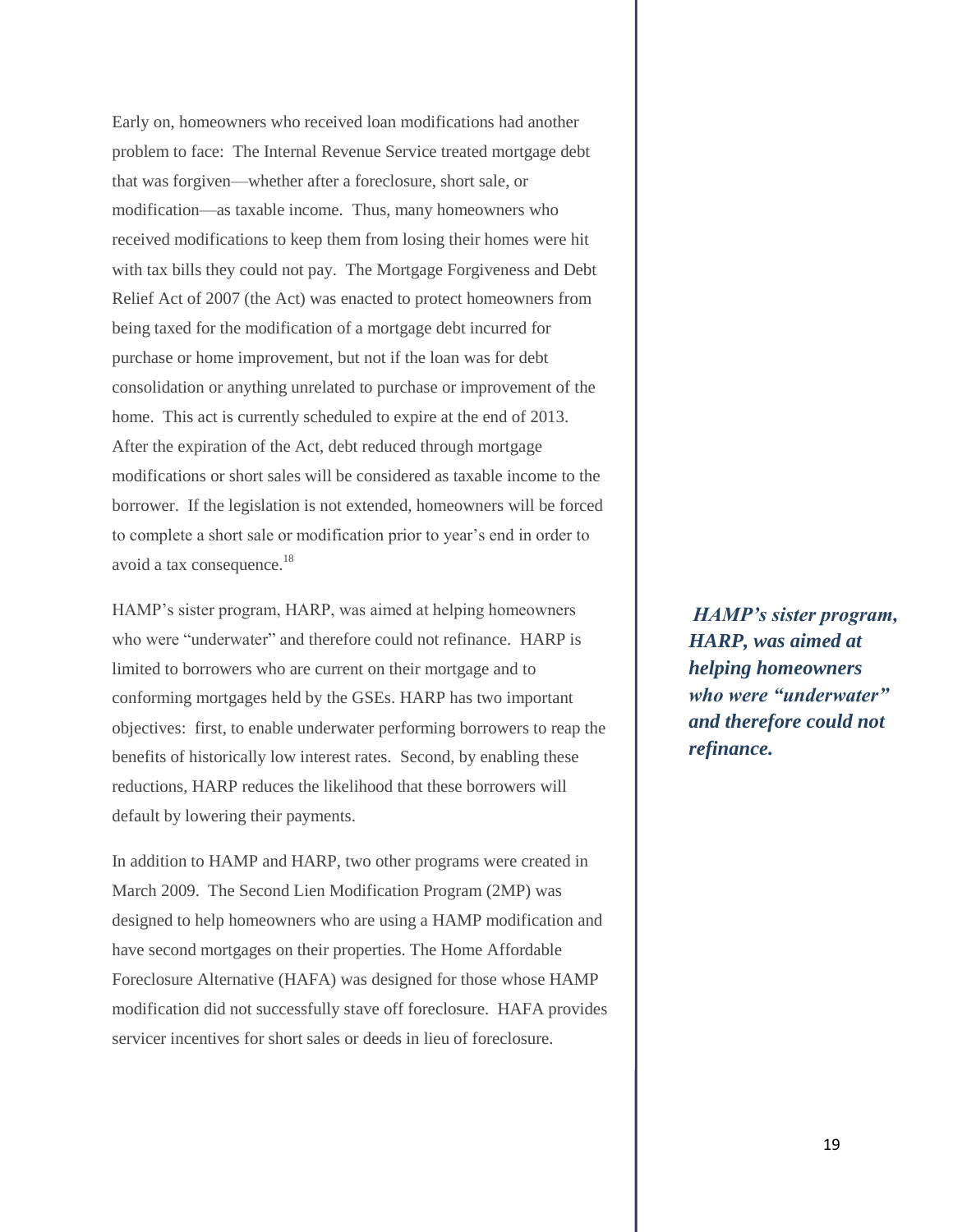#### **HAMP Early Performance**

By July 2009, 1.4 million borrowers had requested information about the HAMP program, and  $235,000$  trial modifications had begun.<sup>19</sup> The majority of these trial modifications were serviced by JPMorgan Chase, Bank of America, Wells Fargo, and CitiMortgage. These four servicers were responsible for nearly two-thirds of the estimated number of eligible mortgages that were 60 or more days delinquent.  $20$ 

HAMP started slowly, but the number of trial modification rose to 1.3 million by June 2010, while 400,000 modifications had been made permanent.

However, HAMP implementation was beset by a number of problems from its onset. Reports by the Special Inspector General for TARP in March  $2010^{21}$  and the Government Accountability Office in June  $2010^{22}$ listed a number of implementation problems. These included:

- For nearly a year, Treasury did not issue guidelines for recruiting borrowers to the program, which resulted in inconsistencies in program implementation across servicers.
- Servicers were permitted to start trial modifications prior to receiving supporting documentation, particularly income verification, causing a backlog of trial modifications, many of which would never be made permanent.
- Servicers did not promptly respond to borrowers' submissions of their HAMP applications, with many homeowners spending months wondering about disposition of their modification requests.
- Treasury had done little to market the program to the public.
- No policy on the consequences of noncompliance with program requirements was issued, leaving Treasury in a weak position to enforce servicer compliance.

*The majority of these trial modifications were serviced by JPMorgan Chase, Bank of America, Wells Fargo, and CitiMortgage. These four servicers were responsible for nearly twothirds of the estimated number of eligible mortgages that were 60 or more days delinquent.*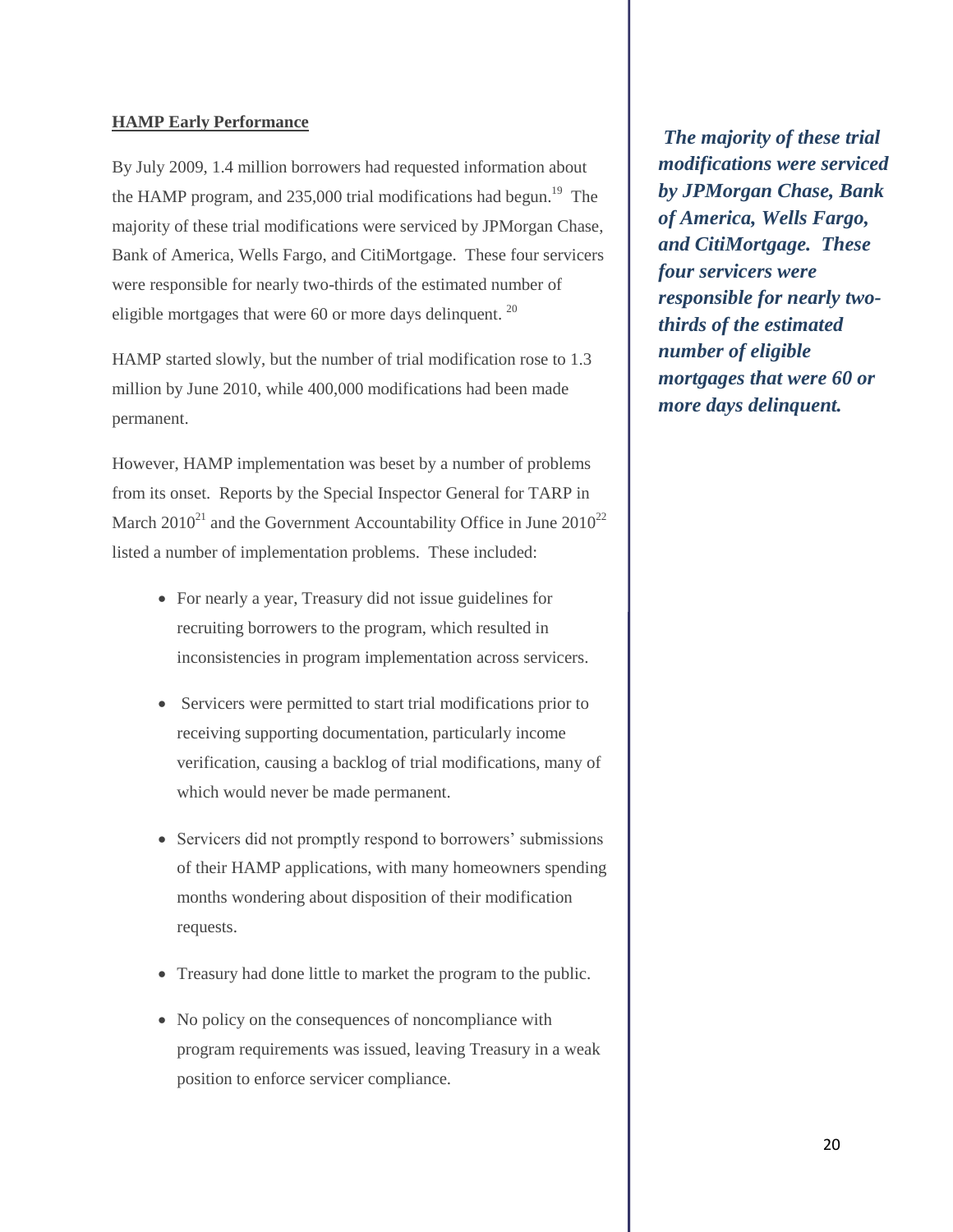In addition, while Treasury emphasized the importance of reaching homeowners at risk of default as early as possible, no guidance on identifying these homeowners was provided. Servicers had a wide variety of methods for determining who was at risk of default, creating inconsistencies across servicers and confusion among homeowners as to whether or not it was necessary to intentionally miss two mortgage payments to be considered eligible for a HAMP modification.<sup>23</sup>

Other problems were created from the lack of specificity in Treasury guidance on how to implement the program, such as how to deal with customer complaints or how to conduct quality assurance reviews.

While Treasury was still establishing policies for HAMP implementation, servicers were struggling with how to increase activity in a segment of their operations that normally did not have significant resource demands. Prior to the foreclosure crisis, servicing focused primarily on collecting borrowers' monthly payments, bundling them, and sending them to the investors. Loss mitigation was a small aspect of a servicing operation and often little more than an extension of the servicer's collections department. The crisis caught Treasury policymakers and servicers alike unprepared to deal with such widespread mortgage default, making early responses unproductive. For borrowers, this mismatch between servicer capacity and competency and the need for sensitive and effective mediation of a failing mortgage meant confusion, delay, and often led to foreclosures that should have been avoidable.

Initially under HAMP, servicers were required to set up a trial modification plan for borrowers while the underlying documentation was being collected. After three months of making payments under the trial loan modification, the borrower was supposed to be given a permanent loan modification. However, many trial modifications were started without fully documenting whether or not the borrower's income would allow them to qualify for the program. Early on in the HAMP program, this problem contributed to a high failure rate in converting

*While Treasury was still establishing policies for HAMP implementation, servicers were struggling with how to increase activity in a segment of their operations that normally did not have significant resource demands.*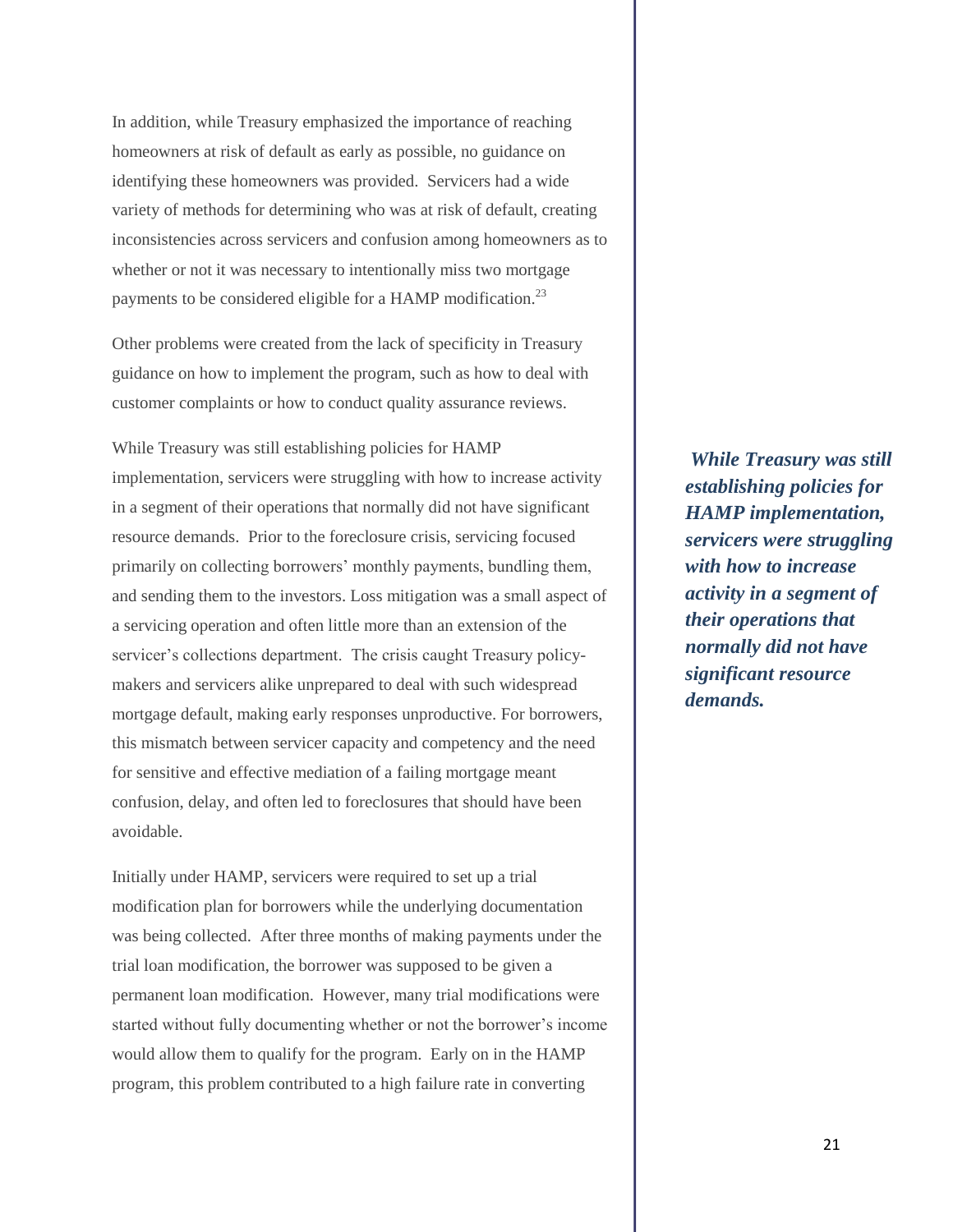borrowers to permanent modifications when it became clear that borrower incomes could not support the modified payments.

In June 2010, HAMP program guidelines were changed to require full documentation before starting the borrower's three-month trial payment period. Although this resulted in fewer borrowers qualifying for HAMP, this change contributed to a higher success rate for converting trial plans to permanent modifications. $24$ 

However, early on in the program very few homeowners who applied for the modification actually received one. For example, during fourth quarter of 2009, while 259,410 new HAMP trial modifications were initiated, only 21,316 trial modifications were converted to permanent modifications.<sup>25</sup> Subsequently, many of the homeowners who became delinquent in an effort to qualify for the program were foreclosed upon when no permanent modification was made. In her March 2012 Congressional testimony, Amherst Securities Managing Director Laurie Goodman noted that Treasury "counted" the modification from the moment it was initiated, yet many modifications failed in the first 3 months, increasing the failure rate of the modifications initiated in 2009.<sup>26</sup>

In addition, many homeowners who did receive HAMP modifications eventually re-defaulted. About 11 percent of the loans modified in the HAMP program in the fourth quarter of 2009 were 60 or more days (seriously) delinquent within six months of modification.<sup>27</sup> Defaults continued to rise as the modification matured, with 17 percent of HAMP modifications made in the first quarter of 2010 seriously delinquent after nine months, rising to 19 percent after 12 months.<sup>28</sup>

Even after the HAMP program got underway, it was still not the largest means through which borrowers got relief. Servicers were still doing more proprietary modifications than HAMP modifications, as well as other home retention actions. This may have resulted from servicers moving borrowers to proprietary alternatives after failing to qualify for a HAMP modification. Some lenders also may have diverted borrowers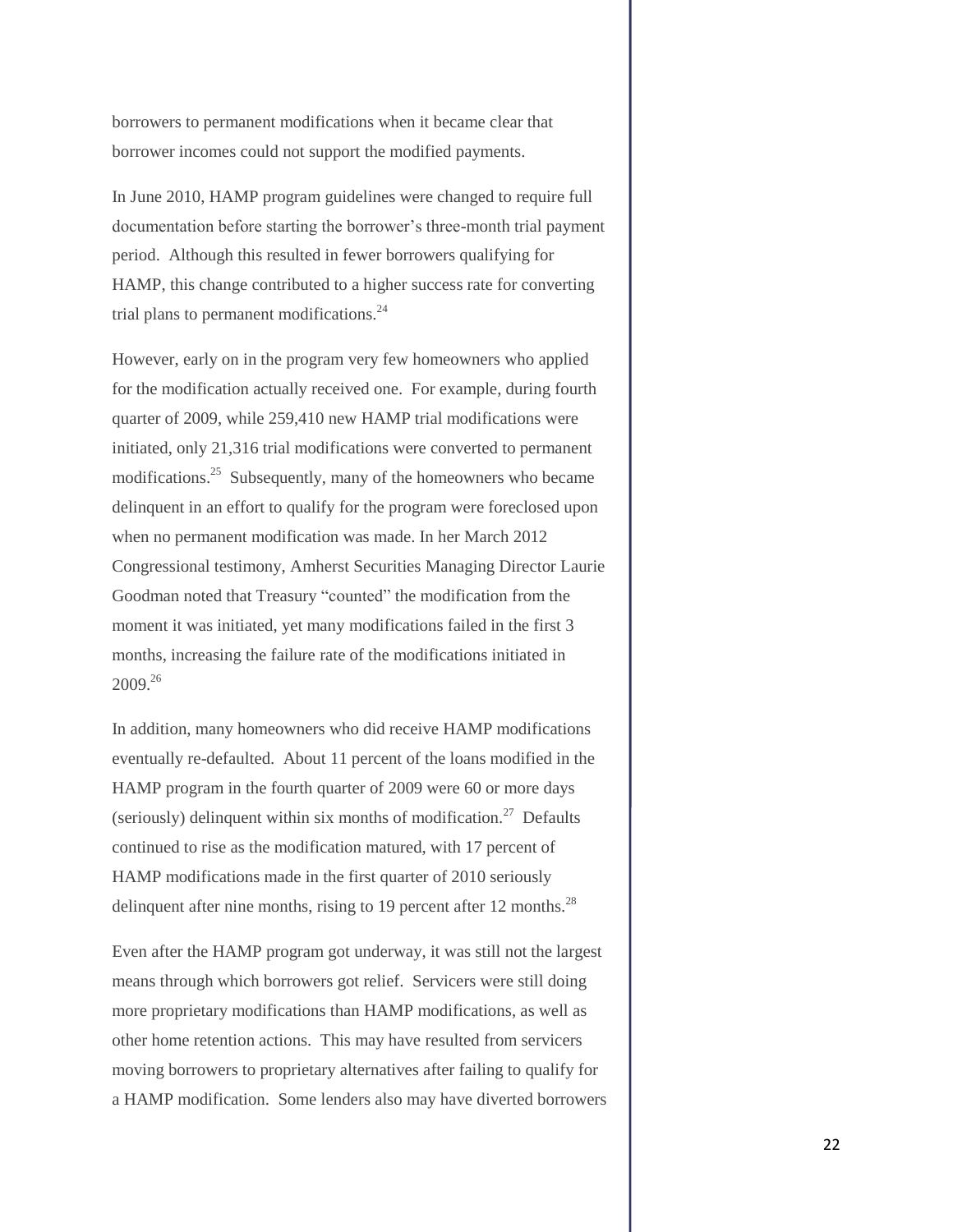to proprietary mods to avoid Treasury rules, and/or because of the changing terms of HAMP that increased the difficulty of servicer administration. During the fourth quarter of 2009, servicers outside of HAMP modified more than 100,000 mortgages and put an additional 120,000 on payment plans (short- to medium-term changes to rates and payments to get mortgages current).<sup>29</sup> Meanwhile, less than  $21,000$ HAMP modifications were made permanent that quarter, though nearly 100,000 trial modifications were initiated. By the end of 2009, more than 900,000 trial modifications had been started, and nearly 1.2 million trial plan offers had been made to borrowers.<sup>30</sup>

#### **Policy Modifications and Complements to HAMP**

In time, Treasury made a number of policy changes aimed at improving the consistency of servicers' implementation and increasing uptake of borrowers' cases. (See Appendix 2 for a table of significant changes.) Treasury announced each of these changes (known as Supplemental Directives, or SDs) with varying levels of fanfare.

Of the more than 30 changes<sup>31</sup> to the HAMP program since its inception in April 2009, the first significant change was in October 2009. The Streamlined Borrower Evaluation Process (SD 09-07) was designed to streamline the program documentation requirements and standardize the evaluation process that servicers use to make a HAMP eligibility determination.

These October 2009 changes included the creation of a standard MHA Request for Modification and Affidavit form (RMA) that incorporates borrower income and expense information, a revised Hardship Affidavit, the SIGTARP fraud notice, conversion of the current HAMP Trial Period Plan so that the notice does not require a borrower signature, and standardized borrower response timeframes. These changes were considered so significant that they were put into effect immediately upon the directive's release.

*During the fourth quarter of 2009, servicers outside of HAMP modified more than 100,000 mortgages and put an additional 120,000 on payment plans (short- to medium-term changes to rates and payments to get mortgages current)*

*Meanwhile, less than 21,000 HAMP modifications were made permanent that quarter, though nearly 100,000 trial modifications were initiated. By the end of 2009, more than 900,000 trial modifications had been started, and nearly 1.2 million trial plan offers had been made to borrowers.*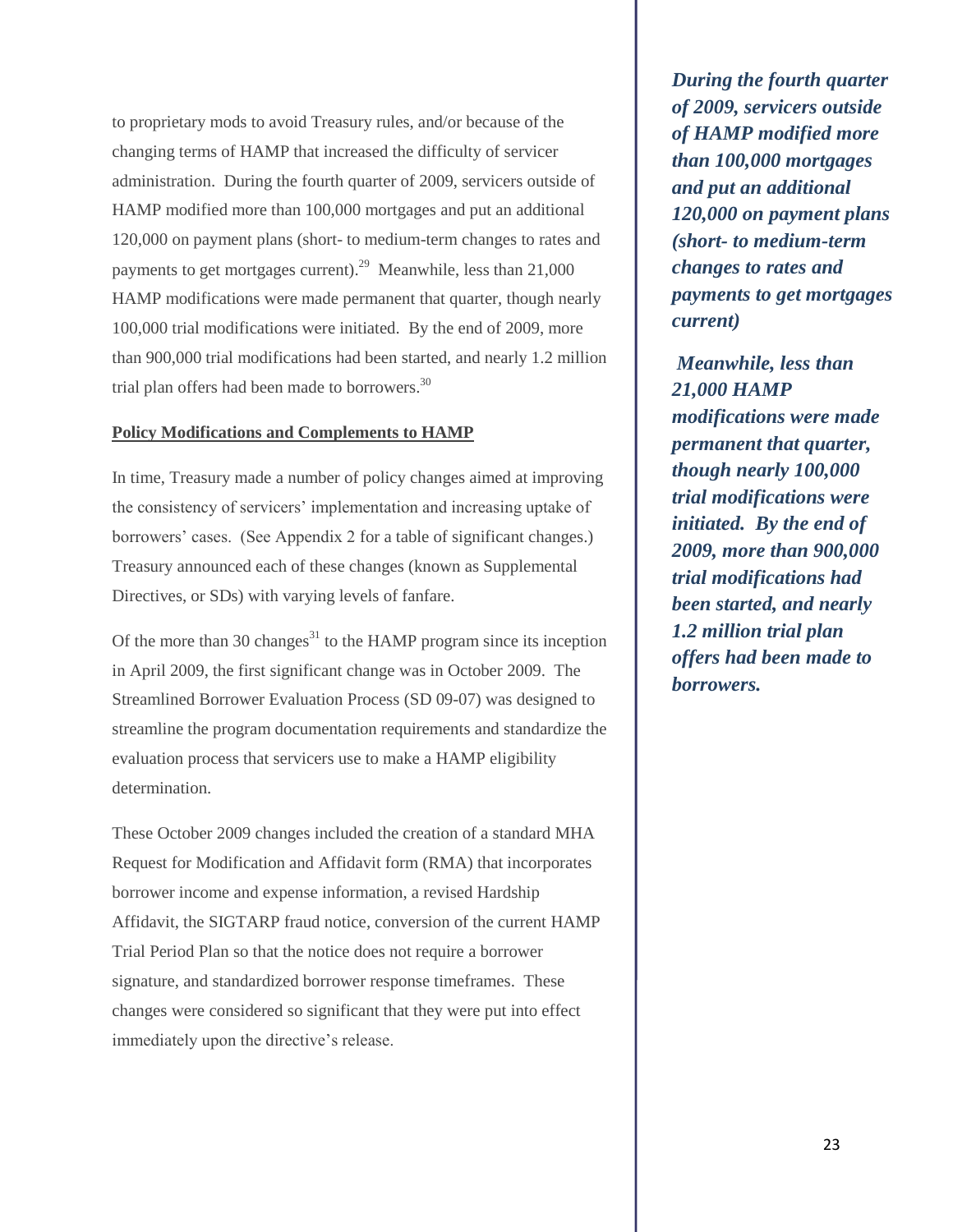In January 2010, Treasury announced Program Update and Resolution of Active Trial Modifications (Supplemental Directive 10-01). Effective June 2010, it represented the first time servicers were required to verify income before a trial modification would commence. The goal was to increase the number of trial modifications that would convert to permanent modifications. As of the end of May 2010, servicers had converted only 31 percent of eligible trial modifications to permanent modifications.<sup>32</sup>

In June 2010, Treasury rolled out the Principal Reduction Alternative, also known as PRA (Supplemental Directive 10-05), effective October 1, 2010, to alleviate the ongoing issue of borrowers with negative equity.<sup>33</sup> (See Appendix 1.)

PRA required servicers of non-GSE loans to evaluate the benefit of principal reduction for mortgages with loan-to-value ratios greater than 115 percent or when evaluating a homeowner for a first-lien modification. PRA pays servicers on a sliding scale for each dollar of principal forgiven, depending on how "underwater" the loan is. When a homeowner is left with more debt on their home than its current market value, the mortgage is called an "underwater mortgage." (See Glossary.) The deeper underwater the loan, the less HAMP pays for the principal reduced. The directive required lenders to run alternative waterfall analyses – both with principal reduction and without.

In addition, HAMP program update SD 10-01 included revisions to the 2MP program that require servicers to offer principal reduction on the borrower's second lien that corresponds to their HAMP first lien principal reduction.

Unfortunately, because PRA only covered non-GSE conforming mortgages, it only addressed a relatively small proportion of the at-risk loans. The July 2012 FHFA report<sup>34</sup> titled a "Review of Options" Available for Underwater Borrowers and Principal Forgiveness" noted there were approximately 11.1 million underwater borrowers in the overall housing market at the end of 2011. However, Enterprise (Fannie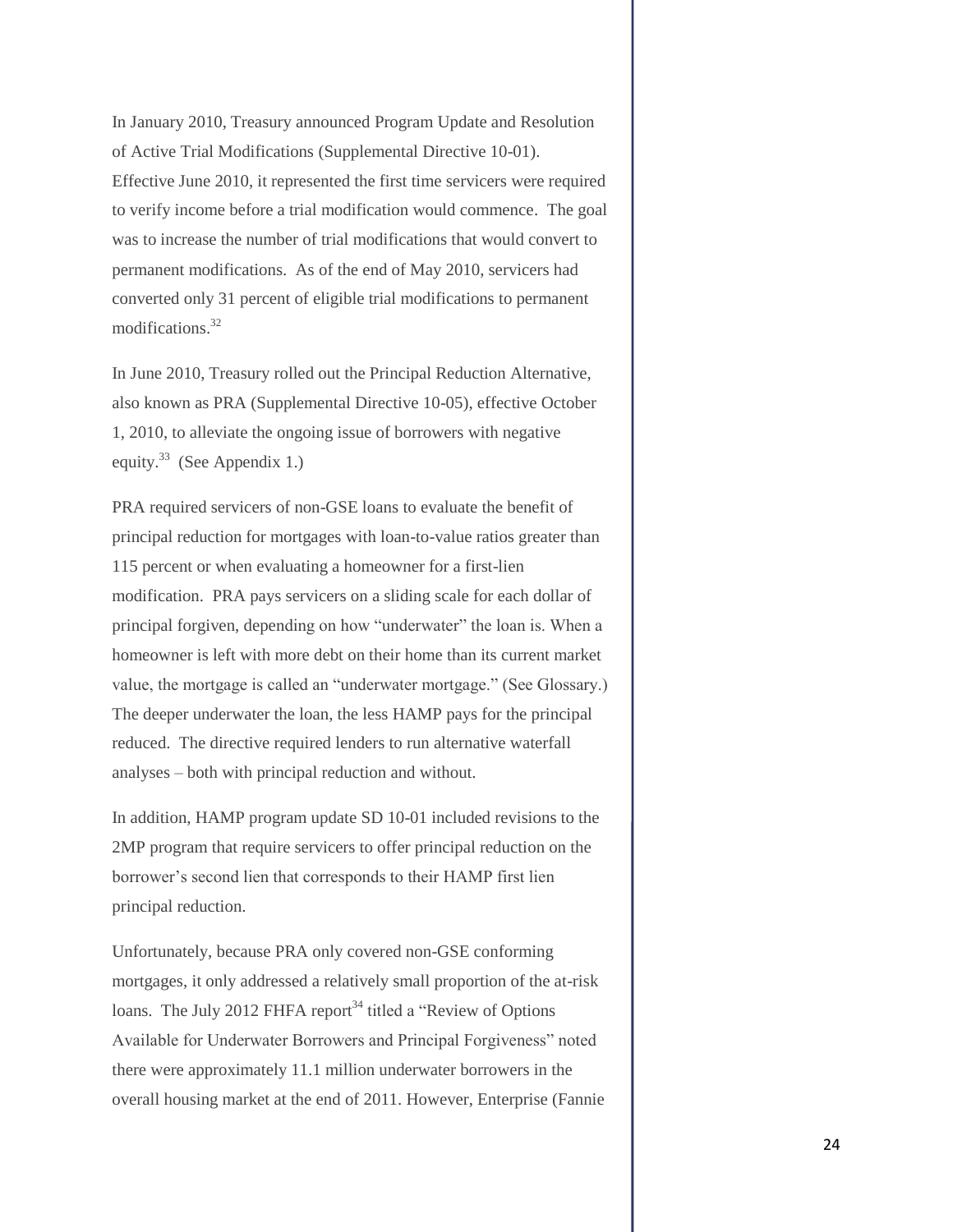Mae or Freddie Mac) mortgages represent a little under half of the overall underwater population. As of the end of 2011, there were approximately 4.6 million underwater borrowers with Enterprise backed loans. Of those, 2.5 million have mortgages with current LTVs above 115 percent, and the remaining 2.1 million have mortgages with current LTVs between 100 and 115 percent.

In May 2011, Treasury directed the largest HAMP servicers to establish "relationship managers" who would provide a single point of contact for homeowners seeking a HAMP modification. Supplemental Directive 11-04 describes relationship managers as responsible for the relationship with the borrower throughout the entire default resolution process. Even if the loan is referred to foreclosure, the relationship manager must be available to respond to borrower inquiries regarding the status of the foreclosure. Even if this important change – pressed by advocates for many months before being adopted – has improved servicer communications with borrowers, there remains a general public belief that to apply for a HAMP modification means entering a maze of calls and lost paperwork.

#### **Additional Initiatives Are Added to the Mix**

In February 2010, frustrated with the lack of progress in the HAMP program and seeking a way to "jump start" modifications, Treasury announced the creation of the "Hardest Hit Fund." That program has provided \$7.6 billion in funds by formula allocation to 18 states and the District of Columbia that have been most affected by the foreclosure crisis, based on a series of statistical tests. State housing finance agencies (HFAs) were invited to submit applications to use the funds in locally tailored programs to stabilize housing markets and prevent foreclosures. Like HAMP and other MHA programs, Hardest Hit Funds can be used for principal reduction to make monthly payments more affordable, mortgage payment assistance for unemployed or underemployed homeowners, payments to eliminate second liens, or to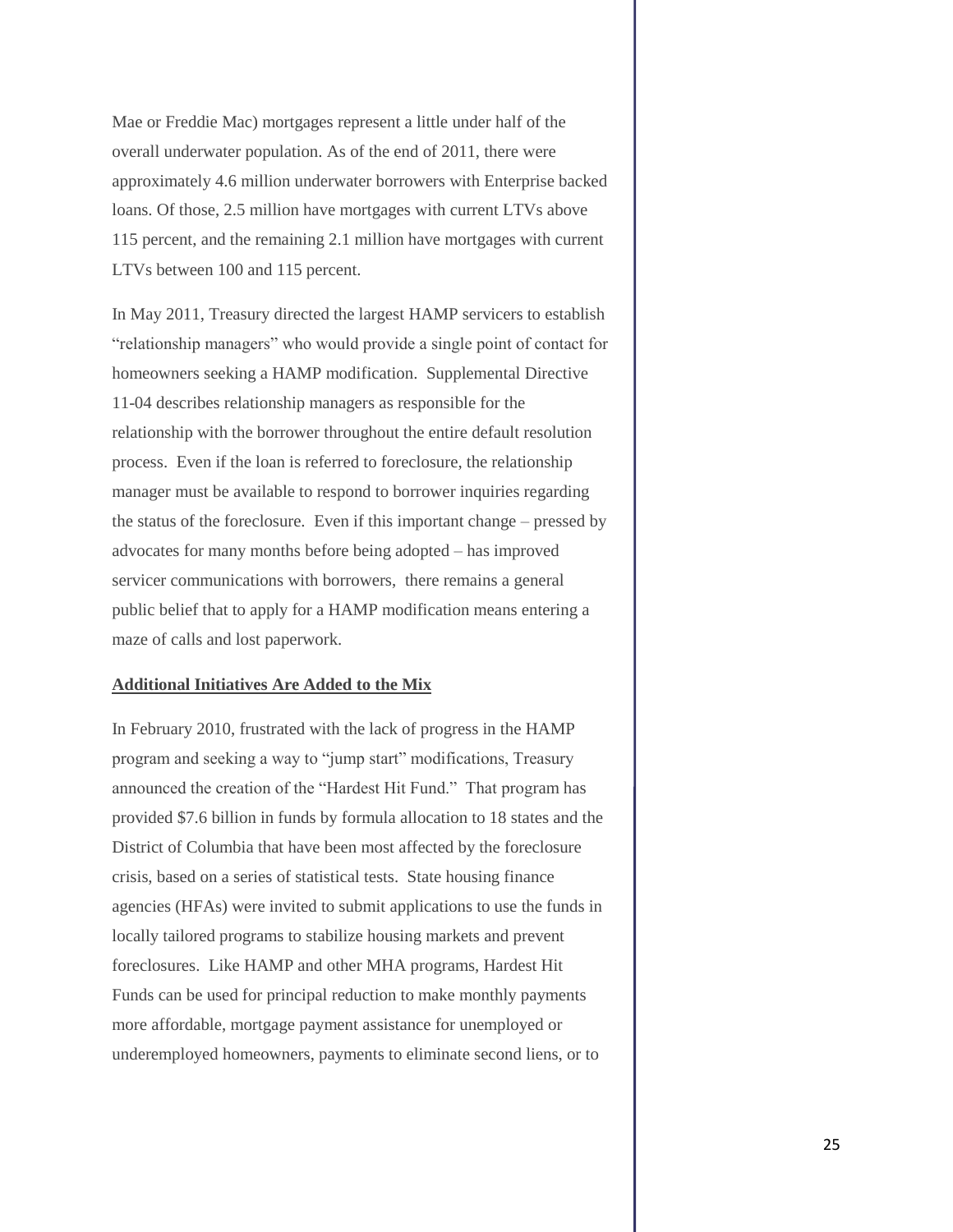help homeowners transition out of their homes to more affordable residences, usually rental properties.

However, this program has also suffered from implementation problems. The program sunsets at the end of 2017—but by the end of 2011, only \$217 million, or 3 percent of budgeted funds, had been spent.

In August 2010, Treasury made the Emergency Homeowners Loan Program (EHLP) available to those states that were not included in the Hardest Hit Fund. The \$1 billion program provided mortgage payment relief to eligible homeowners who had experienced a drop in income of at least 15 percent, directly resulting from involuntary unemployment or underemployment and/or a medical emergency. The mortgage relief could be used to cover past-due mortgage payments, as well as a portion of the homeowner's mortgage payment for up to 24 months. EHLP also ran into significant implementation problems, and the program ended after expending less than half the \$1 billion allocated to it.

#### **Servicer and Implementation Issues**

In March 2011, GAO released another report on MHA that criticized Treasury for insufficient progress on improving HAMP.<sup>35</sup> The report cited continued problems with treating borrowers consistently and noted that Treasury had not established any specific remedies for program noncompliance. The report also stated that implementation of other programs established to complement HAMP—2MP, HAFA, and PRA—had been slow and that little activity in the programs had been reported. Further, a survey of housing counselors by GAO found that 76 percent characterized their experience with HAMP as either "negative" or "very negative."<sup>36</sup> Much of the criticism of the program was focused on the servicers, which often lost paperwork and responded to requests for trial modifications at a much slower rate—typically four months—than Treasury's 30-day guideline.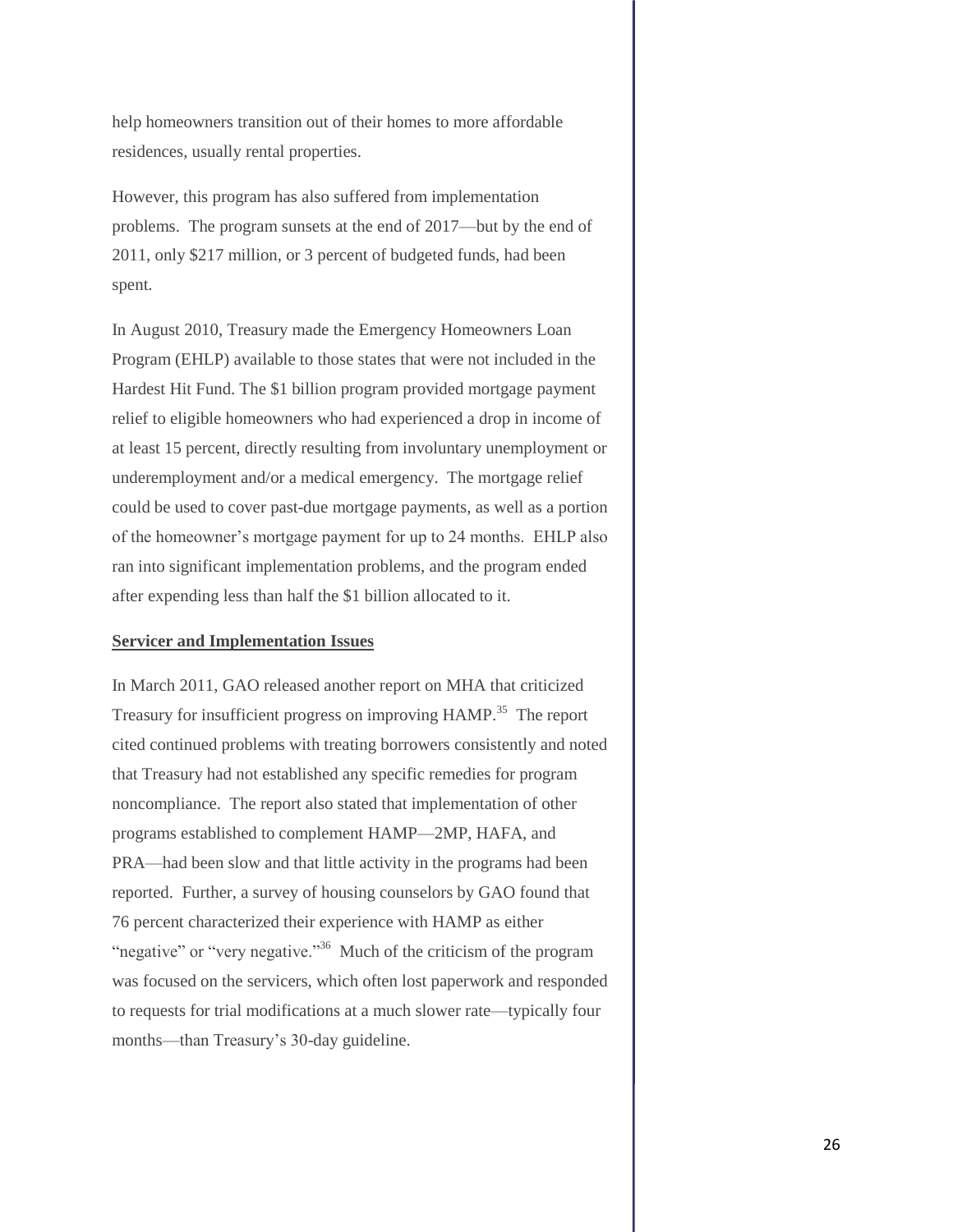Another issue borrowers were having with servicers was the "dual tracking" of mortgages: pursuing both modifications and foreclosure proceedings at the same time. Numerous cases were reported of homeowners who, in the middle of working on a mortgage modification with their servicers, had their homes foreclosed on. Often, these two processes are handled by different parts of the servicers' operations which do not coordinate their efforts, allowing one branch to issue foreclosure papers while the other is reviewing modification documents. The government acted to keep dual tracking out of the HAMP program, announcing as part of Supplemental Director 10-02 that servicers cannot refer a mortgage for foreclosure until its eligibility for HAMP has been determined and that they must halt foreclosure proceedings once a homeowner begins a trial modification.<sup>37</sup> While this curtailed the practice of dual tracking for mortgages being modified through HAMP, dual tracking has continued for other borrowers. Some states have outlawed the practice, including California, where in July of 2012 Governor Jerry Brown signed legislation that requires servicers to give a yes or no answer on loan modification before they can proceed with the foreclosure.<sup>38</sup> In June 2011, Treasury announced it would withhold incentive payments from three of the largest servicers—Bank of America, JPMorgan Chase, and Wells Fargo—because of poor performance in implementing HAMP, particularly for the need to improve methods for evaluating homeowner income requirements.

#### **What Worked: Making Better Modifications**

The primary reason for the better performance of HAMP loan modifications compared with earlier versions of proprietary modifications was that they tended to provide greater payment relief to the borrower. Also, principal reduction or forbearance was used more often in HAMP modifications than in proprietary loan modifications. Initially, nearly all (96 percent) HAMP modifications provided for capitalization of fees and missed payments, and reduction of interest rates; about half the modifications included term extensions; and about one-quarter included principal deferral.<sup>39</sup> As the program matured,

*Another issue borrowers were having with servicers was the "dual tracking" of mortgages: pursuing both modifications and foreclosure proceedings at the same time.*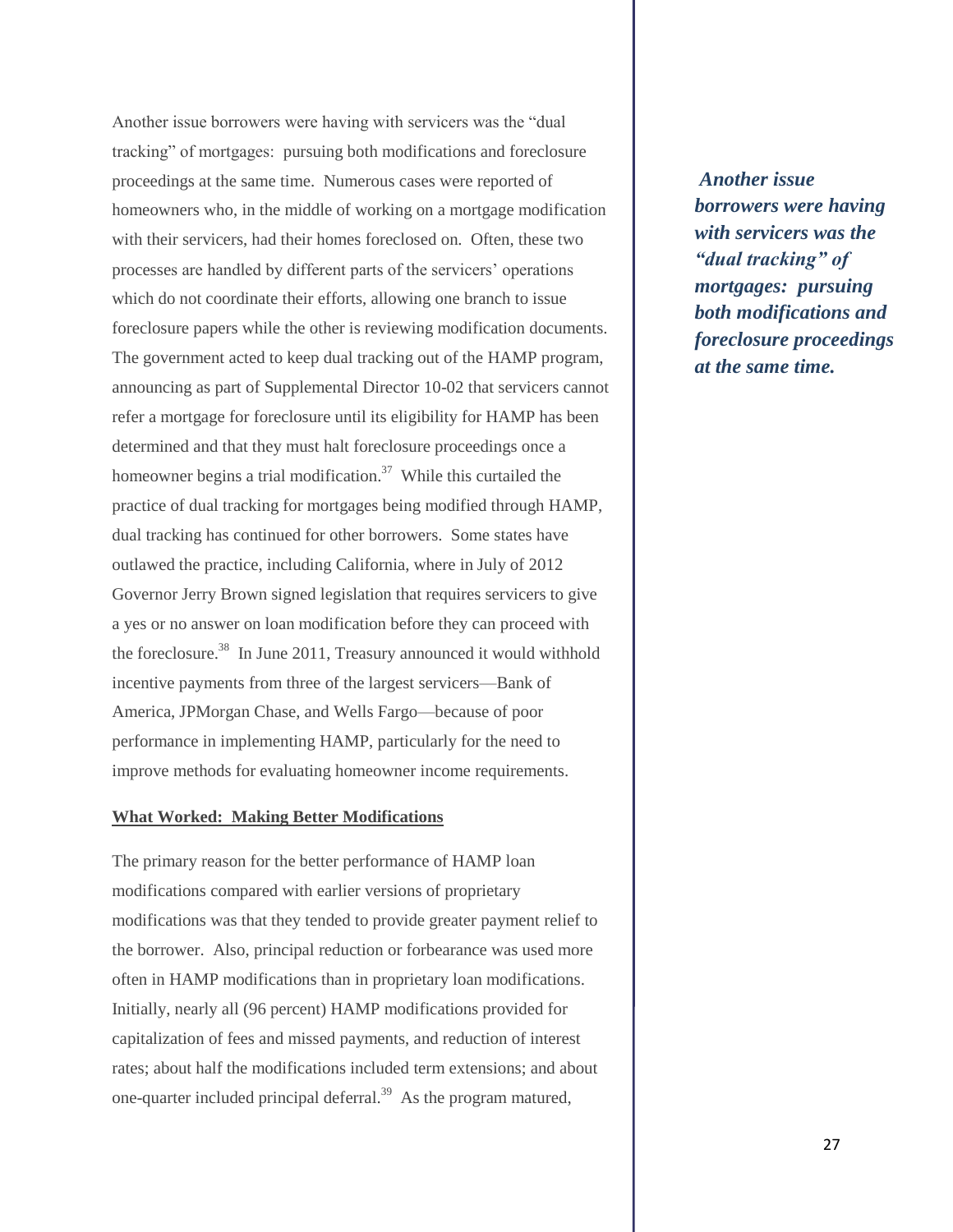principal forbearance and principal reduction became more common methods for making mortgages affordable. In the fourth quarter of 2011, capitalization of fees and missed payments continued to be the most common method applied, while interest rate reductions dropped to 89 percent. However, principal deferral was used in 39 percent of HAMP modifications, and the use of principal reduction increased to 16 percent of all HAMP modifications.<sup>40</sup> Non-HAMP modifications with principal reduction increased to a high of 6 percent by third quarter 2011, but dropped to 4 percent by the fourth quarter. $41$  However, the more than 2.5 million non-HAMP modifications still are more than double HAMP's almost 1 million modifications.

While smaller in volume, HAMP modifications have performed better than proprietary modifications. During the first quarter of 2010, 19 percent of first HAMP modifications eventually became seriously delinquent, while 34 percent of non-HAMP modifications became seriously delinquent.<sup>42</sup> Although the performance gap between  $HAMP$ and non-HAMP loans has varied over time, HAMP modifications typically had lower serious delinquencies than non-HAMP modifications by about 10 percentage points.

The two primary factors affecting post-modification performance to avoid re-default appear to be the amount that the monthly payment was reduced and the time period when the loan was refinanced. During every period examined, when monthly payments were reduced by 20 percent or more, those loan modifications far outperformed those with lower or no reductions.<sup>43</sup> As seen in the table below, re-default rates were lower with greater reductions in monthly payments and when done in more recent years. The exception is on loans that saw no payment changes, which outperform all modifications except those with the highest level of reduction. These mortgages tend to be those in which the interest rate was frozen on an adjustable rate mortgage so that the rate and payment do not increase—a type of modification most often offered to borrowers who are current on their mortgages.<sup>44</sup>

*The two primary factors affecting post-modification performance to avoid redefault appear to be the amount that the monthly payment was reduced and the time period when the loan was refinanced*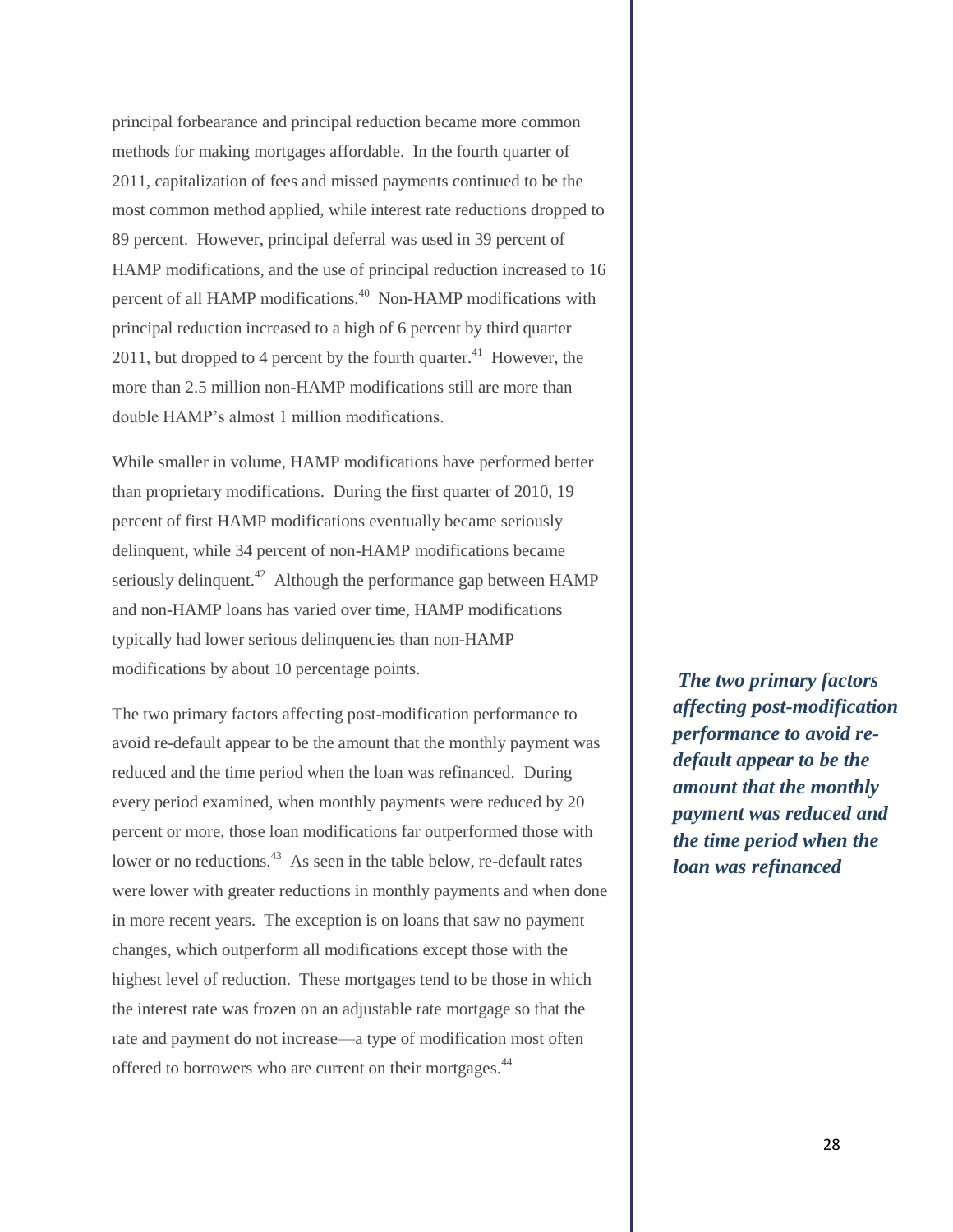| Table 1: | HAMP and Non-HAMP Re-default Rates After Nine |
|----------|-----------------------------------------------|
|          | Months, by Monthly Payment Change and Year of |
|          | Modification                                  |

| Year             | 2008  | 2009  | 2010  | 2011  |
|------------------|-------|-------|-------|-------|
| <b>Modified:</b> |       |       |       |       |
| <b>Amount</b>    |       |       |       |       |
| <b>Changed</b>   |       |       |       |       |
| Reduced          | 33.4% | 25.1% | 15.0% | 15.0% |
| $20\% +$         |       |       |       |       |
| Reduced 10-      | 41.6% | 37.3% | 26.3% | 26.0% |
| 20%              |       |       |       |       |
| Reduced <        | 50.3% | 42.6% | 33.5% | 29.4% |
| 10%              |       |       |       |       |
| No Change        | 62.5% | 55.1% | 23.8% | 16.0% |
| Increase         | 63.8% | 55.9% | 40.4% | 44.1% |

Source: OCC Mortgage Metrics Report Fourth Quarter 2011.

When comparing the status of HAMP modifications to non-HAMP modifications at the end of the fourth quarter of 2011, 51 percent of non-HAMP modifications were current, compared to 66 percent of HAMP modified mortgages. Further, 13 percent of non-HAMP modified loans were in the foreclosure process or had completed foreclosure, compared to only 7 percent of HAMP modifications.<sup>45</sup> For either HAMP or non-HAMP modifications, reducing the monthly payment rate by less than 10 percent made it twice as likely for the loan to be in the foreclosure process or already foreclosed than if the monthly rate were reduced by more than 10 percent.

HAMP servicer participants must first evaluate a borrower under HAMP guidelines. However, if a borrower does not meet HAMP requirements, borrowers may be aided through the proprietary programs lenders also offer.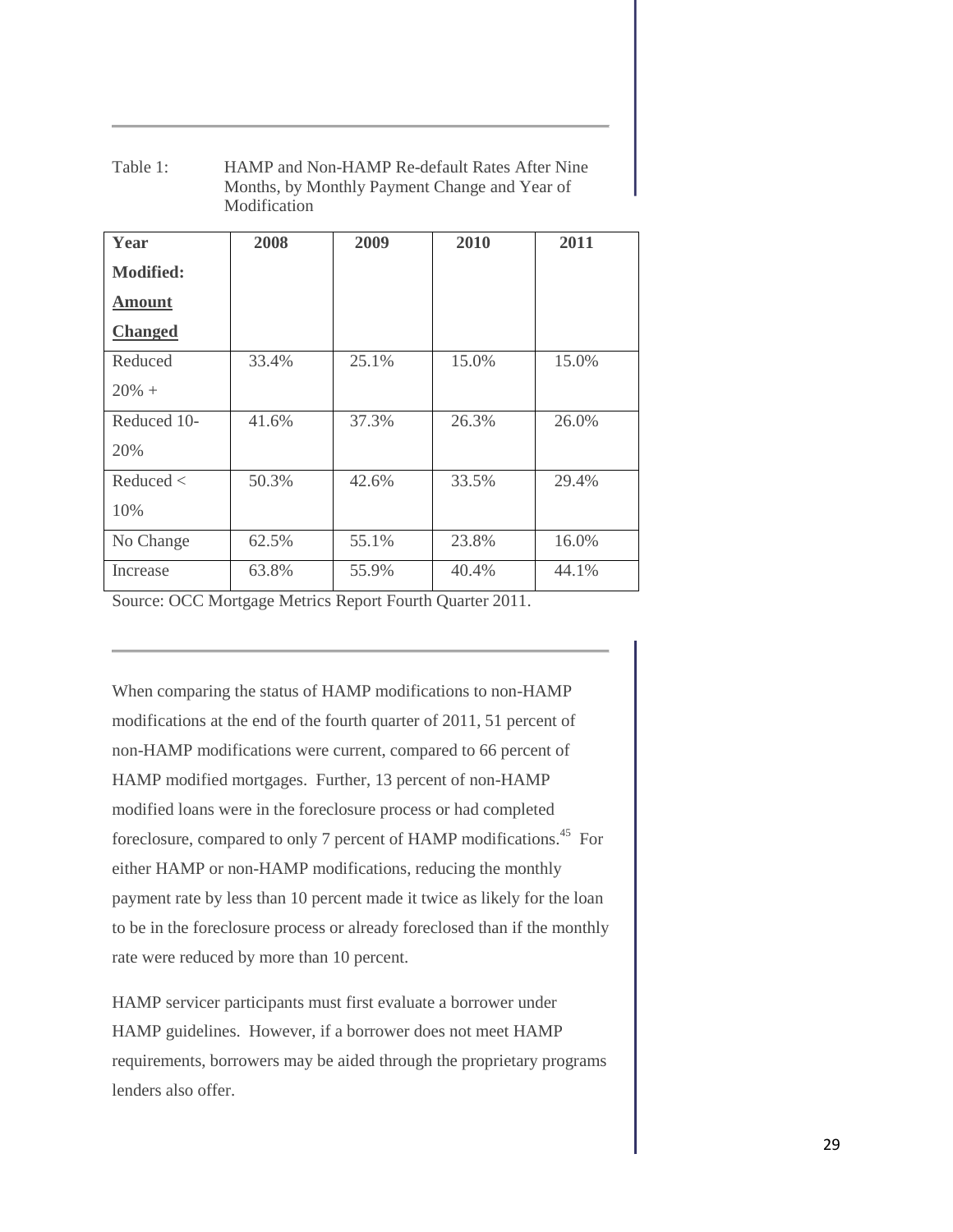#### **Most Recent Changes to HAMP and HARP**

On January 27, 2012, the Obama Administration announced further significant changes to the HAMP program. First, eligibility was expanded, allowing homeowners with debt-to-income levels (including non-mortgage debts) below 31 percent to participate. Eligibility was also extended to non-owner-occupants, reflecting the greater importance now being placed on market stabilization relative to the policy concerns that investors should not receive assistance. Finally, the Administration tripled incentive payments for principal reduction and expanded incentives to include Fannie Mae and Freddie Mac and encourage the GSEs to allow principal reduction on the mortgages they hold.

To date, the GSEs have not followed suit, and FHFA<sup>46</sup>, the companies' conservator, has vigorously opposed efforts to include principal writedowns in the GSE loan modification toolkit.<sup>47</sup> In July 2012, FHFA director DeMarco announced that the Enterprises would not be participating in the principal reduction alternative. The FHFA report states:

> *Existing Enterprise loss mitigation efforts provide opportunities for all types of underwater borrowers. For borrowers who have the ability and willingness to pay there is HARP, which as the result of recent changes has been helping an increasing number of underwater borrowers. For borrowers who do not have the ability but do have the willingness to pay, both HAMP and the Enterprises' proprietary modifications provide at least as much monthly payment relief as HAMP PRA. Finally, for borrowers who do not have the ability or willingness to pay, the Enterprises' foreclosure alternatives, either through short sales or deed-in-lieu of foreclosure, provide an opportunity to exit their home without the harm to their credit standing that foreclosure produces.*

*In terms of the Enterprises' adopting HAMP PRA, once the impact of strategic modifiers and the operational costs and*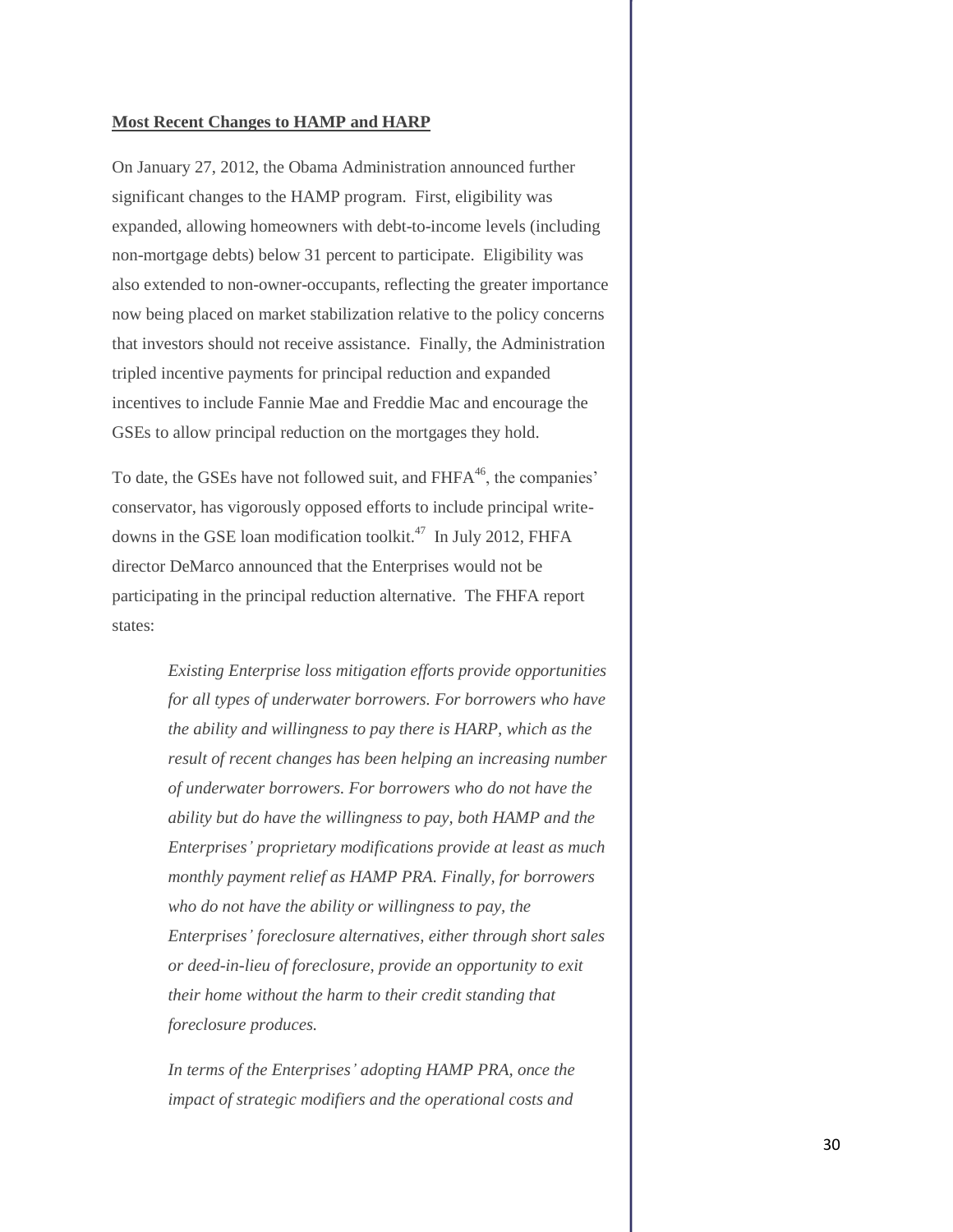*complexity of implementing HAMP PRA were fully considered, the results of the model-driven analysis were insufficient to warrant the Enterprises participation in HAMP PRA.* <sup>48</sup>

Just prior to the changes made to the HAMP program, the Administration also took steps to revitalize the HARP program by unveiling a series of revisions collectively known as HARP 2.0. Announced in October 2011, the HARP 2.0 changes seek to remove many of the obstacles underwater borrowers faced in earlier versions of HARP. The program is expected to help thousands of underwater borrowers lower their monthly house payments; HARP 2.0 has the potential to succeed. The previous version of the program did not allow refinances for borrowers who owed more than 125% of what their homes were worth. That cap on mortgage loan to value stood as a major obstacle to thousands of borrowers whose homes plunged in value. HARP 2.0 removes that cap.

HARP 2.0 also releases the lender's liability for representations and warranties it made on the original loan. Lenders had argued that without such relief, they faced significant additional liability for any failure of the new loan, in spite of the fact that nothing material would change except making the terms more affordable to the borrower. In addition, HARP 2.0 also releases lenders that refinance a loan originally serviced by a different lender from new rep and warrant liability, within certain limits.

With the previous version of HARP, many homeowners complained that lenders wouldn't refinance more than 105% of a home's value, even though the program's cap was 125%. Some feared lenders would adopt a similar policy for HARP 2.0. But three of the largest lenders— Bank of America, Chase, and Wells Fargo—say they have removed the cap and are willing to refinance according to the HARP 2.0 new guidelines.

There is evidence that the HARP 2.0 changes and the FHFA directives executing its changes for the GSEs have sparked an uptick in refinance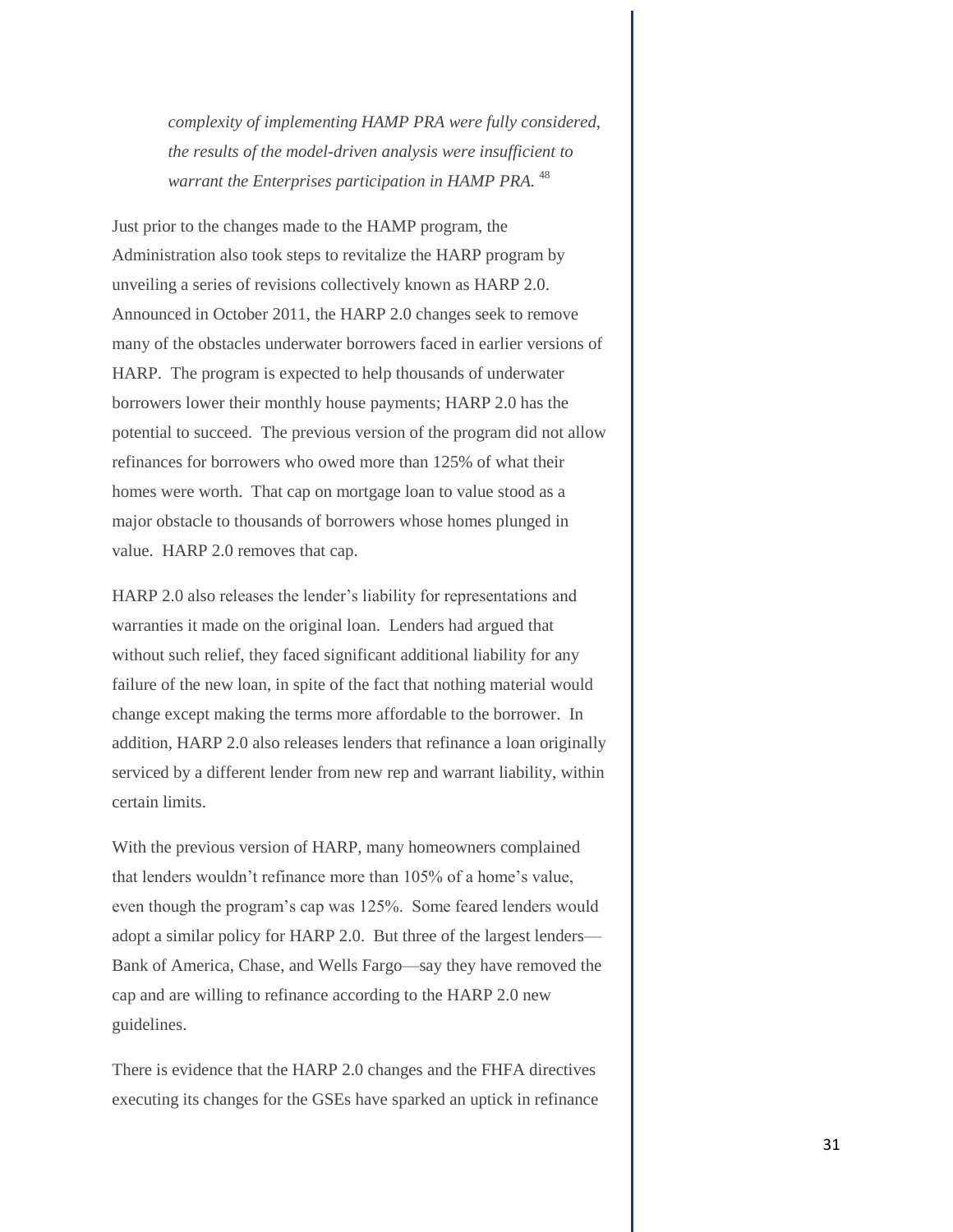applications. Nevertheless, consumers report significant delays in completing the refinance process, and there is some evidence that lenders are taking advantage of this demand by raising fees and reducing the net benefit that consumers could obtain through these and higher rates.<sup>49</sup>

#### **Current State of Mortgage Modifications**

As of October, 2012, the latest MHA report states that about 1 million homeowners have received HAMP first lien mortgage modifications, reducing their monthly mortgage payments by a total of \$5.7 billion annually.<sup>50</sup> On average, these homeowners are saving about \$541 per month, approximately one-third of their pre-modification payment. The second lien program (2MP) and HAFA have served 80,000 and 44,000 homeowners, respectively, bringing the MHA total for assisting borrowers to more than 1.1 million actions. Also, 86 percent of those entering a HAMP modification after June 2010 received a permanent modification, a significant improvement over early performance.<sup>51</sup> Monthly trial starts, while declining in number throughout most of 2011, have been holding steady since January  $2012$ <sup>52</sup>

As of the end of 2011, HAMP had spent only \$1.8 billion of the \$50 billion<sup>53</sup> budgeted, though it had allocated \$19.1 billion based on expected payouts to borrowers receiving modifications.<sup>54</sup> Further, Treasury had expended only \$8.8 million for the Principal Reduction Alternative (PRA) Modification program, and \$100 million for each of 2MP and HAFA. In total, MHA had expended only \$2.3 billion as of December 2011.

Across all loan modification platforms, more than 5.9 million modification arrangements were started between April 2009 and March 2012, including more than 1.8 million HAMP modification starts and 1.3 million FHA loss mitigation and early delinquency interventions, with the remaining being proprietary mortgages offered by servicers.<sup>55</sup> Taking advantage of low interest rates, 14.7 million homeowners since April 2009 have refinanced their mortgage, helping to make their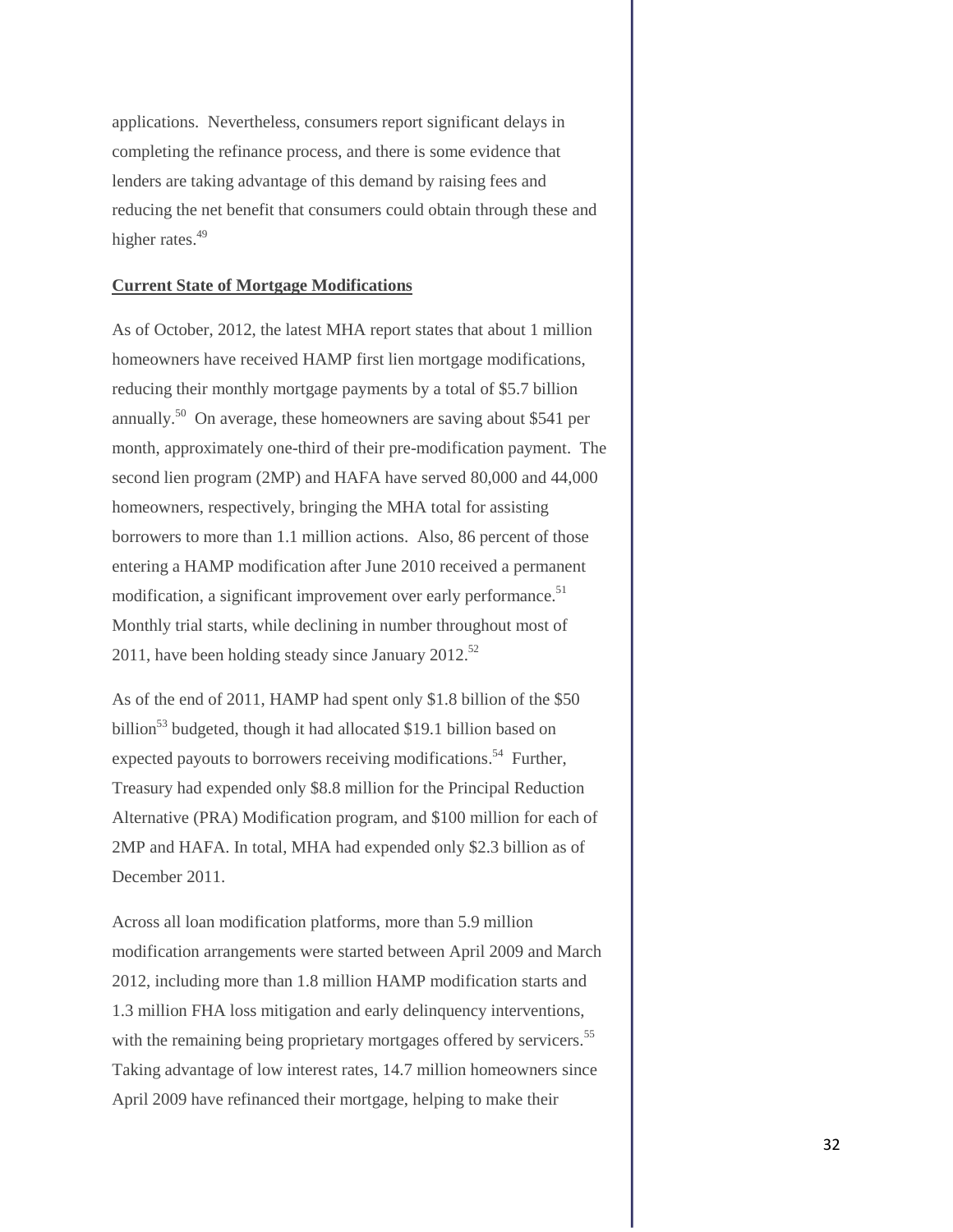mortgages more affordable and allowing homeowners to save an estimated \$30 billion annually from modifications and refinances.<sup>56</sup>

The continuing toll inflicted by economic problems, particularly lingering high unemployment, is still telling. In May 2012, 67% of homeowners with active permanent modifications had experienced a loss of income due to unemployment or curtailment of income,  $57$  up from 61% in May 2011<sup>58</sup> and 60.3% in May 2010.<sup>59</sup> Re-default rates on HAMP permanent modifications continue to grow as they age. However, Administration reporting continues to show improvements in performance for more recent modifications, which underscores the importance of reducing monthly payments sufficiently to ensure the long-term success of a loan modification. Nearly half of HAMP modifications with a less than 20 percent reduction in monthly payments are 60 days delinquent.

Despite some improvement in the economy, mortgage delinquencies are persisting at historically high levels. In the third quarter of 2004, the Mortgage Bankers Association's National Delinquency Survey put less than 2 percent of mortgages in the "seriously delinquent" category, compared to 7.4 percent in that category in the first quarter of 2012, albeit down from over 9 percent in 2009.<sup>60</sup>

#### **Taking Aim at Fraudulent Foreclosures**

While mortgage delinquencies remain historically high, foreclosures are beginning to taper off. At the end of 2011, the number of newly initiated foreclosures had decreased by 16.0 percent from the previous quarter and 17.9 percent a year earlier. $^{61}$  The decrease in new foreclosures at least partly reflects the continued emphasis on home retention actions, including HAMP modifications and payment plans, while another significant factor is the delays in foreclosure actions caused by the consolidated lawsuit filed against the major servicers by HUD, DOJ and state attorneys general. Following the settlement of that suit, foreclosure actions are likely to tick up again.

*Administration reporting continues to show improvements in performance for more recent modifications, which underscores the importance of reducing monthly payments sufficiently to ensure the long-term success of a loan modification.* 

*While mortgage delinquencies remain historically high, foreclosures are beginning to taper off.*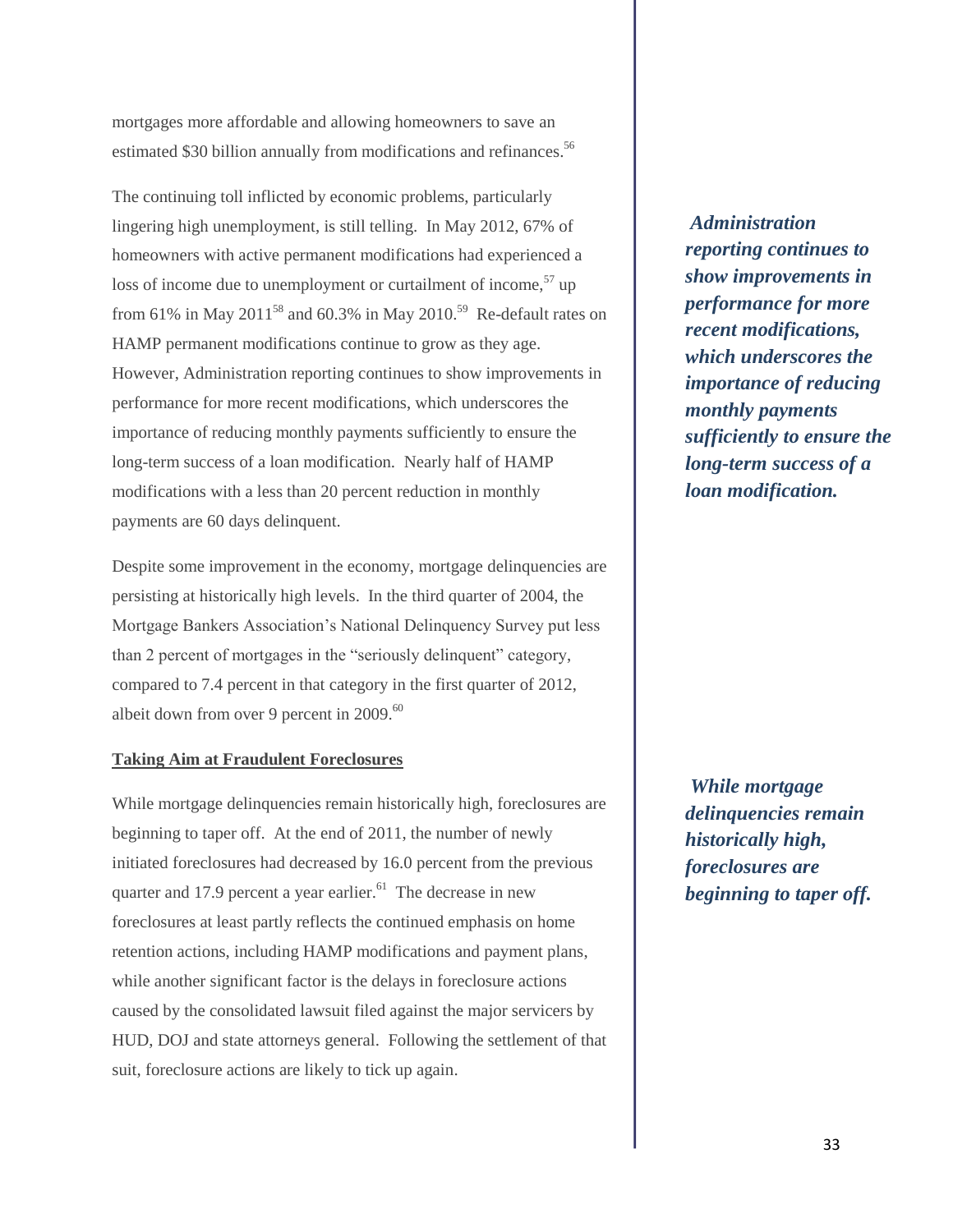Regardless, servicers are *completing* foreclosures at a greater rate, with the number of completed foreclosures increasing by 22.1 percent from a year earlier.<sup>62</sup> Servicers are still applying alternatives to foreclosure, having initiated 460,000 new home retention actions—loan modifications, trial-period plans, and payment plans—during the fourth quarter of 2011, but this represents a decline of more than 3 percent from the same quarter in  $2010^{63}$ 

Federal and state governments have also targeted fraudulent foreclosure practices. In March 2011, after many months of negotiation, 49 state attorneys general and the federal government reached agreement on a \$25 billion joint state-federal settlement with the country's five largest loan servicers: Ally/GMAC, Bank of America, Citi, JPMorgan Chase, and Wells Fargo.

The settlement provides for as much as \$25 billion in relief to distressed borrowers in the states that signed on to the settlement, and direct payments to signing states and the federal government. The agreement settles state and federal investigations finding that the country's five largest loan servicers routinely signed foreclosure-related documents ("robo-signing") outside the presence of a notary public and without really knowing whether the facts they contained were correct—practices that violate the law.

The settlement provides benefits to borrowers in the signing states whose loans are owned by the settling banks as well as to many of the borrowers whose loans they service. Borrowers from Oklahoma will not be eligible for any of the relief, however, because Oklahoma elected not to join the settlement.

In addition, on April 13, 2011, the Office of the Comptroller of the Currency, the Board of Governors of the Federal Reserve System, and the Office of Thrift Supervision announced enforcement actions against 14 large residential mortgage servicers and two third-party vendors for unsafe and unsound practices related to residential mortgage servicing and foreclosure processing. As part of those consent orders, federal

*partly reflects the continued emphasis on home retention actions, including HAMP modifications and payment plans,*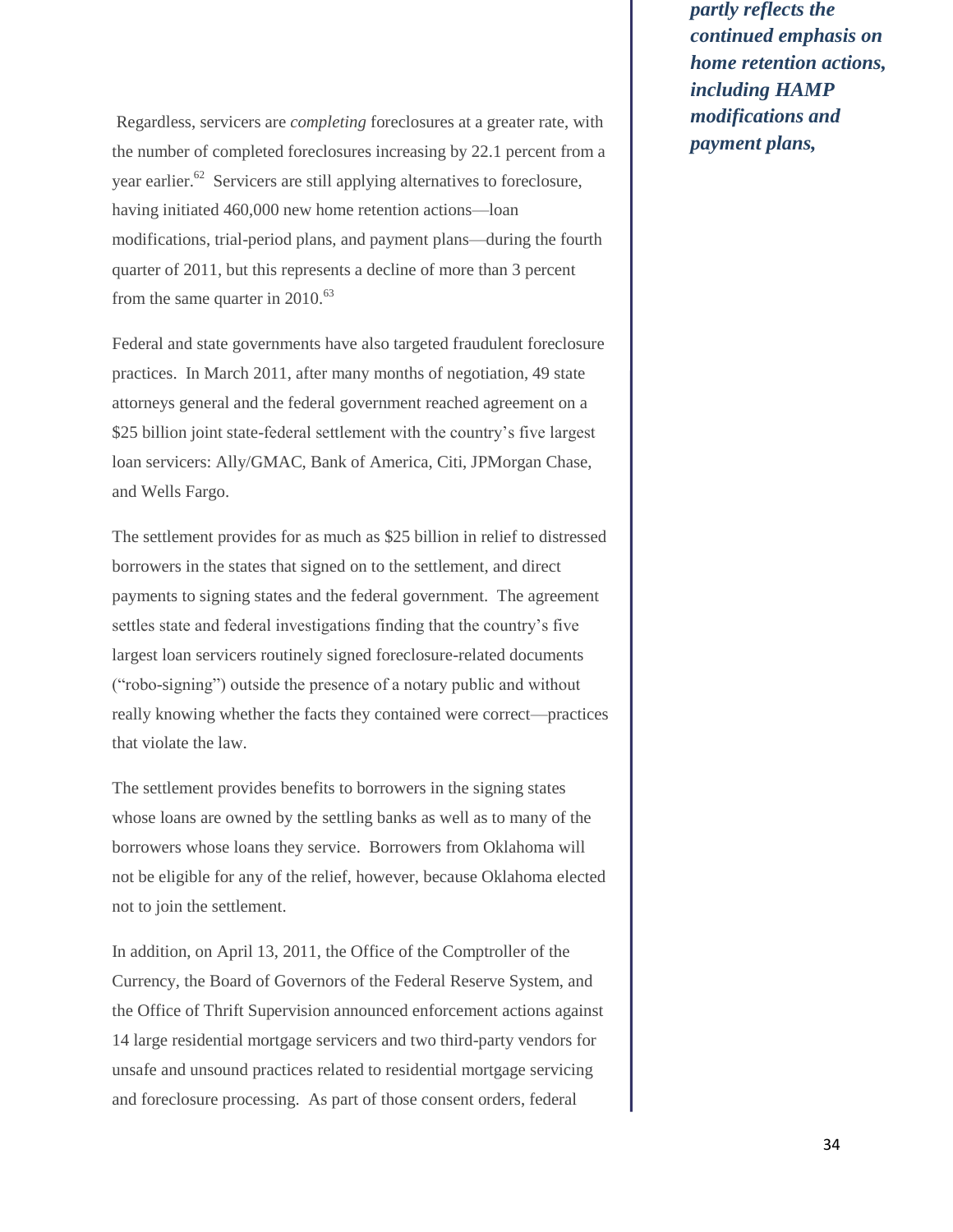regulators required servicers to engage independent firms to conduct a multifaceted review of foreclosure actions in process in 2009 and 2010. This is also known as the Independent Foreclosure Review (IFR). Under the orders, independent consultants are charged with evaluating whether borrowers suffered financial injury through errors, misrepresentations, or other deficiencies in foreclosure practices and determining appropriate remediation for those customers. Where a borrower suffered financial injury as a result of such practices, the agencies' orders require financial remediation to be provided.

Despite these latest trends and enforcement actions, the foreclosure crisis is far from over. There will be years more of high foreclosure rates and millions of homes lost before mortgage performance returns to historical norms. Laurie Goodman of Amherst Securities, an expert who regularly testifies before Congress, predicts that more than 10 million of the mortgages now outstanding will fail eventually.<sup>64</sup> With a total of 55 million mortgages currently active, this represents nearly one borrower in every five.

#### **Conclusions and Recommendations**

HAMP has helped nearly a million homeowners stave off foreclosure and keep their homes. The program has also helped standardize and improve the performance of proprietary mortgage modifications, assisting many more homeowners. The less well-publicized HARP program has helped an additional 1.6 million homeowners refinance their mortgage payments to more affordable levels.<sup>65</sup>

Early optimistic projections for assisting homeowners have not been met, however. There were many early implementation problems, as Treasury launched the program before putting all the necessary policies in place, causing inconsistencies in how criteria were applied, a slow response to those seeking help, and high re-default rates early in the program. The success of the program also depended greatly on the cooperation, and to some extent the enthusiasm, of mortgage servicers. Mortgage servicing divisions were overwhelmed and were slow to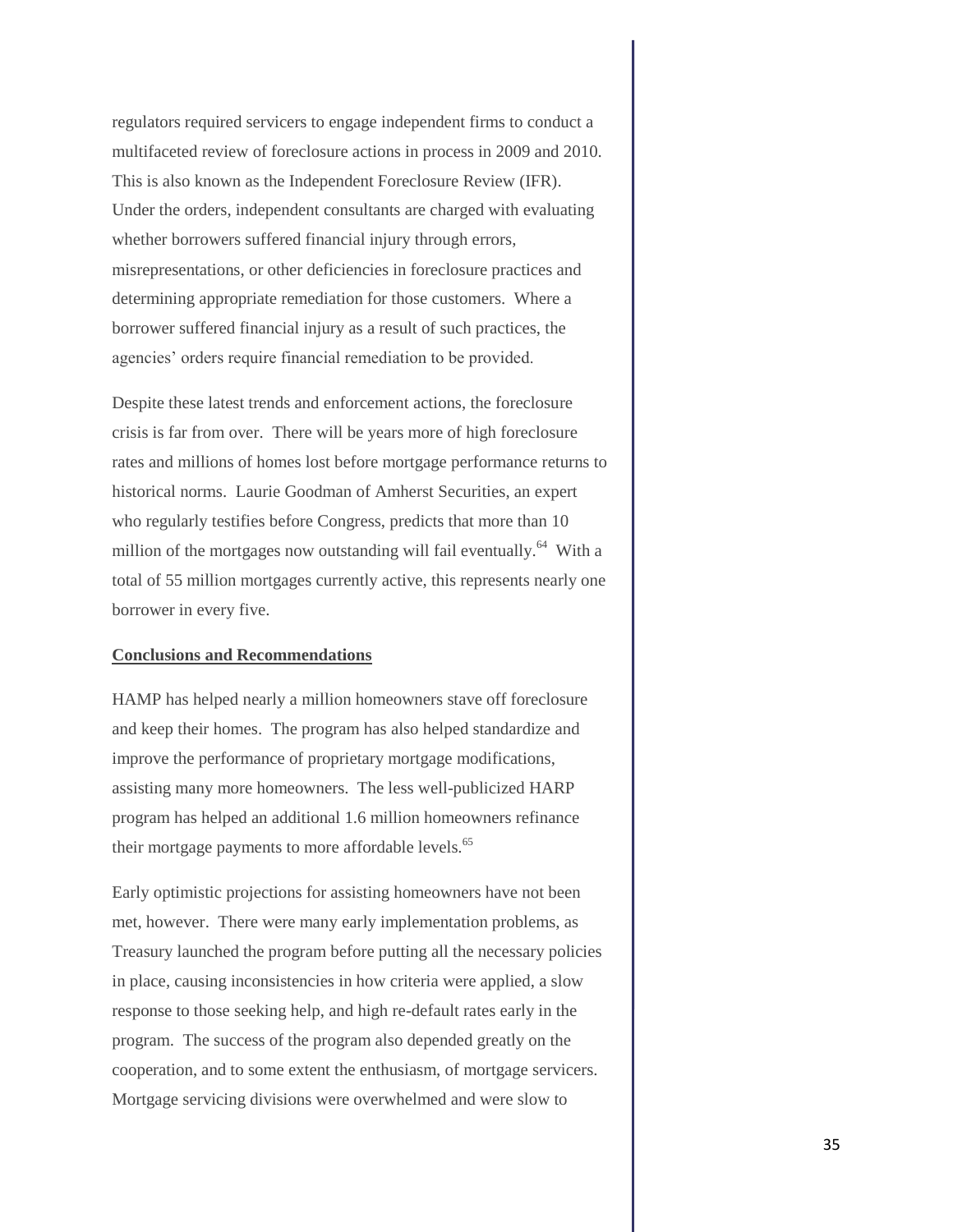switch gears away from operations whose primary business had always been processing payments and paying investors, to a different mindset involving customer relations and development of loan modification processes that more closely aligned with the functions of an origination and underwriting department. While it had long been the quietest part of the service industry, loss mitigation suddenly was front-page news.

Another issue is the complications caused by second liens that were present on many mortgages, particularly Alt-A mortgages originated in the boom. Amherst Securites' Laurie Goodman has testified before Congress repeatedly on the problem the industry faced when loss mitigation was performed by servicers despite the inherent conflict of interest when they own the second lien on the same property but service both the first and second lien.<sup>66</sup>

The Administration's Making Home Affordable program did not provide sufficient motivation for mortgage servicers to ramp up more quickly to adopt more effective loss mitigation processes and approaches. The program offered servicers too many positive incentives and not enough penalties, in part because there is no legal basis to force a bank to modify a loan. The decision of whether to modify or foreclose a loan was based on net present value calculations designed to ensure that servicers would not lose more money with the modifications than they would with the foreclosure. The opacity of these calculations before Treasury made them public and standardized them was a major irritant in the program's early days, and led to concerns that economically sensible modifications had not always been carried out. In addition, servicers were paid incentives for each modification. However, other than appearing on the MHA list for insufficient compliance or having incentive payments temporarily withheld, there were no consequences for servicers who did not comply, and there were none for not being more proactive.

By the end of 2010, half of all trial modifications had been canceled. At that time, there were more foreclosure starts than modifications.

*The Administration's Making Home Affordable program did not provide sufficient motivation for mortgage servicers to ramp up more quickly to adopt more effective loss mitigation processes and approaches.*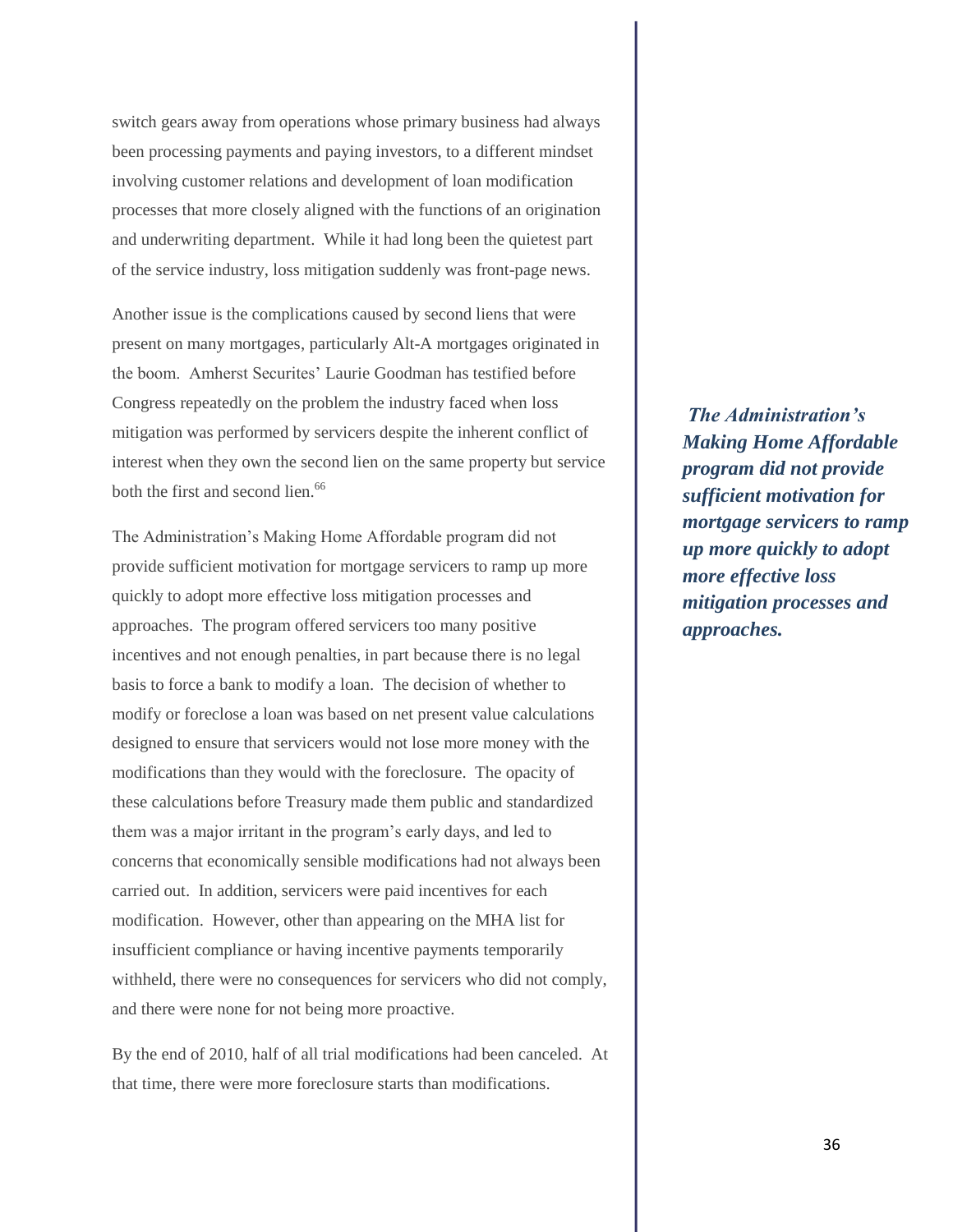However, program improvements were adopted as Treasury identified problem areas and more homeowners in trial payment plans successfully moved to permanent modifications. Servicers became more compliant with program requirements andre-default rates dropped significantly. The number of HAMP modifications has stopped declining, and the changes made to HAMP in January 2012 have the potential to open the program up to many more homeowners.

But for many borrowers, it is too late. They have been foreclosed upon while waiting for a decision, or gave up on government programs after having submitted too many documents too many times, only to be turned down or find out they were lost. The number of new trial modifications dropped each month from March to December 2011, but has held steady since. There are millions of Americans who still face the threat of foreclosure, and many millions more who will likely fall behind on their payments because of the continuing weak economy. Amherst Securities Managing Director Laurie Goodman has testified before Congress she calculates that on the current course out of 52.5 million total U.S. homes with a mortgage, 14.1-17.7 % (or 7.4-9.3 million) of these borrower face foreclosure and "eventual liquidation."<sup>67</sup>

HAMP is still needed and should be extended beyond the end of 2013. The mortgage crisis is far from over; with more than 400,000 foreclosure starts in the last quarter, extending HAMP is still critical. In addition, the Mortgage Relief Act of 2007, which prevents "gains" from modifications from being taxed, should be extended before its current expiration in December 2012.

Conclusion Summary:

- 1. The CFPB and FHFA should move quickly to establish clear guidelines for mortgage servicing that will forbid dual tracking of modifications and foreclosure actions, require servicers to modify loans, designate a single point of contact for borrowers.
- 2. Servicing compensation practices should be revised to place a higher premium on adequate funding to manage delinquent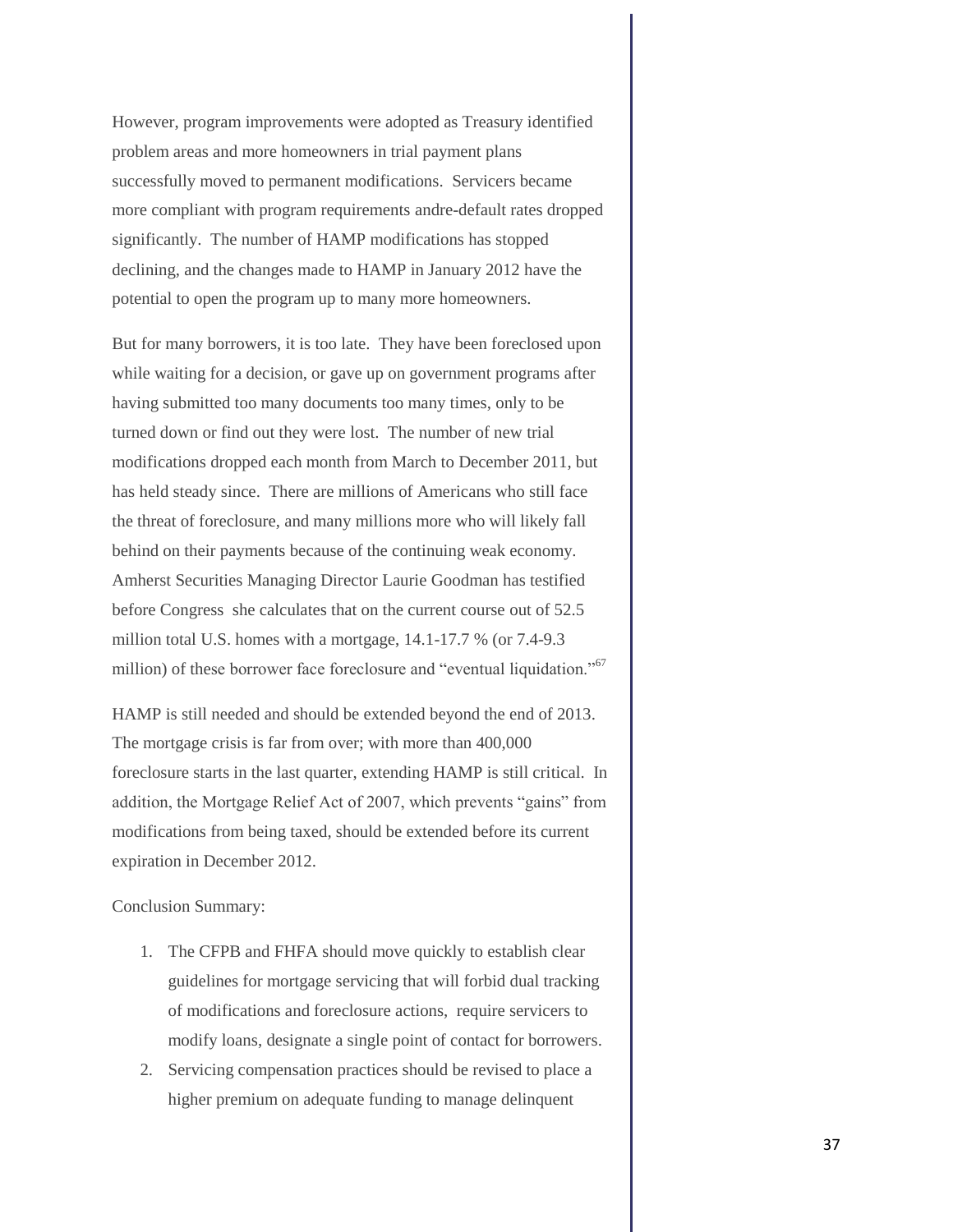loans more speedily and comprehensively that was the case prior to 2007. Flat compensation schemes in which there are no reserves or surplus revenue booked to finance the more complex and expensive tasks involved in a loan modification should be changed. Servicers should not have financial incentives to earn fees from repeated modifications or from extended delinquencies.

- 3. Financial regulators should place a much heavier emphasis in their safety and soundness examinations on lenders' servicing capabilities. The crisis has made it clear that weak mortgage modification capacities exacerbate losses, harm consumers and can cause extensive property and community devaluations.
- 4. Pooling and servicing agreements governing private label securitizations should be standardized and include clear directions to servicers to act in the borrowers' best interests in carrying out loan modifications. The lack of such standards meant confusion, delays and inequitable treatment of borrowers based solely on the securitization trust in which their loan happened to land.
- 5. Important legislative measures that should be championed by consumer groups include: the extension of the Mortgage Forgiveness and Debt Relief Act of 2007 (expiring at the end of 2013); and HAMP, HARP and all the other government programs (see Appendix 2) are still needed and should be extended beyond the end of 2013.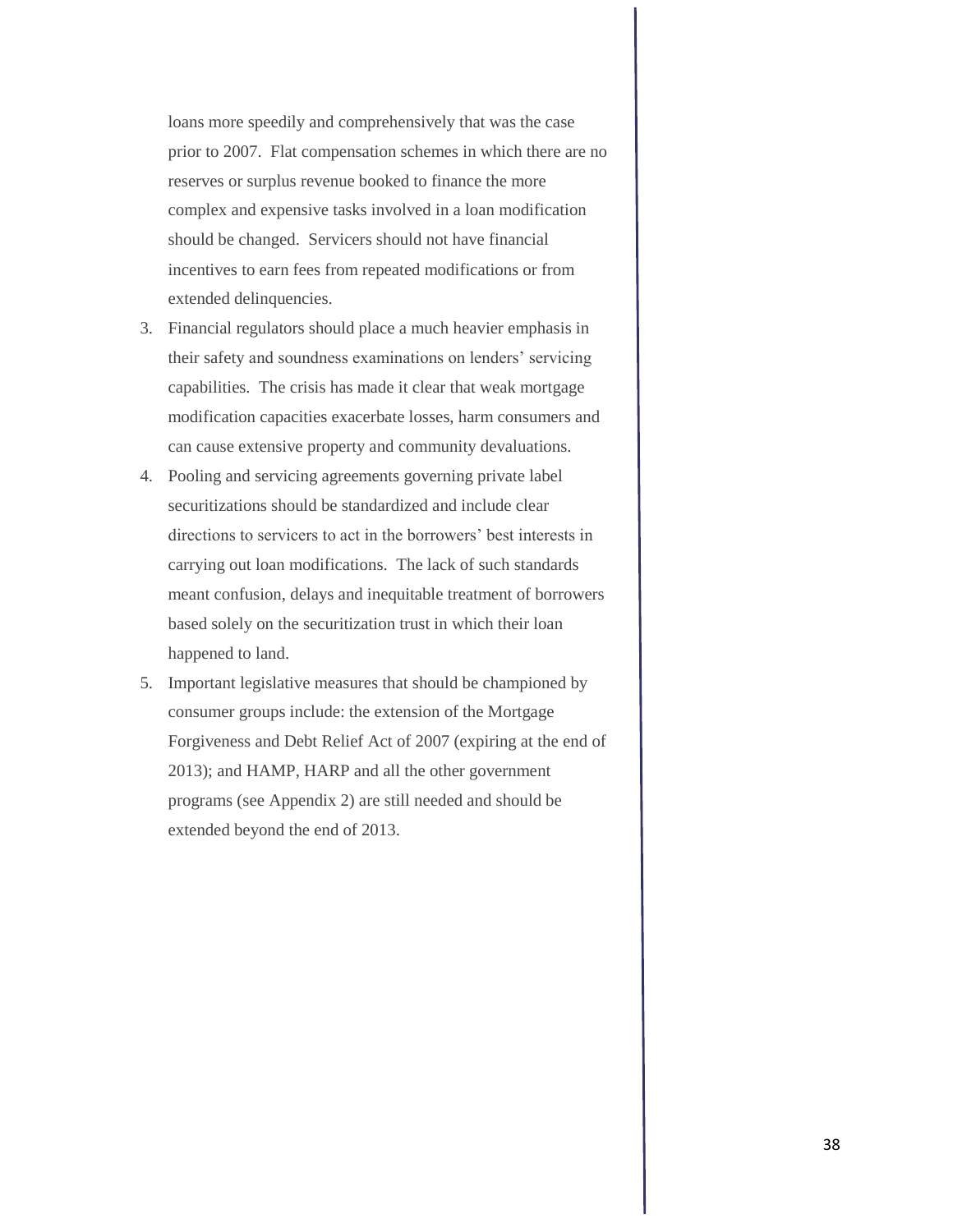## **Appendix 1: Making Home Affordable: Federal**

## **Programs to Date<sup>68</sup>**

| <b>Program Name</b>                                   | Announced/<br><b>Effective Date</b>                                      | <b>Description</b>                                                                                                                                                                                                                                                                                                                             |
|-------------------------------------------------------|--------------------------------------------------------------------------|------------------------------------------------------------------------------------------------------------------------------------------------------------------------------------------------------------------------------------------------------------------------------------------------------------------------------------------------|
|                                                       |                                                                          |                                                                                                                                                                                                                                                                                                                                                |
|                                                       |                                                                          |                                                                                                                                                                                                                                                                                                                                                |
| <b>Home Affordable</b><br><b>Modification Program</b> | Announced: March 2009                                                    | Reduces monthly mortgage payment for at-risk but<br>employed homeowners to no more than 31 % if gross<br>monthly income (Debt to Income).                                                                                                                                                                                                      |
| (HAMP)                                                | Effective:<br>March 4, 2009<br>Revised:                                  | At- risk homeowners is defined as those undergoing<br>financial hardship and are either delinquent or in<br>danger of falling behind on their mortgage.                                                                                                                                                                                        |
| <b>SD 09-01</b>                                       | (see Appendix 2)<br>Sunset: December 31,<br>2013 (extended from<br>2012) | Reduces rate with a floor of 2% and if necessary<br>extending term or amortization to 40-year term max.<br>No min or max LTV but must be conforming<br>mortgage. Homeowners with high DTI required to<br>enter consumer debt counseling program<br>Includes homeowner incentives for up to \$1,000<br>principal reduction for timely payments. |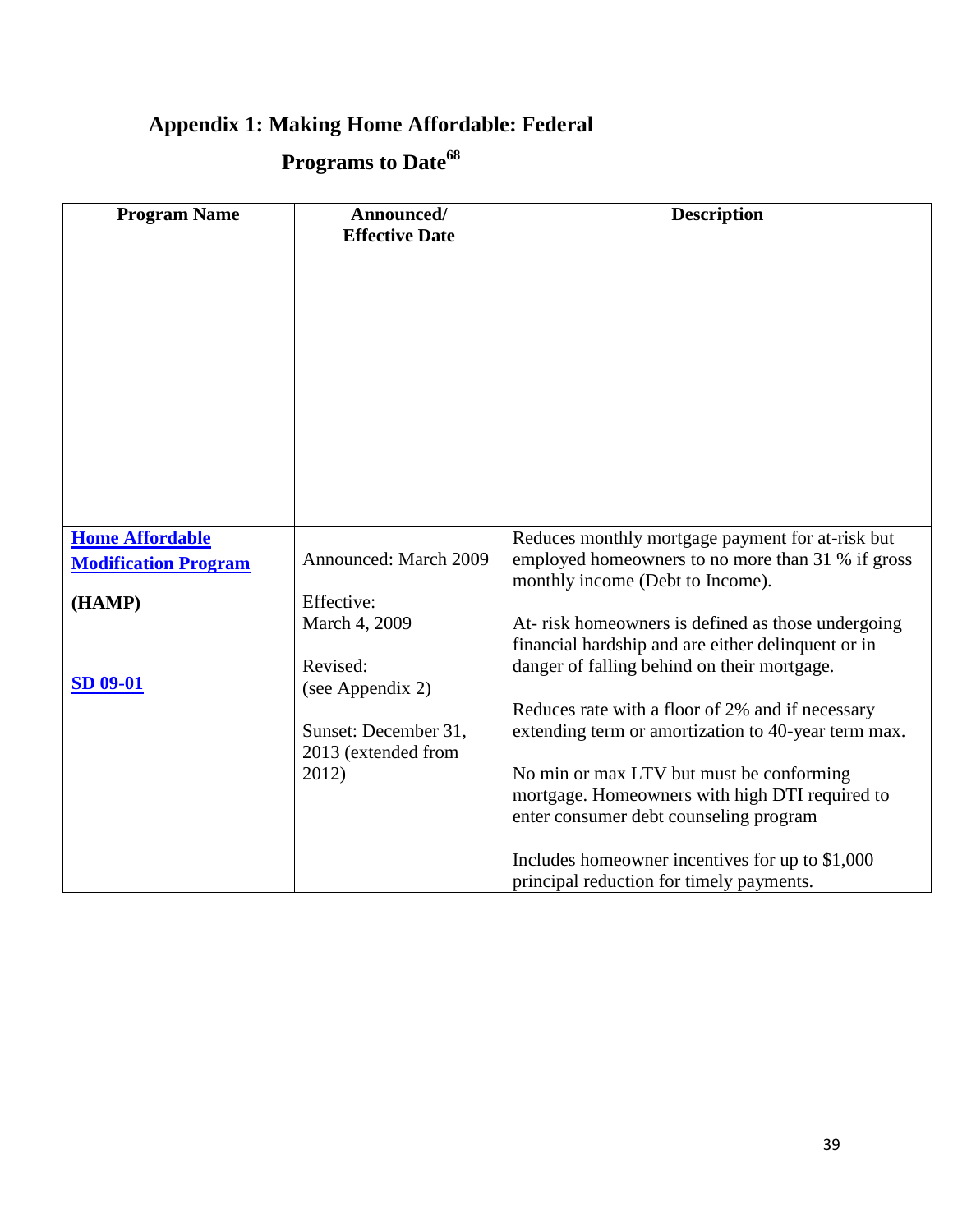| <b>Home Affordable</b><br><b>Refinance Program</b><br>(HARP)<br><b>SD 09-01</b> | Announced: March 2009<br>Effective:<br>March 4, 2009<br>Revised:<br>December 2011<br>Sunset:<br>December 31, 2013               | For non-delinquent homeowners with Fannie Mae or<br>Freddie Mac owned- mortgage including those whose<br>current loan-to-value ratios are above 80%.<br>Borrower must be current on mortgage payments for<br>prior 12 month period. HARP began with 105% LTV<br>limit but program revised to 125% LTV limit on<br>$7/1/09$ ; again $3/10$ , and LTV limit removed $12/11$ .                                                                                                                                                                                                                                                                                                                            |
|---------------------------------------------------------------------------------|---------------------------------------------------------------------------------------------------------------------------------|--------------------------------------------------------------------------------------------------------------------------------------------------------------------------------------------------------------------------------------------------------------------------------------------------------------------------------------------------------------------------------------------------------------------------------------------------------------------------------------------------------------------------------------------------------------------------------------------------------------------------------------------------------------------------------------------------------|
| <b>FHA-HAMP</b>                                                                 | Announced:<br><b>July 30, 2009</b><br>Effective:<br>August 15, 2009<br>Revised:<br>Jan/Feb 2012<br>Sunset:<br>December 31, 2013 | Borrowers with FHA-insured mortgages can do a<br>FHA-to-FHA<br>streamlined refinancing without a full re-underwrite of<br>the loan. Borrowers can reduce their mortgage<br>payments into monthly mortgage payments that are no<br>more than 31 percent of their verified monthly gross<br>$(\text{pre-tax}).$<br>2012 revision: To reduce the number of FHA<br>borrowers who have not been approved due to FHA<br>lender concerns about compromising their status as<br>FHA-approved lenders, FHA removed FHA-HAMP<br>loans from FHA's "Compare Ratio". This evaluation<br>is part of the process by which the performance of<br>FHA lenders is reviewed.<br>Back end ratio (DTI) must not exceed 55%. |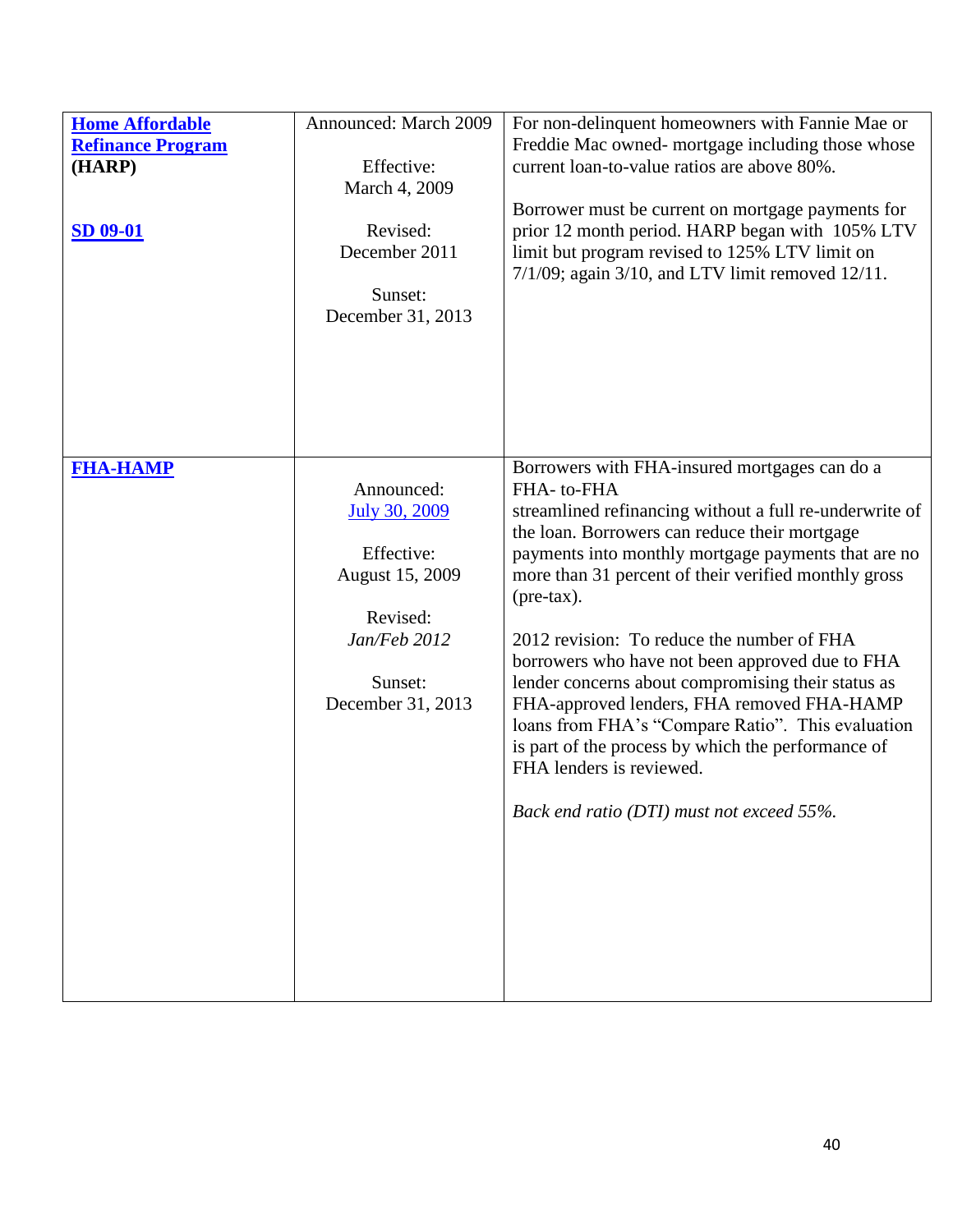| <b>USDA Special Loan</b>        |                               | Rural homeowners whose loans are insured by the                                                    |
|---------------------------------|-------------------------------|----------------------------------------------------------------------------------------------------|
| <b>Servicing</b>                | Announced: <b>August 26</b> , | United States Department of Agriculture's (USDA)                                                   |
|                                 | 2010                          | Section 502 Single Family Housing Guaranteed Loan                                                  |
|                                 |                               | Program, are eligible for refinancing into monthly                                                 |
|                                 | Effective:                    | mortgage payments that are no more than 31 percent                                                 |
|                                 | September 24, 2010            | of their verified monthly gross (pre-tax).                                                         |
|                                 |                               |                                                                                                    |
|                                 | Revised:                      | Feb 2012 revision eliminates the requirement for a                                                 |
|                                 |                               | new appraisal, a new credit report and other                                                       |
|                                 | February 2012                 |                                                                                                    |
|                                 | Sunset:                       | documentation normally required in a refinancing.                                                  |
|                                 |                               | <b>Single Family Housing Guaranteed Rural Refinance</b>                                            |
|                                 |                               | Pilot Program runs for 2 years in 19 states.                                                       |
|                                 |                               | Eligible borrowers must be in default or must be                                                   |
|                                 |                               | looking at imminent default (verify)                                                               |
| <b>Veteran's Administration</b> |                               | At-risk borrowers with loans insured or guaranteed by                                              |
| <b>Home Affordable</b>          | Announced: January 8,         | the Department of Veterans Affairs (VA) may be                                                     |
| <b>Modification</b>             | 2010                          | eligible for VA program to lower monthly mortgage                                                  |
|                                 |                               |                                                                                                    |
| (VA-HAMP)                       |                               | payment to 31 percent of verified monthly gross (pre-                                              |
|                                 | Effective:                    | tax) income.                                                                                       |
|                                 | February 1, 2010; revised     |                                                                                                    |
|                                 | May 24, 2010                  |                                                                                                    |
|                                 | Sunset:                       |                                                                                                    |
|                                 |                               | For FHA mortgage holders with a second mortgage.                                                   |
| <b>FHA Second Lien</b>          | Announced: August 6,          | If FHA Short Refinance, borrower may be eligible to                                                |
| Program (FHA2LP)                | 2010                          | have their second mortgage on the same home reduced                                                |
|                                 |                               | or eliminated through the FHA Second Lien                                                          |
|                                 |                               |                                                                                                    |
|                                 |                               |                                                                                                    |
|                                 | Effective: September 7,       | <b>Program (FHA2LP).</b> If the second mortgage servicer                                           |
|                                 | 2010                          | agrees to participate, the total amount of mortgage                                                |
|                                 |                               | debt after the refinance cannot exceed 115 percent of                                              |
|                                 | Sunset:                       | home's current value.                                                                              |
| <b>FHA Refinance of</b>         |                               | Allows non-delinquent homeowners, who owe more                                                     |
| <b>Borrowers with Negative</b>  | Announced: March 26,          | than home's current value, to refinance into a FHA-                                                |
| <b>Equity Positions (FHA</b>    | <u>2010</u>                   | insured mortgage.                                                                                  |
| <b>Short Refinance</b> )        |                               |                                                                                                    |
|                                 | Effective: September 7,       | If participating lenders approves the FHA refinance,                                               |
|                                 | 2010                          | lender is required to reduce the amount owed on the                                                |
|                                 |                               | first mortgage to no more than 97.75 percent of                                                    |
|                                 | Sunset:                       | home's current value.                                                                              |
|                                 |                               |                                                                                                    |
|                                 |                               | Loan cannot be owned or guaranteed by Fannie Mae,                                                  |
|                                 |                               | Freddie Mac, FHA, VA or USDA. Borrower's total<br>debt must not exceed 55 percent of monthly gross |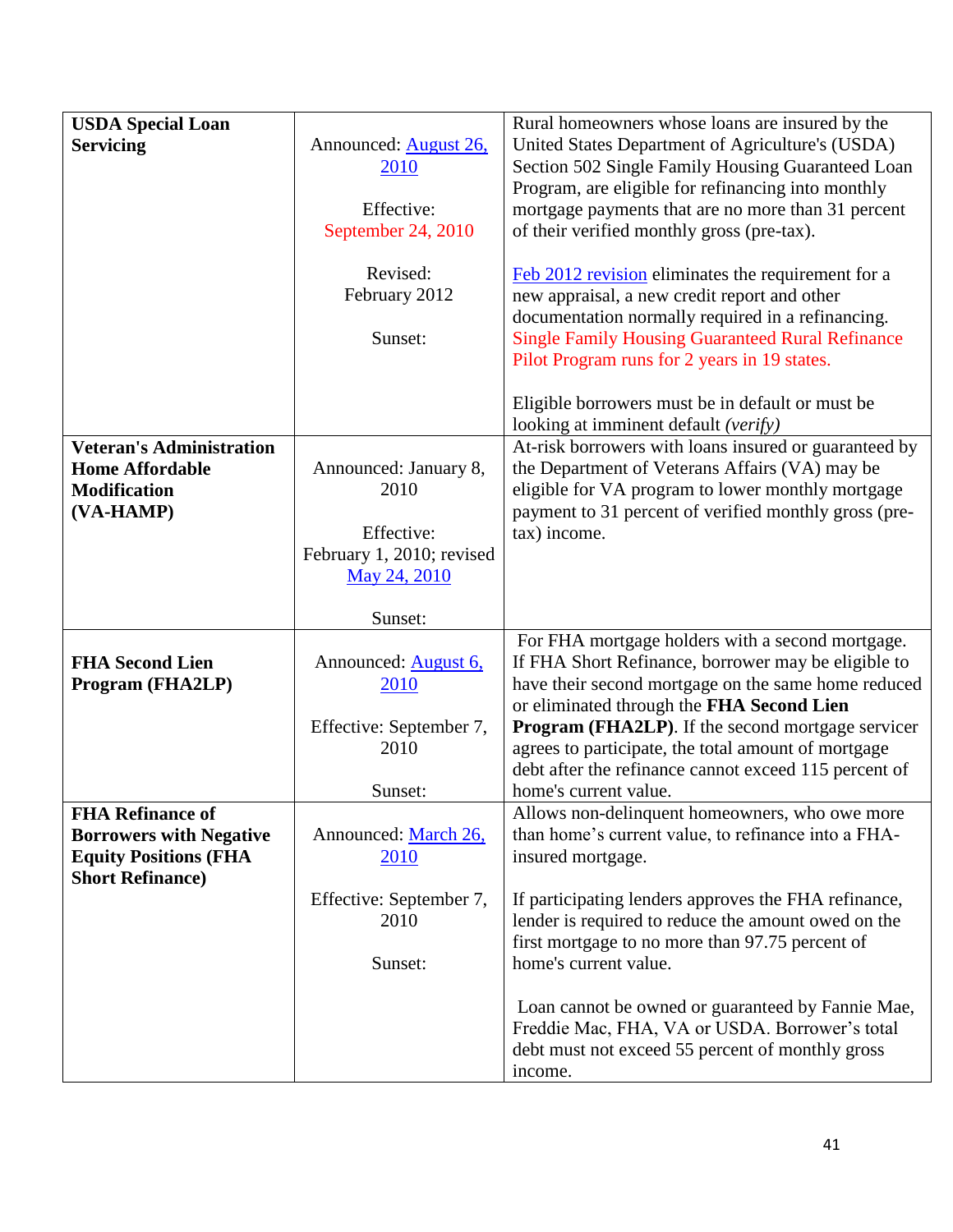| <b>Program Name</b>                                                                                                             | Announced/<br><b>Effective Date</b>                                                                            | <b>Description</b>                                                                                                                                                                                                                                                                                                                                                                                                                                                                                                                                                                                                                                                                                                                     |
|---------------------------------------------------------------------------------------------------------------------------------|----------------------------------------------------------------------------------------------------------------|----------------------------------------------------------------------------------------------------------------------------------------------------------------------------------------------------------------------------------------------------------------------------------------------------------------------------------------------------------------------------------------------------------------------------------------------------------------------------------------------------------------------------------------------------------------------------------------------------------------------------------------------------------------------------------------------------------------------------------------|
| <b>FHA Refinance of</b><br><b>Borrowers with</b><br><b>Negative Equity</b><br><b>Positions (FHA</b><br><b>Short Refinance</b> ) | Announced: March 26, 2010<br>Effective: September 7, 2010<br>Sunset:                                           | Allows non-delinquent homeowners, who owe more<br>than home's current value, to refinance into a FHA-<br>insured mortgage.<br>If participating lenders approves the FHA refinance,<br>lender is required to reduce the amount owed on the<br>first mortgage to no more than 97.75 percent of<br>home's current value.<br>Loan cannot be owned or guaranteed by Fannie Mae,<br>Freddie Mac, FHA, VA or USDA. Borrower's total<br>debt must not exceed 55 percent of monthly gross<br>income.                                                                                                                                                                                                                                            |
| <b>Hardest Hit Fund</b><br>(HHF)                                                                                                | Announced:<br>February 2010<br>Effective:<br>Revised:<br>August 2010 (\$2 billion added)<br>Sunset:<br>2017    | State-run program for 18 states/and D.C. Programs<br>vary state to state, but may include <sup>69</sup> :<br>Mortgage payment assistance for unemployed<br>or underemployed homeowners<br>Principal reduction<br>Funding to eliminate homeowners' second<br>lien loans<br>Help for homeowners who are transitioning<br>out of their homes and into more affordable<br>places of residence.                                                                                                                                                                                                                                                                                                                                             |
| <b>HUD Emergency</b><br><b>Homeowners</b><br><u> Loan Program</u><br>(EHLP)                                                     | Announced:<br>August 2010<br>Effective:<br>Extended:<br><b>July 2011</b><br>Sunset:<br>Expired (July 27, 2011) | Designed to complement Treasury's Hardest Hit<br>Fund by providing assistance to<br>unemployed/underemployed homeowners in hard hit<br>local areas that were not included in the Hardest Hit<br>target states $^{70}$ .<br>The program utilized a variety of state/nonprofit<br>entities to offer a declining balance, deferred<br>payment "bridge loan" (zero percent interest, non-<br>recourse, subordinate loan) for up to \$50,000 to assist<br>eligible borrowers with payments on their PITI for up<br>to 24 months. Borrowers had to be at least three<br>months delinquent in their payments and have a<br>reasonable likelihood of repayment of their mortgage<br>payments and related housing expenses within two<br>years. |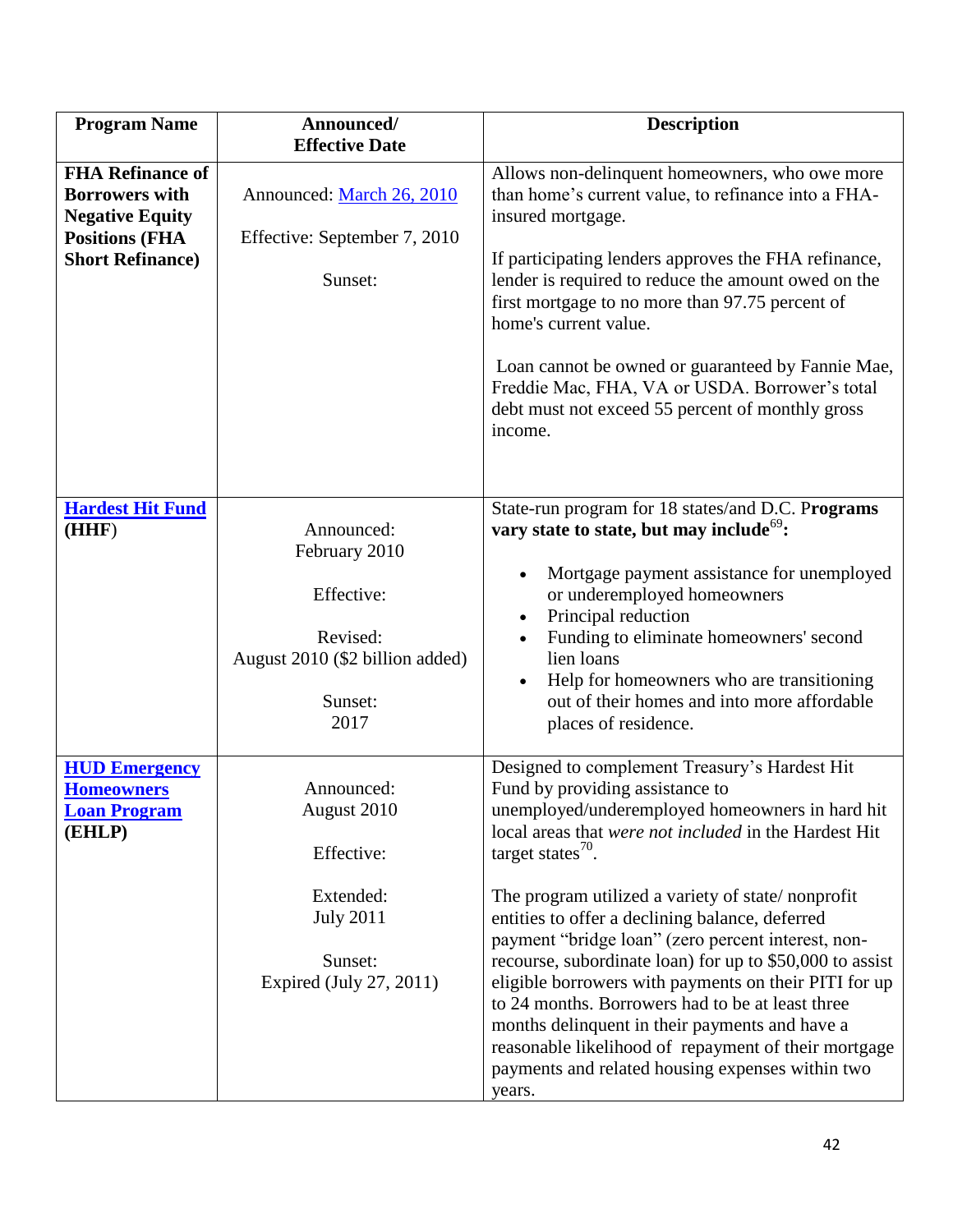### **Appendix 2: Summary Table of Significant U.S. Treasury**

### **HAMP Supplemental Directives to Date<sup>2</sup>**

| <b>Issue Date</b>       | <b>Effective Date</b>            | SD Title                                                                         | SD Description                                                                                                                                                                                                                                                                                                                                                                                                                                                                                                                       | <b>SD</b><br>Number |
|-------------------------|----------------------------------|----------------------------------------------------------------------------------|--------------------------------------------------------------------------------------------------------------------------------------------------------------------------------------------------------------------------------------------------------------------------------------------------------------------------------------------------------------------------------------------------------------------------------------------------------------------------------------------------------------------------------------|---------------------|
| April 6, 2009           | April 6, 2009                    | Introduction to<br>the Home<br>Affordable<br>Modification<br>Program             | Introduces HAMP, HARP, 2MP and HAFA                                                                                                                                                                                                                                                                                                                                                                                                                                                                                                  | $09-01$             |
| October 8, 2009         | October 8, 2009<br>March 1, 2010 | Streamlined<br><b>Borrower</b><br>Evaluation<br>Process                          | Streamlines the program documentation<br>requirements and standardizes the evaluation<br>process that servicers use to make a HAMP<br>eligibility determination. Creates standard MHA<br>Request for Modification and Affidavit form<br>(RMA) that incorporates borrower income and<br>expense information, a revised Hardship Affidavit,<br>and SIGTARP fraud notice. Converts the current<br>HAMP Trial Period Plan so that the notice does<br>not require a borrower signature; and standardizes<br>borrower response timeframes. | 09-07               |
| <b>January 28, 2010</b> | June 1, 2010                     | HAMP--<br>Program Update<br>and Resolution<br>of Active Trial<br>Modifications   | Requires servicer verify income before trial<br>modification commences and included revisions to<br>the 2MP program that require servicers to offer<br>principal reduction on the borrower's second lien<br>that corresponds to their HAMP first lien principal<br>reduction.                                                                                                                                                                                                                                                        | $10 - 01$           |
| June 3, 2010            | October 1, 2010                  | Modifications<br>of Loans with<br>Principal<br>Reduction<br>Alternative<br>(PRA) | Provides alternative modification waterfall to<br>perfrom NPV evaluation and financial incentives for<br>principal reduction. On 2MP requires principal<br>reduction be at least proportional to principal<br>reduction on corresponding HAMP modified first<br>lien mortgage loan.                                                                                                                                                                                                                                                  | $10 - 05$           |
| May 18, 2011            | September 1,<br>2011             | Single Point of<br>Contact                                                       | Servicer must designate a single ('same')<br>relationship manager to manage the borrower<br>relationship throughout the entire delinquency or<br>imminent default resolution process, including any<br>home retention and non-foreclosure liquidation<br>options, and, if the loan is subsequently referred to<br>foreclosure, must be available to respond to borrower<br>inquiries regarding the status of the foreclosure (by<br>$11 - 1 - 2011$ .                                                                                | $11 - 04$           |

 2 The MHA Handbook is a consolidated reference guide outlining the requirements and guidelines for the Making Home Affordable (MHA) Program for non-GSE mortgages. The current version of the MHA Handbook is 3.4 and replaces and supersedes all Supplemental Directives (SDs), related frequently asked questions (FAQs) and waivers, with the exception of SD 11-11, 11-12, 12-01, 12-02 and 12-03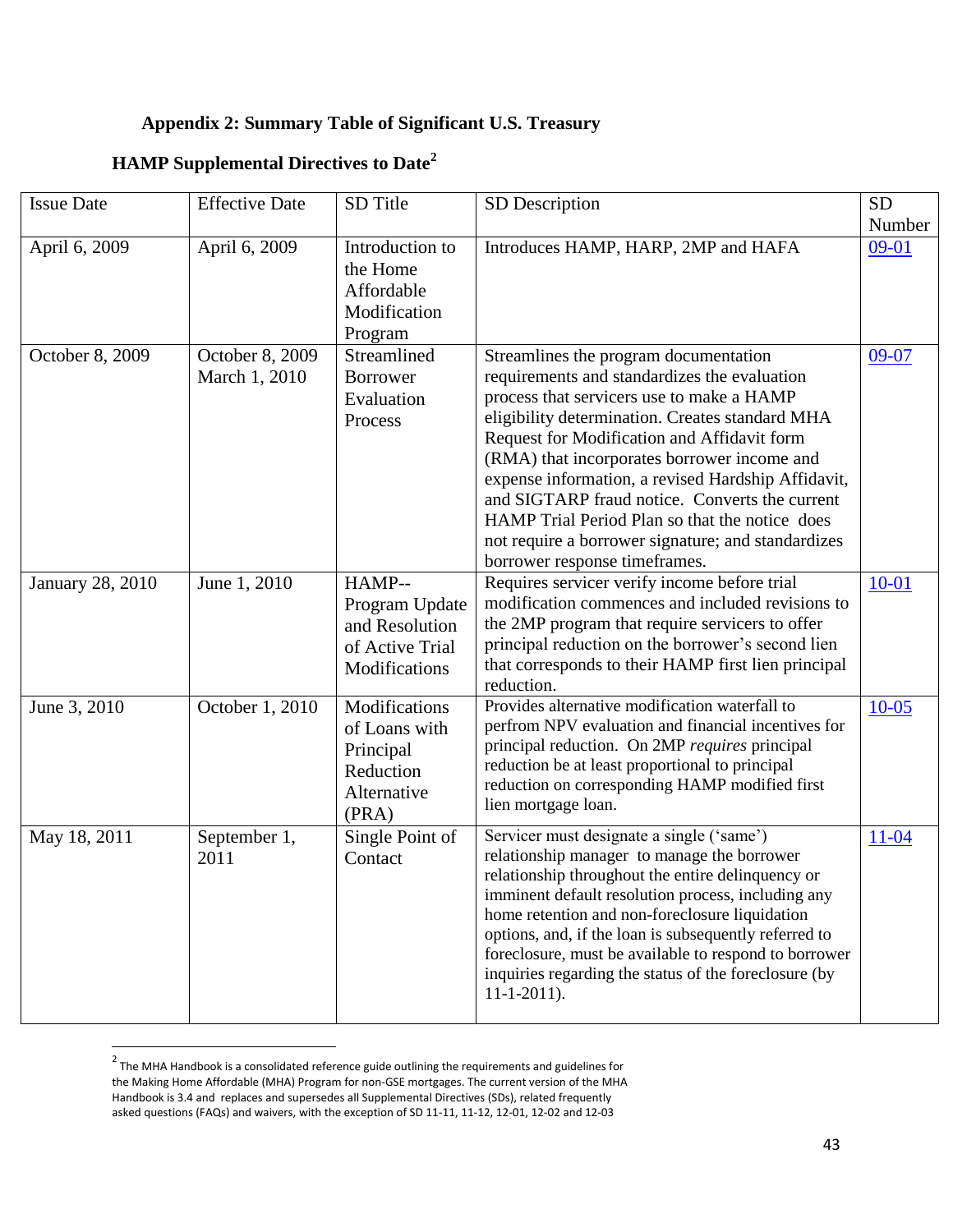| <b>Issue Date</b>    | Effective<br>Date    | SD Title                                                                            | SD Description                                                                                                                                                                                                                                                                                                                                                                                                                                                                                                                                                                                                                                                                                                                                                                                                                                                                                                            | <b>SD</b><br>Number |
|----------------------|----------------------|-------------------------------------------------------------------------------------|---------------------------------------------------------------------------------------------------------------------------------------------------------------------------------------------------------------------------------------------------------------------------------------------------------------------------------------------------------------------------------------------------------------------------------------------------------------------------------------------------------------------------------------------------------------------------------------------------------------------------------------------------------------------------------------------------------------------------------------------------------------------------------------------------------------------------------------------------------------------------------------------------------------------------|---------------------|
| March 3, 2012        | June 1,<br>2012      | <b>Making Home</b><br>Affordable<br>Program - MHA<br>Extension and<br>Expansion     | <b>Expands HAMP eligibility</b> to allow borrowers<br>whose mortgage payments were below 31 % of<br>their incomes to qualify <sup>3</sup> . More flexible DTI<br>approach that takes other debt into account when<br>calculating DTI ratios.<br><b>Expands HAMP to rental properties from</b><br>owner-occupied homes to tenant-occupied<br>properties.<br><b>Triple balance-reduction incentives:</b> Increases<br>incentives (ranging from 18 cents and 63 cents)<br>for every dollar that lenders take off the<br>mortgage principal <sup>4</sup><br><b>Fannie and Freddie principal reduction</b><br>incentives <sup>5</sup> expanded to Fannie Mae or Freddie<br>Mac if they allow servicers to forgive principal<br>in conjunction with a HAMP modification.<br><b>Expiration:</b> extends the deadline for eligibility<br>in MHA and all of its component<br>programs (from 12/2012) through December 31,<br>2013. | $12 - 02$           |
| August 7, 2012       | August 7,<br>2012    | <b>Making Home</b><br>Affordable<br>Program-<br>Administrative<br>Clarifications    | <b>Administrative HAMP Clarifications</b><br>Prescreening Borrowers<br>٠<br><b>Imminent Default</b><br>$\bullet$<br><b>Multiple Modifications</b><br>$\bullet$<br>Continued Eligibility and Change in<br>$\bullet$<br>Circumstance<br>Protections Against Unnecessary<br>Foreclosure<br>Underwriting<br>NPV and Modification Waterfalls                                                                                                                                                                                                                                                                                                                                                                                                                                                                                                                                                                                   | $12 - 05$           |
| November 30,<br>2012 | November<br>30, 2012 | <b>Making Home</b><br>Affordable<br>$Program -$<br>Administrative<br>Clarifications | <b>Administrative HAMP Clarifications:</b><br><b>HAMP Modified Loans Repurchased</b><br>$\bullet$<br>from GSEs<br>Debt-to-Income Ratio Eligibility<br>$\bullet$                                                                                                                                                                                                                                                                                                                                                                                                                                                                                                                                                                                                                                                                                                                                                           | 12-09               |

l <sup>3</sup> Originally HAMP designed to bring mortgage payment to flat 31% of income.

<sup>4</sup>Original lender incentive was between 6 cents and 21 cents.

<sup>&</sup>lt;sup>5</sup> GSEs not required to comply and FHFA announces its final decision not to participate in principal reduction incentives in FHFA paper *"Review of Options Available for Underwater borrowers and Principal Forgiveness"* July 31,2012.

http://www.fhfa.gov/webfiles/24108/PF\_FHFApaper73112.pdf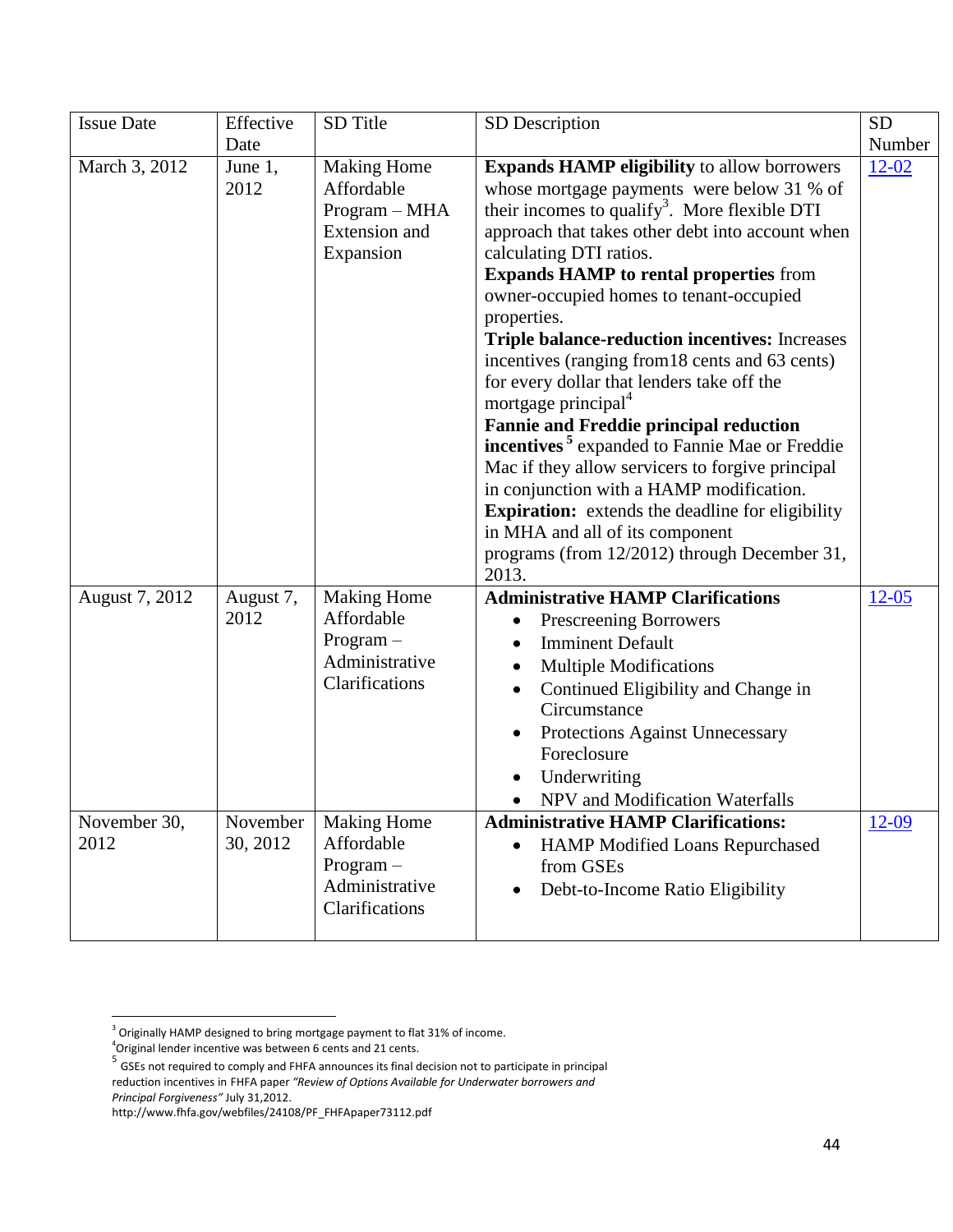$<sup>5</sup>$  For a discussion of the rise of subprime lending and an analysis of the business</sup> model, see *The Rise of Subprime Lending: Causes, Implications, and Proposals, Barry Zigas, Paul Weech and Carol Parry, April, 2002, Fannie Mae White paper.* 6 Consumer Federation of America, *Piggy Back Loans at the Trough: California Subprime Home Purchase and Refinance Lending in 2006*. January 2008.

 $^7$  At the same time there was also a significant run-up of subprime lending in lowincome minority communities. Consumer Federation of America's (CFA) report on subprime lending in California found that minorities were much more likely to get subprime loans than were non-Hispanic white borrowers. After examining more than a million home purchase and refinance loans, the CFA study found that Latino borrowers were twice as likely to get subprime loans for home purchase as were non-Hispanic white borrowers, and that African-Americans were two-and-ahalf times as likely. Thus, subprime lending and the subsequent foreclosures that often followed were heavily concentrated in communities of color. These loans, especially Alt-A loans, were increasingly used as "affordability" tools to qualify borrowers for homes whose prices were rising more quickly than incomes. Lenders were overly relying, foolishly as it turned out, on rising home prices as a hedge against the resets on 2/28 ARM loans. The collective asset bubble mentality was a big driver of some of these bad loans and bad underwriting, and exacerbated the resolution of failed mortgages when so many of these loans turned out to be upside down.

 $^8$  Statistical Abstract of the United States, 2012, Table 1194.

<sup>9</sup> Ibid.

 $\overline{\phantom{a}}$ 

<sup>10</sup> U.S. Census, *Residential Vacancies and Homeownership in the First Quarter 2012.* April 2012.

<sup>11</sup> U.S. Department of Housing and Urban Development. *Report to Congress on the Root Causes of the Foreclosure Crisis.* January 2010.

<sup>12</sup> Joint Center for Housing Studies, *State of the Nation's Housing 2011*. Appendix Table A-6.

<sup>13</sup> Government Accountability Office, *Troubled Asset Relief Program*, GAO-11- 338T, March 2011.

<sup>14</sup> Government Accountability Office, *Troubled Asset Relief Program*, GAO-10-634, June 2010.

<sup>15</sup> U.S. Department of Treasury, *Making Home Affordable Program, Data through July 2009*.

 $1$  The Administration received many recommendations for how to intervene in the mortgage crisis. These often called for much more aggressive steps than were actually taken. See, for instance, *Retooling HUD*, March, 2009, University of Pennsylvania Institute for Urban Research, at

http://penniur.upenn.edu/uploads/media\_items/retooling-hudreport.original.pdf.

<sup>&</sup>lt;sup>2</sup> Standard and Poor's Case-Schiller Index.

http://www.standardandpoors.com/indices/sp-case-shiller-home-price-indices.

 $3$  Statistical Abstract of the United States, 2011, Table 1193.

<sup>4</sup> Joint Center for Housing Studies, *State of the Nation's Housing 2008*, Author's analysis of Appendix Table A-6.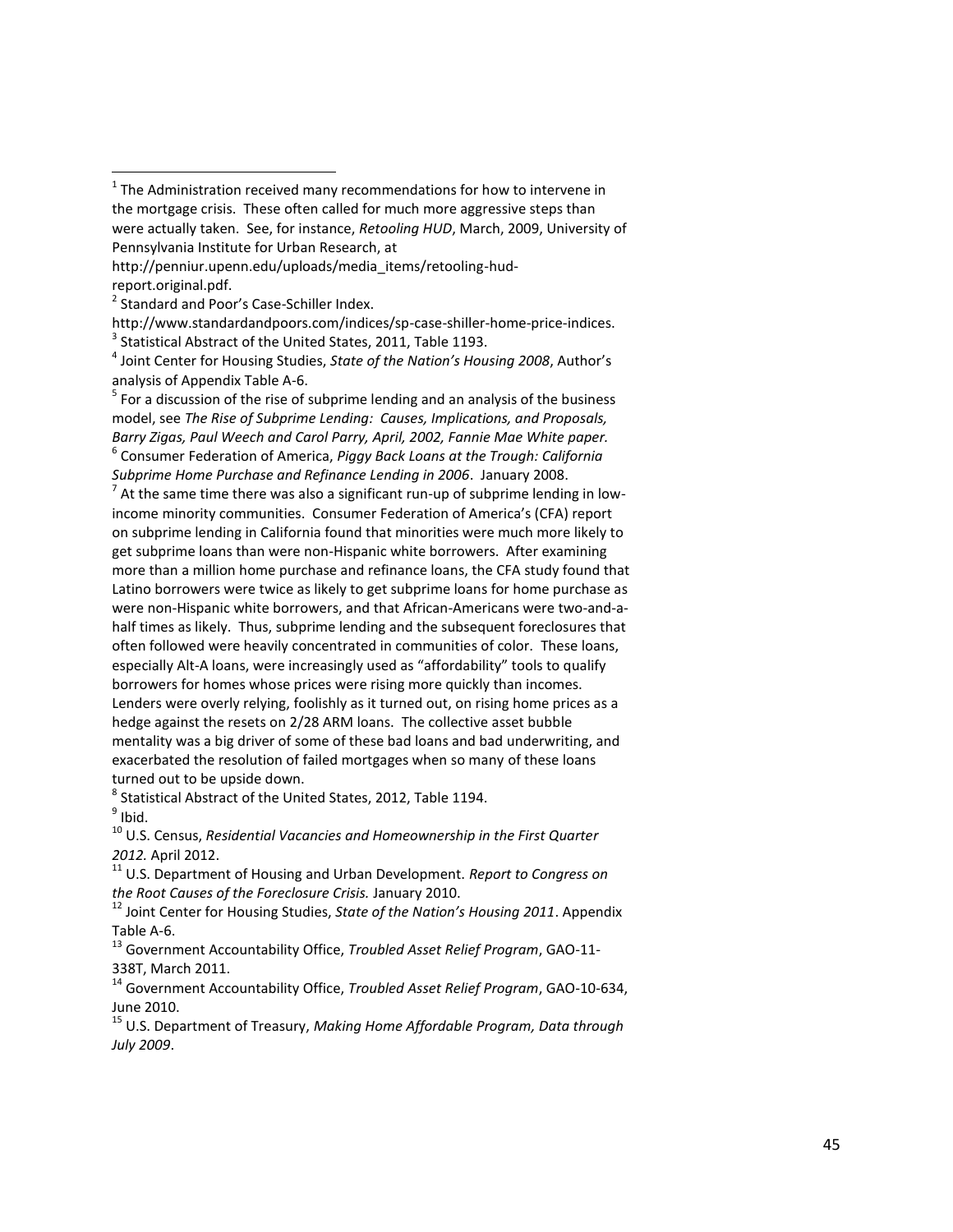<sup>18</sup> *Homeowners Still Need Protection from Tax Consequences of Loan Modifications*. Letter to Senate and House leaders from Consumer Federation of America, et al.

http://www.consumerfed.org/elements/www.consumerfed.org/file/housing/Tax Letter Final.pdf.

 $20$  Servicers had been providing mortgage modifications prior to the onset of HAMP. OCC has tracked the performance of the mortgage market and mortgage modifications by reviewing 34 million of the approximately 55 million mortgages on the market. In the OCC's first report, covering mortgages up to March 2008, only about 31,000 mortgages had been modified.<sup>20</sup> The most common loss mitigation tool used at that time was the payment plan, a short- to medium-term change in loan terms meant to get the borrower current again, with 136,000 plans in place at that time. The use of mortgage modification had been growing at this time, from less than 9,000 in November 2007 to more than 13,000 by March 2008. By the time HAMP was announced, servicers had increased the number of modifications to more than 60,000 per month.<sup>20</sup>

<sup>21</sup> Office of the Special Inspector General for the Troubled Asset Relief Program (SIGTARP), *Factors Affecting Implementation of the Home Affordable Modification Program.* March 2010.

<sup>22</sup> Government Accountability Office, *Troubled Asset Relief Program*, GAO-10-634, June 2010.

 $^{23}$  Ibid.

 $\overline{\phantom{a}}$ 

<sup>24</sup> Another early concern about HAMP was that, in order to qualify, homeowners needed to demonstrate "financial hardship," which came to be defined as being delinquent on a mortgage. However, this criterion for eligibility was not explicitly delineated in the original policy. Thus, even if a borrower was facing an imminent increase in their mortgage payment, the borrower was facing a job loss, or the borrower was clearly on the way to becoming delinquent, homeowners were not considered eligible for HAMP until they were late on payments. Some anecdotal evidence suggests that many homeowners deliberately chose to miss payments in order to be eligible for a HAMP modification.

<sup>25</sup> OCC, *Mortgage Metrics,* Fourth Quarter 2009 Report.

<sup>26</sup> March 15 2012, Testimony of Laurie Goodman, Amherst Securities Group, to the Senate Banking Committee's Subcommittee on Housing, Transportation and Community Development.

http://banking.senate.gov/public/index.cfm?FuseAction=Files.View&FileStore\_id =0f96e0ff-8500-41a5-a0f2-0139d0df2e07

<sup>27</sup>OCC, *Mortgage Metrics,* Fourth Quarter 2009 Report. Table 32.

<sup>28</sup> *Mortgage Metrics*, Fourth Quarter 2010 Table 31 and Second Quarter 2011, Table 32.

<sup>29</sup> *Mortgage Metrics*, Second Quarter 2010, Table 14.

<sup>30</sup> U.S. Department of Treasury, *Making Home Affordable Program, Data Through December 2009.*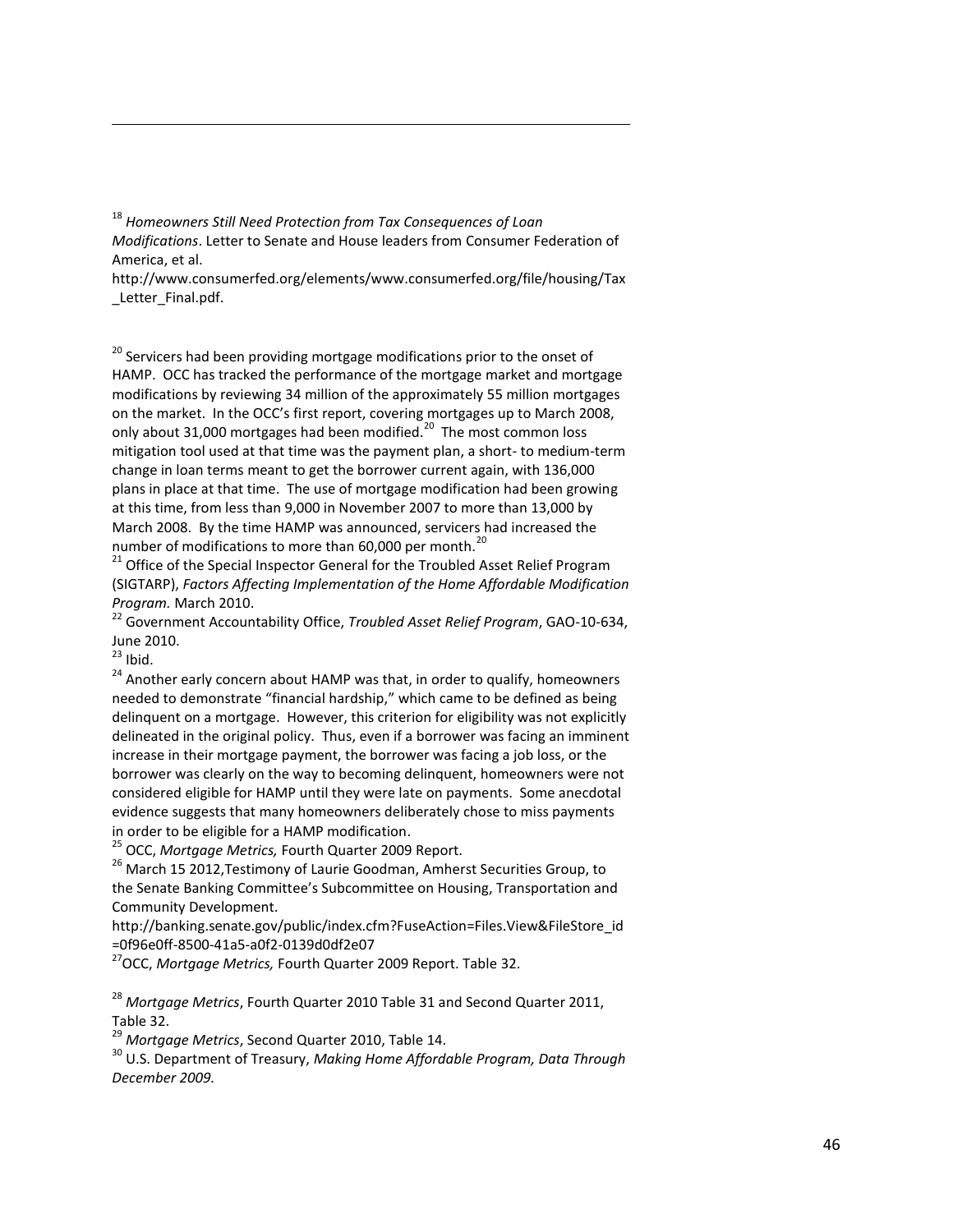<sup>31</sup>List of HAMP SDs on http://www.nclc.org/home-affordable-modificationprogram -hamp/hamp -supplemental -directives.html.

 $32$  Government Accountability Office, Troubled Asset Relief Program, GAO-10-634, June 2010 .

<sup>33</sup> See Appendix 1.

 $\overline{\phantom{a}}$ 

<sup>34</sup> FHFA, *Review of Options available for Underwater Borrowers and Principal Forgiveness.* July 2012

<sup>35</sup> U.S. Government Accountability Office, *Troubled Asset Relief Program: Actions Needed by Treasury to Address Challenges Implementing Making Home Affordable Programs* . GAO -11 -338T. March 2, 2011.

<sup>36</sup> U.S. Government Accountability Office, *Results of Housing Counselors Survey on Borrowers' Experience with Home Affordable Modification Program*. GAO -11 - 367R, May 26, 2011.

37 *Stopping Foreclosures amid Mortgage Modifications*, Center for American Progress, Peter Swire, November 19, 2010.

http://www.americanprogress.org/issues/2010/11/stopping\_foreclosures.html <sup>38</sup> *Governor Brown Signs Landmark Foreclosure Legislation into Law*, California Progress Report. July 11, 2012.

http://www.californiaprogressreport.com/site/governor -jerry -brown -signs landmark -foreclosure -legislation -law

<sup>39</sup> *Mortgage Metrics*, Fourth Quarter 2009.

<sup>40</sup> *Mortgage Metrics*, Fourth Quarter 2011.

<sup>41</sup> Author's analysis of *Mortgage Metrics*, Fourth Quarter 2011, Tables 13, 17 and 18.

<sup>42</sup> *Mortgage Metrics*, Second Quarter 2011, Table 32.

<sup>43</sup> *Mortgage Metrics*, Fourth Quarter 2011, Tables 33, 34, 35 and 36.

 $44$  Ibid, page 41.

<sup>45</sup> Ibid, Table 38.

<sup>46</sup> http://www.fhfa.gov/webfiles/23876/Brookings\_Institution\_-

\_Principal\_Forgiveness\_v11R -\_final.pdf. DeMarco's comments on principal forgiveness at Brookings Institution on April 10, 2012

<sup>47</sup> FHFA's Acting Director Edward J. DeMarco has argued that the GSEs' use of principal forbearance, coupled with acceptance of short sale proceeds in the event of a foreclosure or legitimate borrower need to sell, such as for new employment, provides a better balance between homeowner benefit and<br>taxpayer cost, because the companies are dependent on significant amounts of Treasury capital investments to meet their obligations.

<sup>48</sup> FHFA paper *"Review of Options Available for Underwater borrowers and Principal Forgiveness "* July 31,2012.

http://www.fhfa.gov/webfiles/24108/PF\_FHFApaper73112.pdf

<sup>49</sup> "Borrowers Face Big Delays in Refinancing Mortgages," Nick Timaraos and Ruth Simon, *Wall Street Journal*, May 9, 2012;

http://online.wsj.com/article/SB100014240527023034590045773641027370255 84.html?KEYWORDS=Refinances.

<sup>50</sup> Department of the Treasury, *Making Home Affordable Report, Data Through 3Q 2012, October 2012 National Scorecard*

<sup>51</sup> U.S. Department of Housing and Urban Development/U.S. Department of the Treasury. *The Obama Administration's Efforts to Stabilize the Housing Market and Help American Homeowners.* April 2012.

<sup>52</sup> Department of the Treasury, *Making Home Affordable Report, Data Through March 2012.*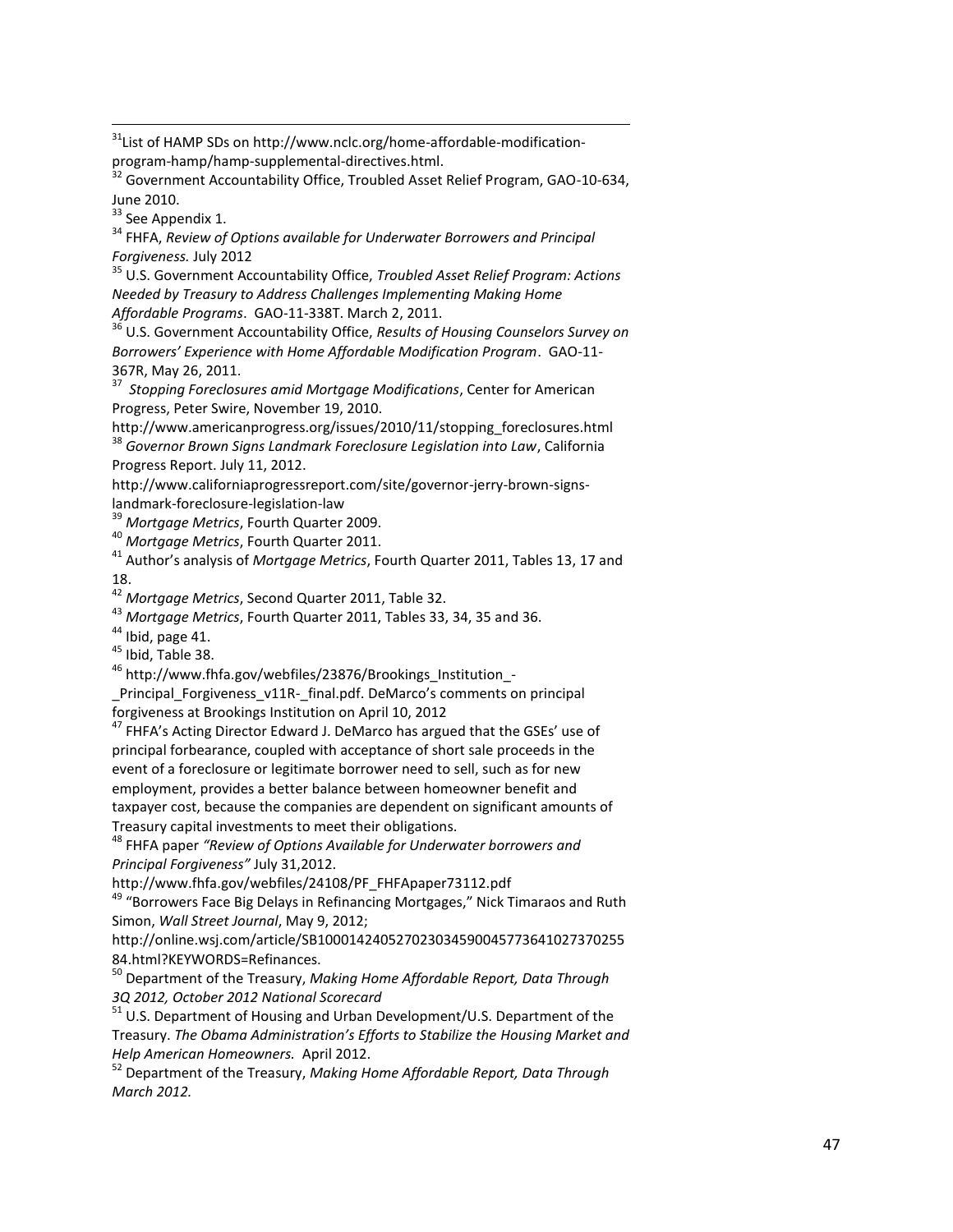<sup>53</sup> There was originally a budget of \$75 billion for HAMPl. \$50b from TARP and \$25b from the GSEs in their modifications.

<sup>54</sup> Special Inspector General for the Troubled Asset Relief Program. *Quarterly Report to Congress*. January 2012.

<sup>55</sup> U.S. Department of Housing and Urban Development/U.S. Department of the Treasury. *The Obama Administration's Efforts to Stabilize the Housing Market and Help American Homeowners.* April 2012.

 $56$  Ibid.

 $\overline{\phantom{a}}$ 

<sup>57</sup> U.S. Department of Treasury, Making Home Affordable: Program Performance Report Through May 2012, page 6.

<sup>58</sup> U.S. Department of Treasury, Making Home Affordable: Program Performance Report Through May 2011, page 5.

<sup>59</sup> U.S. Department of Treasury, Making Home Affordable: Servicer Performance Report Through May 2010, page 3.

 $60$  Mortgage Bankers Association, National Delinguency Survey; Third Quarter 2004 and press release: National Delinquency Survey, May 2012.

<sup>61</sup> Mortgage Metrics, Fourth Quarter 2011.

 $62$  This increasing pace of completions is partly a result of the national settlement with lenders announced in 2012 that will enable lenders who were under scrutiny by the U.S. Department of Justice, HUD, and state attorneys general to move forward on completing foreclosure actions that were tainted by false notarizations and "robo-signing" of documents.

 $63$  Ibid.

<sup>64</sup> October 26 2011 Testimony of Laurie Goodman, Amherst Securities Group to the Subcommittee on Insurance, Housing and Community Opportunity of the U.S. House of Representatives, Committee on Financial Services.

<sup>65</sup> *The Obama Administration's Efforts to Stablize the Housing Market and Help American Homeowners,* HUD and the Department of the Treasury, October, 2012 66

http://banking.senate.gov/public/index.cfm?FuseAction=Files.View&FileStore\_id =0f96e0ff-8500-41a5-a0f2-0139d0df2e07 Laurie Goodman, Amherst Securities, testimony to Senate Banking Subcommittee on Housing, Transportation, and Community Development on March 15, 2012. page 3.

 $67$ ibid . page 1.

*<sup>68</sup>* Encompasses all loans originated on or before January 1, 2009. In addition, all loans must be conforming mortgages (equal or less than \$729,750) and owneroccupied unless otherwise stated. Borrowers cannot have been convicted within the last 10 years of felony larceny, theft, fraud or forgery, money laundering or tax evasion, in connection with a mortgage or real estate transaction. Borrower must